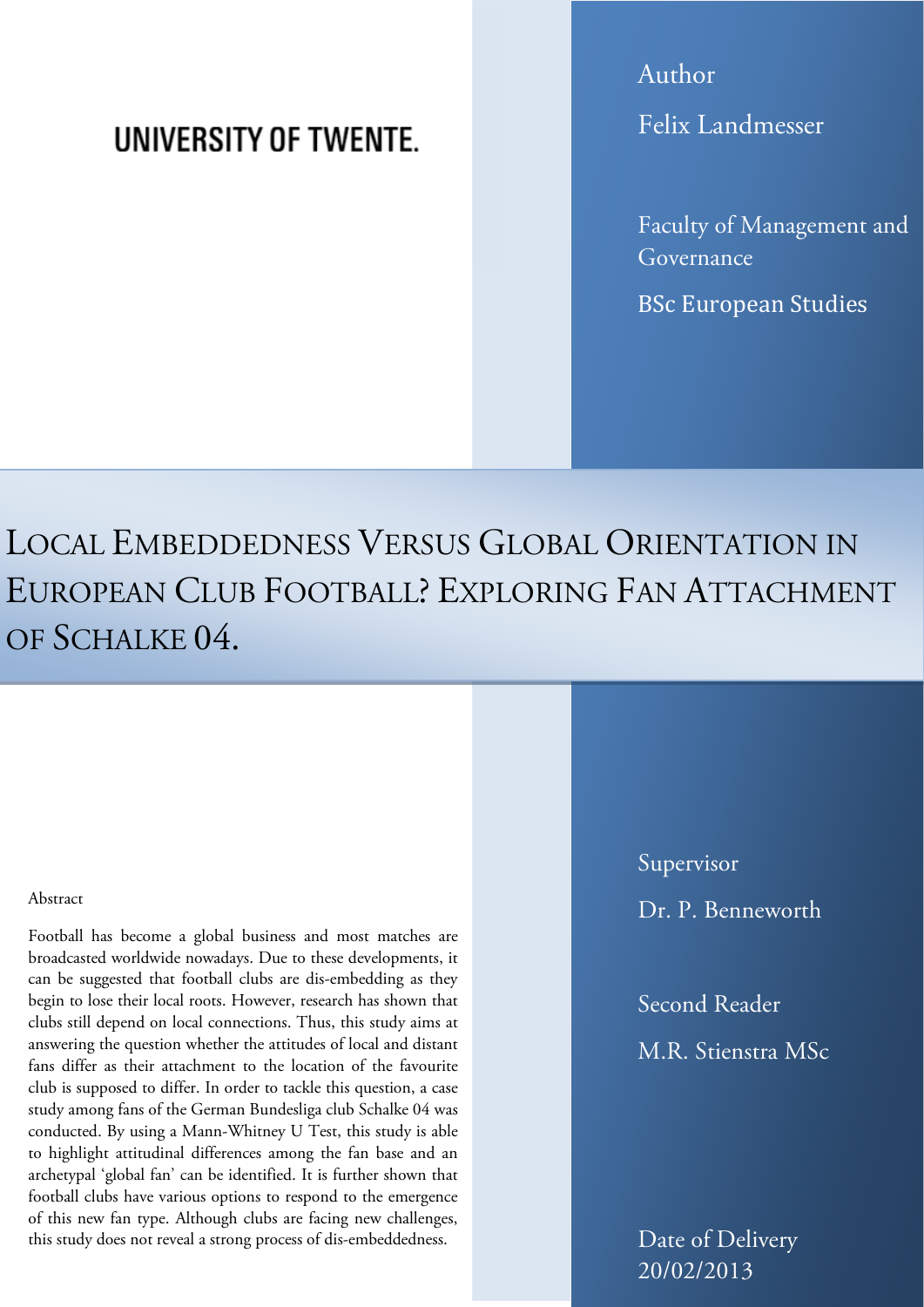# Terminology and Abbreviations

BVB – *BV Borussia Dortmund* DFL – *Deutsche Fussball Liga* FCB – *FC Bayern München* Football – Depending on the geographical location, the sport is called soccer or football. Since the expression football is more common in Europe, this term shall be used for the purpose of this study. FIFA - *[Fédération Internationale de Football Association](http://www.google.com/url?sa=t&rct=j&q=&esrc=s&source=web&cd=1&ved=0CG8QFjAA&url=http%3A%2F%2Fde.fifa.com%2F&ei=JhIpUKCgC47ktQaD9IGICA&usg=AFQjCNF4JRoVpYHggQrAvB80upVi7Mwnhw&sig2=yVXECX-8GMbwJVGFx4XDUA)* NFL – *National Football League* SFCV – *Schalker Fan Club Verband* TNC *– Transnational Corporation* UEFA – *Union of European Football Associations*

## List of Tables

Table 1. Self-characterization Table 2. Overview inferences

### List of Figures

- Figure 1. Proposed Model
- Figure 2. Example of a typical row of statements
- Figure 3. Two archetypal fan types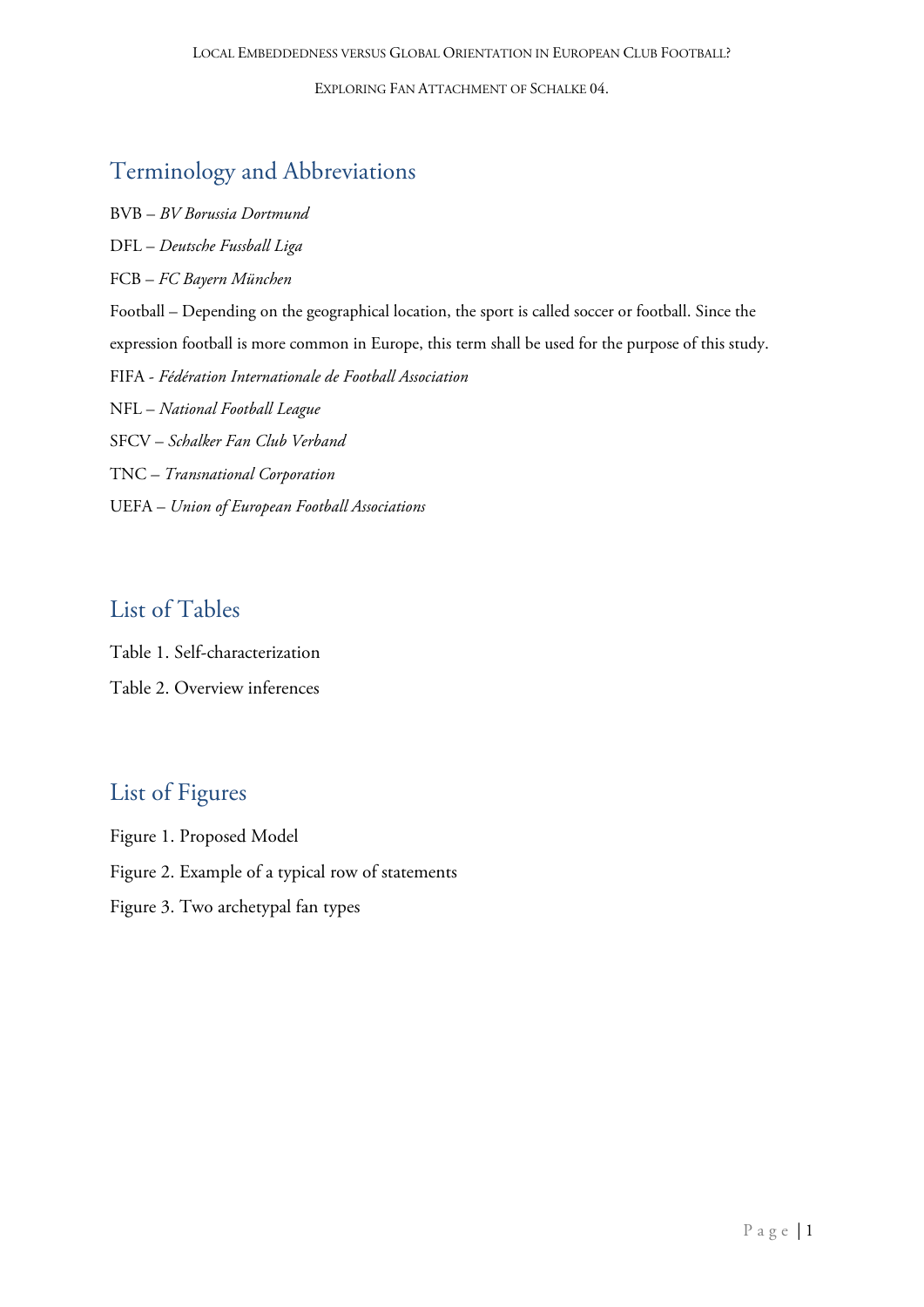# Table of Contents

| 1     |                                                                                                 |
|-------|-------------------------------------------------------------------------------------------------|
| 2     |                                                                                                 |
| 2.1   |                                                                                                 |
| 2.2   |                                                                                                 |
| 2.2.1 | The development of a new concept: Bringing together place, place attachment and football        |
| 2.3   | Attitude formation and attitude importance as prerequisites to develop loyalty to the favourite |
|       |                                                                                                 |
| 2.4   |                                                                                                 |
| 2.4.1 | Local rivalries and competition with national/european top clubs  13                            |
| 2.4.2 |                                                                                                 |
| 2.4.3 |                                                                                                 |
| 2.4.4 |                                                                                                 |
| 2.4.5 |                                                                                                 |
| 2.4.6 |                                                                                                 |
| 2.4.7 |                                                                                                 |
| 2.5   |                                                                                                 |

# 4 CASE BACKGROUND FC SCHALKE 04 [.............................................23](#page-23-0)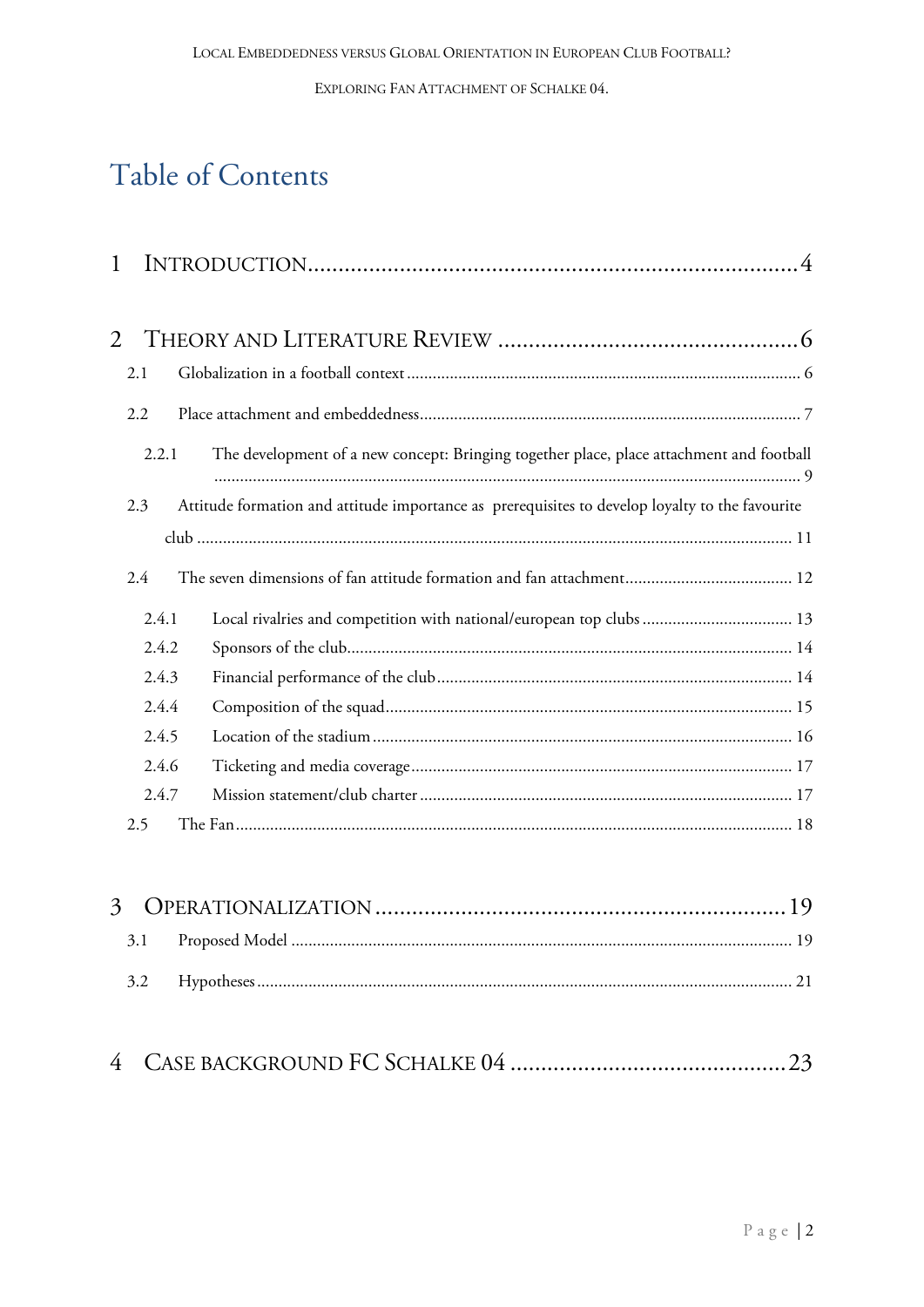| 5  |       |  |
|----|-------|--|
|    | 5.1   |  |
|    | 5.2   |  |
|    | 5.3   |  |
|    | 5.4   |  |
|    | 5.5   |  |
|    | 5.6   |  |
|    | 5.6.1 |  |
|    | 5.6.2 |  |
|    |       |  |
| 6  |       |  |
|    |       |  |
| 7  |       |  |
| 8  |       |  |
|    | 8.1   |  |
|    | 8.2   |  |
|    |       |  |
|    |       |  |
|    |       |  |
|    |       |  |
|    | 10.1  |  |
|    | 10.2  |  |
|    | 10.3  |  |
|    | 10.4  |  |
|    |       |  |
| 11 |       |  |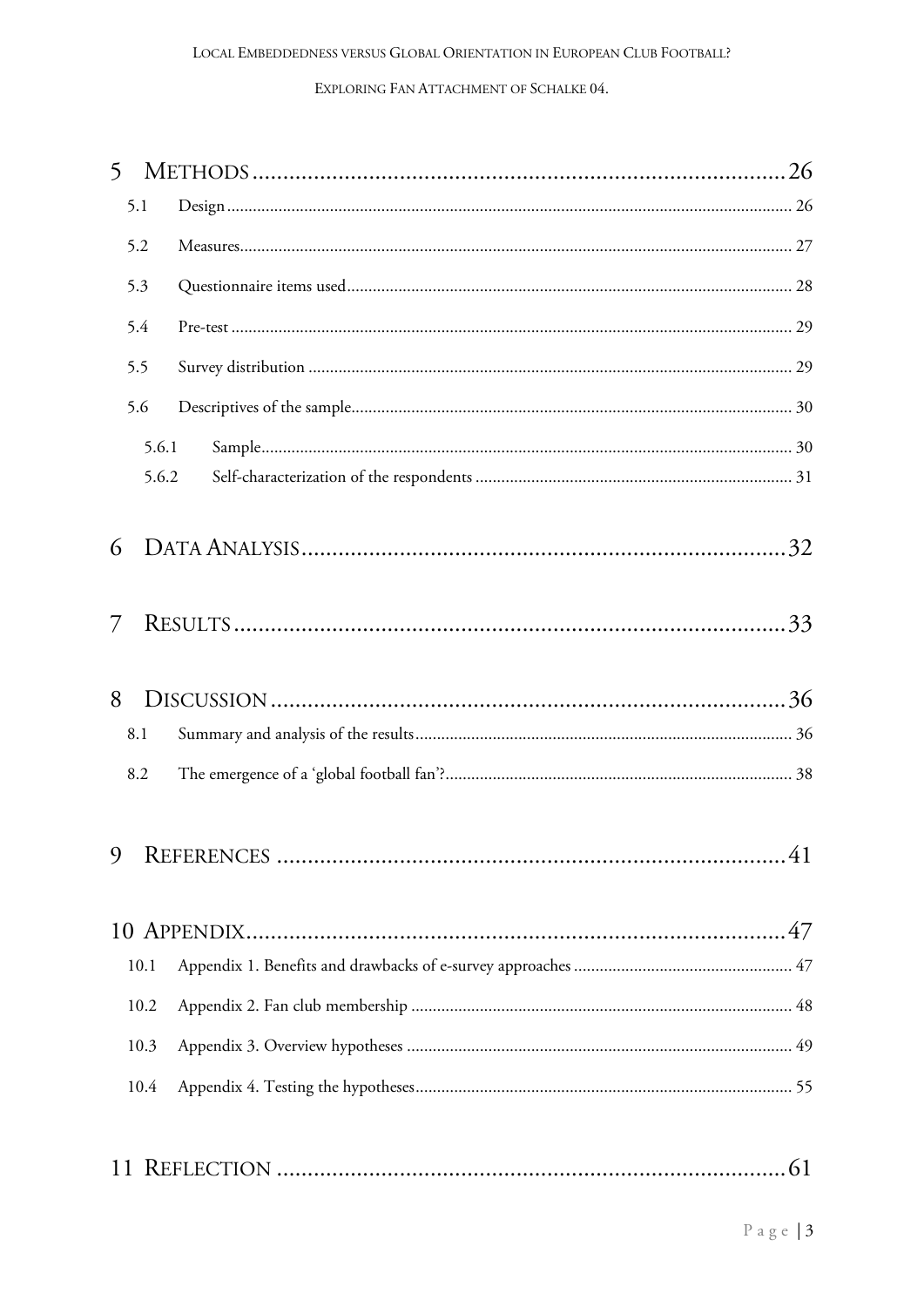# <span id="page-4-0"></span>1 INTRODUCTION

Despite the general trend of globalization in all parts of today's society, literature has proven that top football clubs are still influenced by their local contexts (Jakobsen *et al.*, 2009) and local linkages are often intensified. Accordingly, and as will be explored more detailed later, local contingencies between football clubs and localities are still highly relevant.

However, in a world that experiences a rapidly growing degree of globalization, football and all concerned industries with millions of participants face a range of new challenges. Football is a remarkable and well-known "element of popular culture" (Parker, 1995, p.5) that fascinates people all around the globe. The huge public interest as well as "the associated commercialism surrounding the game" (Relvas *et al.*, 2010, p.166) has made professional football clubs act as enterprises that are engaged in maximizing profit (see for example Bourke, 2003) in order to stay competitive. Thus, "football has become an emerging international business" (Jakobsen *et al.*, 2009, p.261). In this sense, Jakobsen *et al.* (2009) argue that football clubs lose their local roots as they stretch their geographical scope.

Since technological progress and global interconnectedness have made football games globally available, football fans are no longer exclusively tied to their local club, but can follow games in other regions and countries of the world. It can hence be suggested that these developments paved the way for the emergence of a 'global fan' who significantly differs from a local fan as he is supposed to not feel strongly attached to the location of his favourite club.

This study is therefore aimed at answering the following main research question:

*To what extent do the attitudes of local and distant fans differ?*

Four sub-questions shall guide trough this study:

*Is the nature of the fan changing? Is a new type of fan emerging? How does place attachment differ? Are football clubs dis-embedding?*

In order to find thorough and sophisticated answers, a case study has been conducted among football fans of the German Bundesliga club Schalke 04 and an online survey has been distributed among the Schalke fan clubs. 19 hypotheses are tested by using a Mann Whitney U Test and reveal four significant differences in the attitudes between local and distant Schalke fans.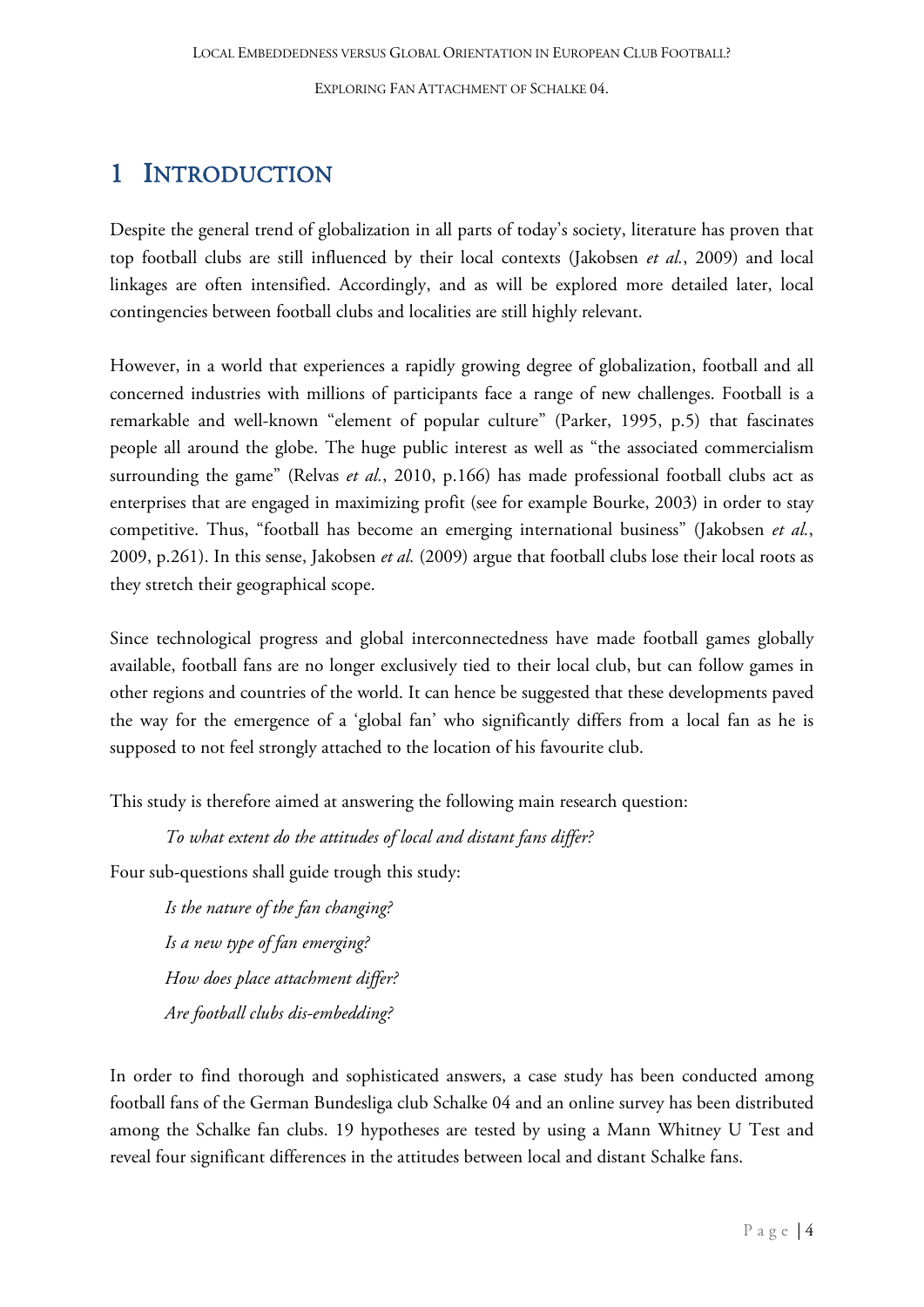Such an approach is highly relevant, since it not only contributes to existing literature as there are no comparable investigations available, but also extends the scope of future research on the topic. According to Bauer *et al.* (2005), factors that have an impact on, for instance, attitudinal loyalty of sports fans in general have been studied extensively in the Anglo-American region, but comparatively less in countries like Germany. Similar works focus on the stadium as representation of home (Charleston, 2009), the dis-embeddness of clubs in an organizational context (Jakobsen *et al.*, 2009), or place attachment with regard to national derby-rivalries (van Houtum & van Dam, 2002), but no study has set up a framework for football fan attitude research in the context of globalization, dis-embeddedness, and place attachment.

Most importantly, the results of this study show a tendency towards the emergence of a global fan, but a clear process of dis-embeddedness of football clubs cannot be observed. In order to respond to the emergence of the global fan, several options are proposed; amongst them the establishment of road shows and extended marketing initiatives abroad.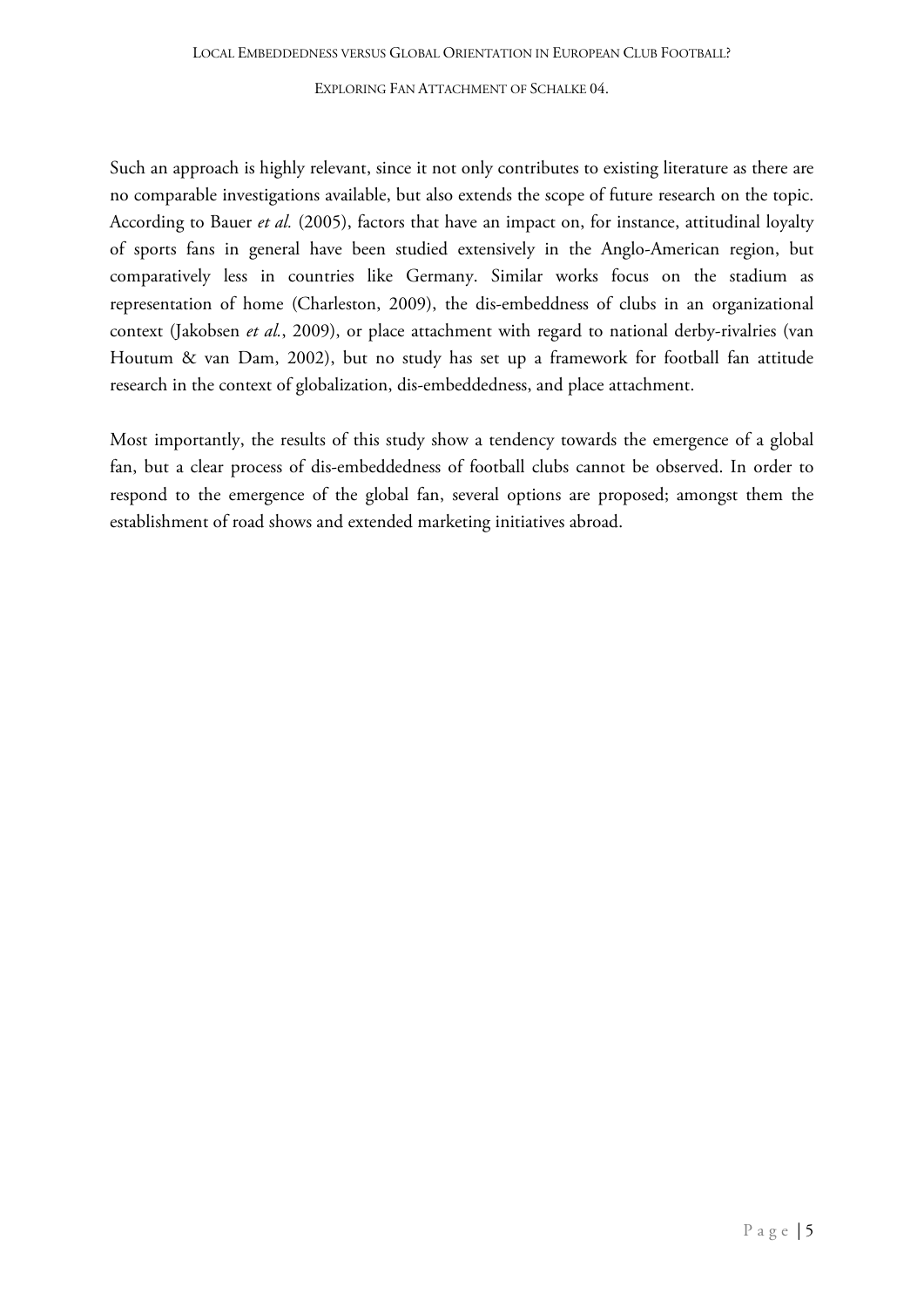# <span id="page-6-0"></span>2 THEORY AND LITERATURE REVIEW

### <span id="page-6-1"></span>2.1 GLOBALIZATION IN A FOOTBALL CONTEXT

Football's cultural globalization can be examined through the concept of 'glocalization' by highlighting the interdependence of local and global processed in professional football. As argued by Giulianotti & Robertson (2004), the leading football clubs can be considered as glocal transnational corporations (TNCs). Spoken from a very sociological perspective, "local cultures adapt and redefine any global cultural product to suit their particular needs, beliefs and customs" (Giulianott & Robertson, 2004, p.546).

By definition, the "TNC is a profit-centred business that crosses national borders in trade and investment, and has relatively weaker connections to its 'home' location compared to prior corporate models" (Giulianotti & Robertson, 2004, p.551) . In other words, the world's major clubs can be interpreted as transnational corporations that drive football's contemporary globalization.

From a historical point of view, there have always been "strong ties between football teams and the communities in which they were formed, and clubs have symbolized pride in neighbourhood, town or city" (Edensor & Millington, 2008, p.177). This finding is essential in understanding the dilemma many clubs are facing as they have strong connections to their local community, but are also bound to global tendencies.

However, it can be responded that the contemporary restructuring of football is eroding such local ties. This view is supported by the assumption "that the internationalisation and professionalisation of an organisational field, such as the football field, implies a one sided process towards geographical dis-embeddedness" (Jakobsen *et al.*, 2009, p.2, see also Ohmae, 1990, Giddens, 1991).

Correspondingly, due to its worldwide popular appeal, football is usually identified as a global industry. A prime example is hereby the UEFA Champions League final. According to a report from Initiative Futures Sports and Entertainment, the 2010 Champions League final between Barcelona and Manchester United drew an audience of 109 Million and has thus replaced the NFL's Super Bowl as the most-watched annual sports event for the first time (BBC, 2010). Moreover, "while the Super Bowl's audience was overwhelmingly domestic, UEFA's product appears to be doing better in the battle for viewers globally" (BBC, 2010).

One can therefore easily believe that on the one hand "a globalized, commercialized football threatens to prioritize the needs of investors or shareholders over those of loyal local supporters and communities" but on the other hand "we should beware of the hype surrounding certain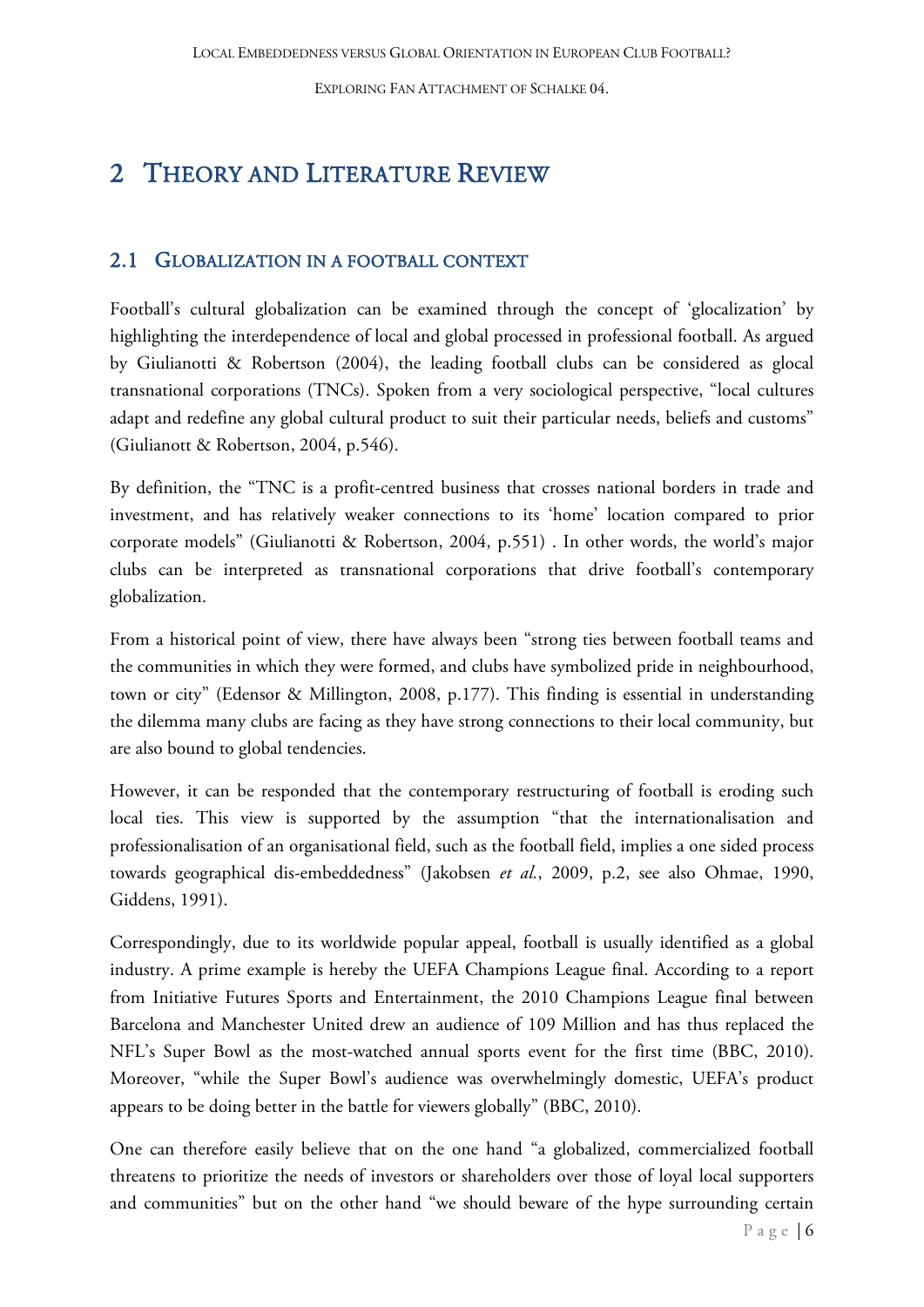accounts of globalization, for relatively few teams possess the capacity to construct and sustain global brand status, with Réal Madrid and Manchester United currently the most successful on this scale" (Edensor & Millington, 2008, p.188-189).

It must be taken into account that "local contingencies remain important in shaping the nature of local capital formation within the football industry" (Edensor & Millington, 2008, p.189), which means that the football industry is very labour-intensive (requires many employees) and as Edensor and Millington (2008) continue "stadiums and training facilities are fixed capital infrastructures and clubs depend upon local support for weekly income" (p.189).

The local connections consist primarily between the club and the city in which the club is based. Since the citizens of a city/region dominantly favor the local football team (see Jones, 1997), these fans shape the club's activities despite the increasing global approach of the majority of professional football clubs. Following the line of argumentation by Jones (1997) that locals predominantly support the local club and given that they developed "an emotional, long-term attachment to a sport, a team, or particular athlete" (van Schaik, 2012), they can be labeled as fans who feel attached to a certain place. This can be best described by the term place attachment.

### <span id="page-7-0"></span>2.2 PLACE ATTACHMENT AND EMBEDDEDNESS

Over the past decades, scientists have become increasingly interested in how people experience place. So they now "focus on the everyday experiences of place" (Tonts & Atherley, 2010, p. 382). Place "is a fundamental, if often overlooked, human need, providing just one source of identity for individuals within wider societies" (Tonts & Atherley, 2010, p.382, cit. Butz & Eyles, 1997). Since the creation of identity mostly involves place, this also involves socio-cultural practices around a certain place.

The term *place attachment* began to appear in the 1970s (Giuliani & Feldman, 1993). Humanistic geography started in the mid-1970s to explore this new concept, especially Tuan (1974) and Relph (1976) were the first in this field to come up with influential writings that pointed to geographical space as being "experienced as place through long-term involvement in a particular location" (Giuliani & Feldman, 1993, p.267).

The main difficulty for research in the past 40 years since the emergence of place attachment has been the wide range "of approaches available at the theoretical level as well as the empirical" (Hidalgo & Hernandez, 2001, p.273). So far, no agreement has been made on a common definition, name, or research approach. Examples of similar terms are sense of community (Sarason, 1974), place identity (Proshansky, 1978), place dependence (Stokols & Shumaker, 1981), sense of place (Hummon, 1992), or place satisfaction. Hence, it is not always clear whether the term place attachment sticks to the same concept, it might even include different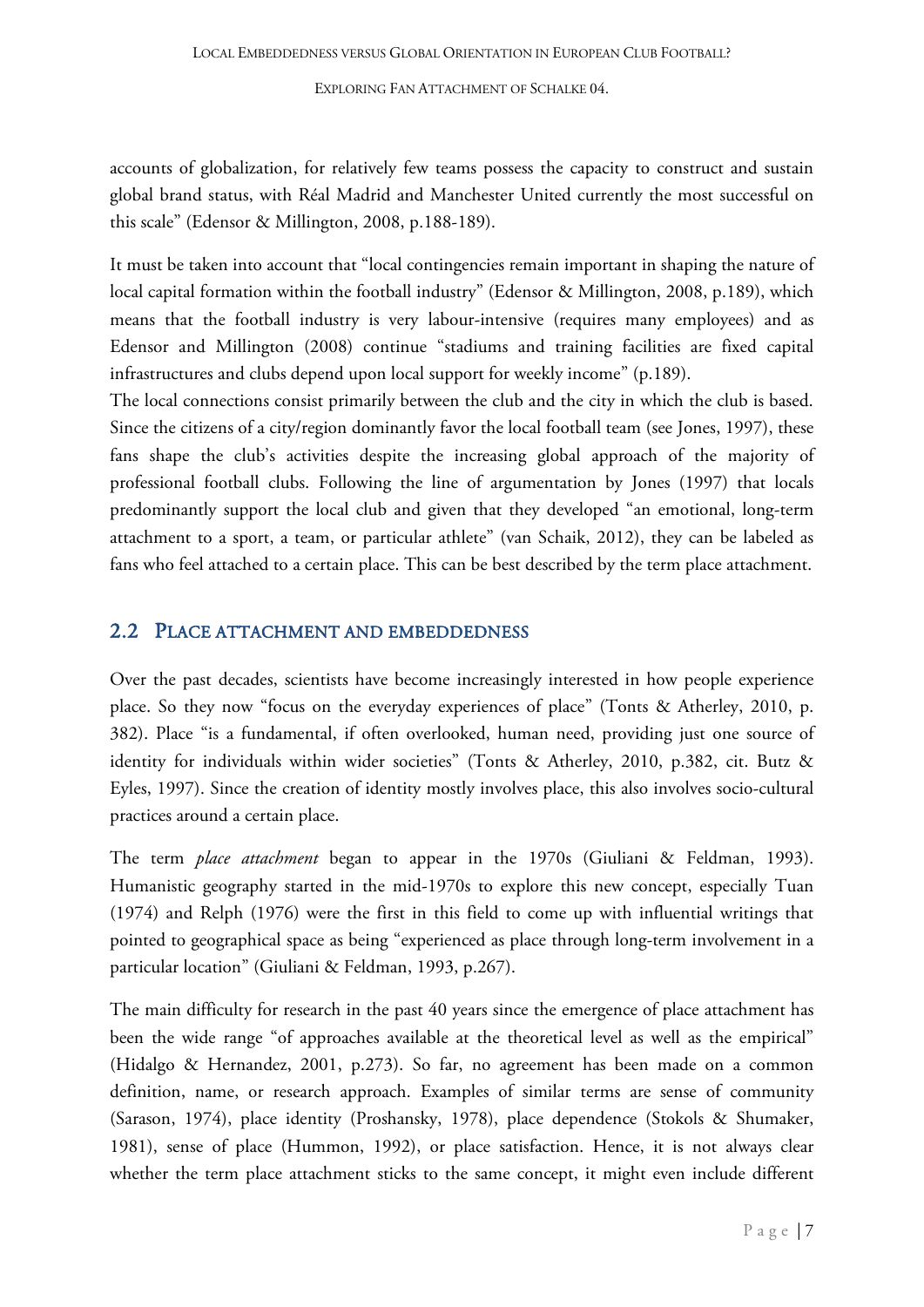connotations and/or definitions. Lewicka (2011) describes these definitional questions fittingly "as different pieces of a broken jigsaw puzzle which may (and should) be put together" (p.208).

Especially the definition of the term *place identity* is incoherent throughout the literature. Following the line of argumentation by Hernandez *et al.* (2007), Rollero and De Piccoli (2010) list four perspectives on the sensitive relationship between place attachment and place identity: "(1) they can be considered the same concept (Brown & Werner, 1985); (2) place attachment can be a component of place identity (Lalli, 1992); (3) place identity can be a component of place attachment (Kyle, Graefe, & Manning, 2005); (4) both concepts are only dimensions of a supraordered notion (Jorgensen & Stedman, 2001)." In addition, and based on their empirical findings, Hernandez *et al.* (2007) even suggest a fifth perspective, where, despite their connectedness, the concepts place attachment and place identity have to be treated as two different ways of being linked to places and must therefore be assessed differently.

Literature also suggests, and thus further shows how sensitive all those constructs have to be treated, that place dependence and place identity are two dimensions of place attachment. Whilst place dependence "reflects the importance of a resource for providing amenities necessary for desired activities" (Kyle *et al.*, 2004, cit. De Carvalho, 2011, p.4), place identity rather refers to "those dimensions of the self that define the individual's personal identity in relation to the physical environment by means of a complex pattern of conscious and unconscious ideas, beliefs, preferences, feelings, values, goals, and behavioral tendencies and skills relevant to this environment" (Proshansky, 1978, p.155; cit. Kyle *et al.*, 2004).

Nevertheless, most attention within this study will be paid to the concept of place attachment solely since that shall not only avoid confusion, but, and as agreed upon by most concerned authors (e.g. Altman & Low, 1992; Giuliani, 2003; Hernandez *et al.*, 2007; Hidalgo & Hernández, 2001; Knez, 2005; Lewicka, 2005), "the concept of place attachment in today's literature lies at the very heart of the studies on people and places"(Rollero & De Piccoli, 2010, p.198).

Although both terminological and conceptual overlapping of place attachment and place identity have blocked crucial advances in this research field, there seems to be consensus to the greatest possible extent on the use of the term place attachment (Hidalgo & Hernandez, 2001) leading to the general definition of place attachment "as an effective bond or link between people and specific places" (Hidalgo & Hernandez, 2001, p. 274). Place attachment is also described as "a multifaceted and complex phenomenon that incorporates different aspects of people-place bonding and involves the interplay of affect and emotions, knowledge and beliefs, and behaviours and actions in reference to a place" (Altman & Low, 1992; Chow & Healey, 2008; in Rollero & De Piccoli, 2010, p.198).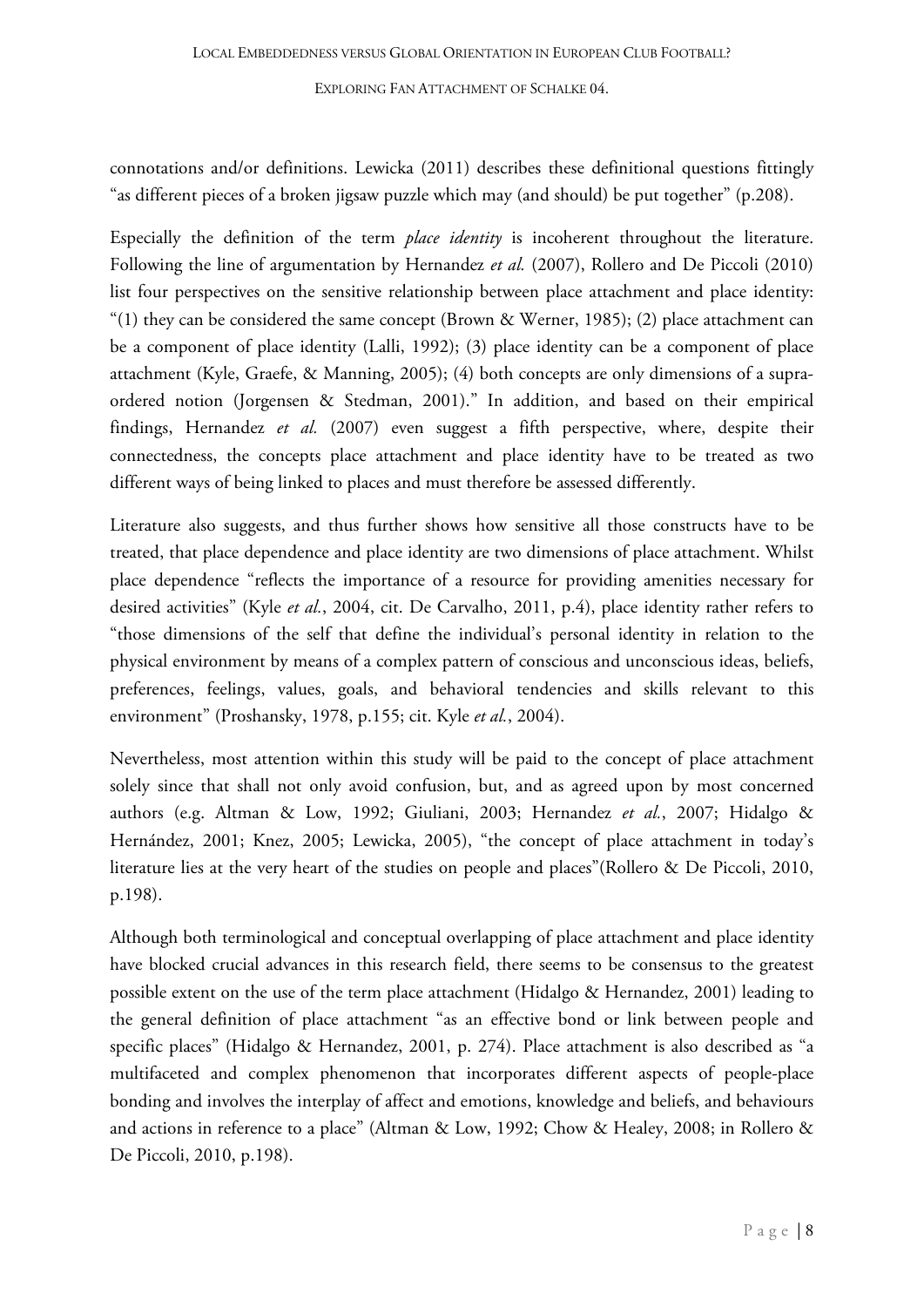However, the most well-known definitions above as well as others (Shumaker & Taylor, 1983; Hummon, 1992; Low, 1992) are criticized by Hidalgo and Hernandez (2001) as possibly being "appropriate to describe this special feeling toward places", but having "the drawback of being too ambiguous and do not allow us to differentiate attachment from other closely-related concepts" (Hidalgo & Hernandez, 2001, p.274). Hence they seek to further delimit the concept by falling back on the concept's main characteristic, namely "the desire to maintain closeness to the object of attachment" (Hidalgo & Hernandez, 2001, p.274).

To conclude, place attachment is a dynamic process of developing feelings of closeness towards a certain place that result from practices around the place. As a consequence, people are bound to this place, they often feel stronger attached to this place than to other places and most importantly these feelings are stronger than those of people who are not attached to that place.

## <span id="page-9-0"></span>2.2.1 THE DEVELOPMENT OF A NEW CONCEPT: BRINGING TOGETHER PLACE, PLACE ATTACHMENT AND FOOTBALL

As there has been no comparable study that exclusively combines place attachment and football while using an empirical approach, the concept of place attachment shall now be adopted to a sporting (football) context.

Charleston (2009) explored the English football ground as a representation of home with the concept home as main objective in the context of English stadia. Van Houtum and Van Dam (2002) put place attachment in a football context but (1) did not present any empirical findings and (2) investigated place attachment only in the context of derby rivalries between the Dutch national team and Germany/Belgium, although they put much effort in the theoretical part of their study. The most similar work was published by De Carvalho *et al.* (2011) who translated the so-called Place Attachment Scale into Portuguese and "examined the cross-cultural generalizability of the factor structure and psychometric properties underlying responses to the translated scale" (De Carvalho *et al*., 2011, p.1), and applied this scale by interviewing spectators who attended a football game in Portugal. For the very first time, place attachment to a stadium was measured and the concept was brought to a professional team sports context since previous studies used it in recreational and natural settings most of the times.

This study attempts to go beyond the stadium as place by including other aspects such as the municipality of the club, the region around, the club itself, or the club's sporting and financial performances, which will produce a multi-facetted picture of attachment to places where football clubs are based.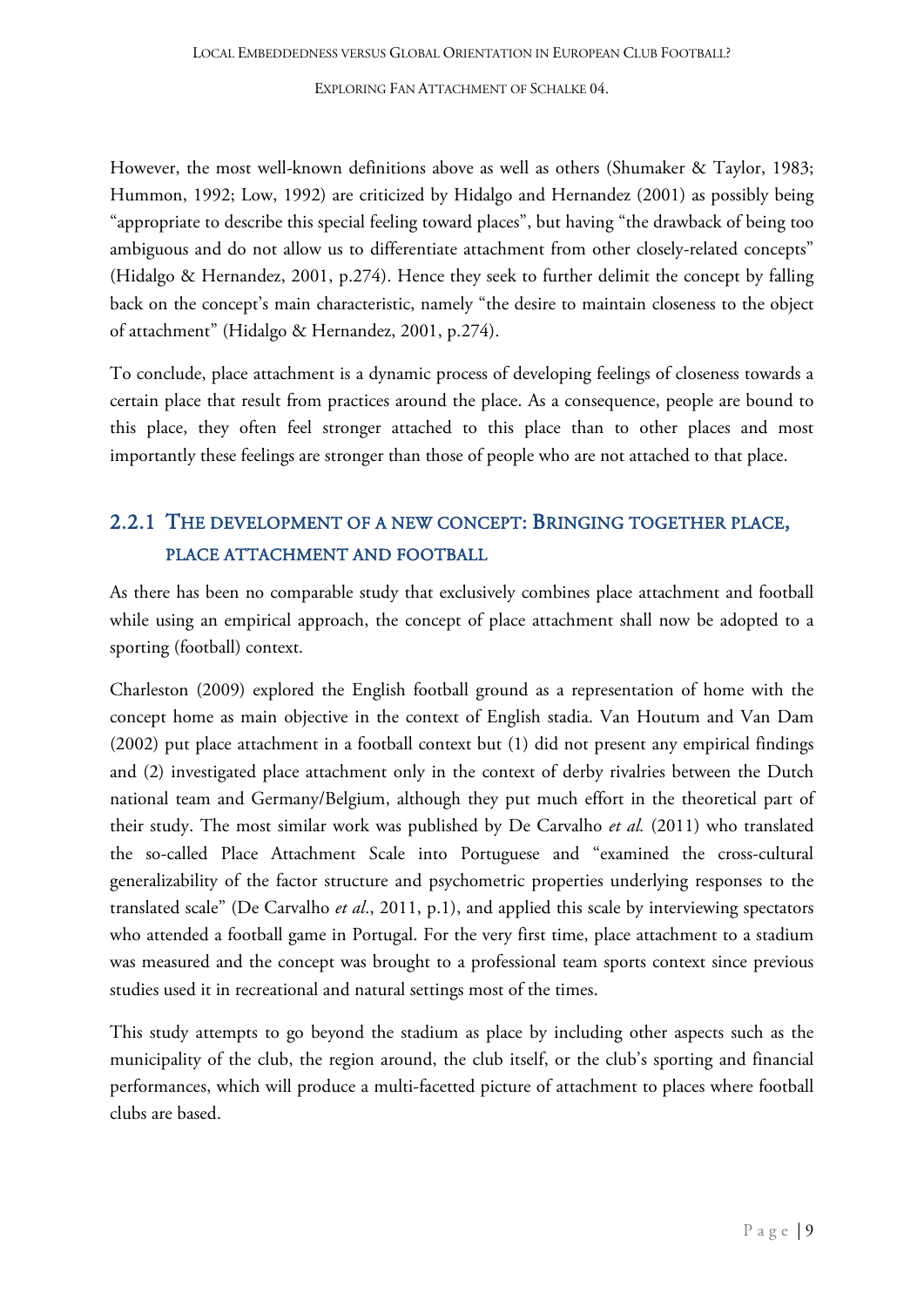Butz and Eyles (1997) accurately defined place as a source of identity. Assuming that identity creation and the concept of place mostly go hand in hand, this identity-forming process also involves, amongst others, socio-cultural practices around a particular place.

Visiting a football match and being a fan of a football team can therefore be seen as a practice that connects the individual socially and culturally to a place like the stadium and/or the municipality/region of the club, and finally creates identification. By sharing the experiences one makes around the place of the favourite club, one is constantly consciously or unconsciously part of shifting cultural frameworks.

Such constructions are, according to Liepins (2000), malleable and not static. Tonts and Atherley (2010) observed that "intriguingly, […] sport, has had relatively little attention in the literature on rural community and place. That is despite the apparently central role that sport plays in the life of many […] communities" (p.384). Bale (2003) uses the term 'place ride' to describe the situation when citizens' (emotional) attachment to their favourite team captures a crucial component of local life.

Throughout the literature, football teams are dominantly regarded as representations of certain places. This is important to remember, because it involves the suggestion that local fans and local authorities, who feel represented by the club, are supposed to feel strongly attached to the club as it represents the locality and region and is therefore part of a certain identity.

Consequently, especially local football fans identify with the club, they feel attached to the club and at least most locals show identification with the place as well, or in other words they feel attached to this place. Local fans depend more on place factors than distant fans do.

In this respect, Bale (1988) established the first important framework to explore the relationship between sports such as football and the representation of place. He argues that sports "are nowadays seen as major sources for place boosterism, which can be seen as a form of (local) patriotism" (cit. van Houtum & van Dam, 2002, p.235). Football can serve to communicate the local identity.

When football teams compete in matches, these matches are usually distinguished by the terms 'home' or 'away' matches, whereby fans regard places as their own territory, where 'we' compete with 'them' (see also van Houtum & van Dam, 2002). Thus 'we' feel attached to our place and ground, while 'they' feel attached to their place. People's dedication to a certain place is known as Topophilia and reported in a range of expressions in the case of football (Bale, 1993; Tuan 1974; in van Houtum & van Dam, 2002).

Simple examples are the citizens who buy tickets for a football match and turn from citizens into fans when entering the stadium. The group of fans – either 'home' or 'away' - can then be regarded as an imagined community, which is a concept that was first established by Benedict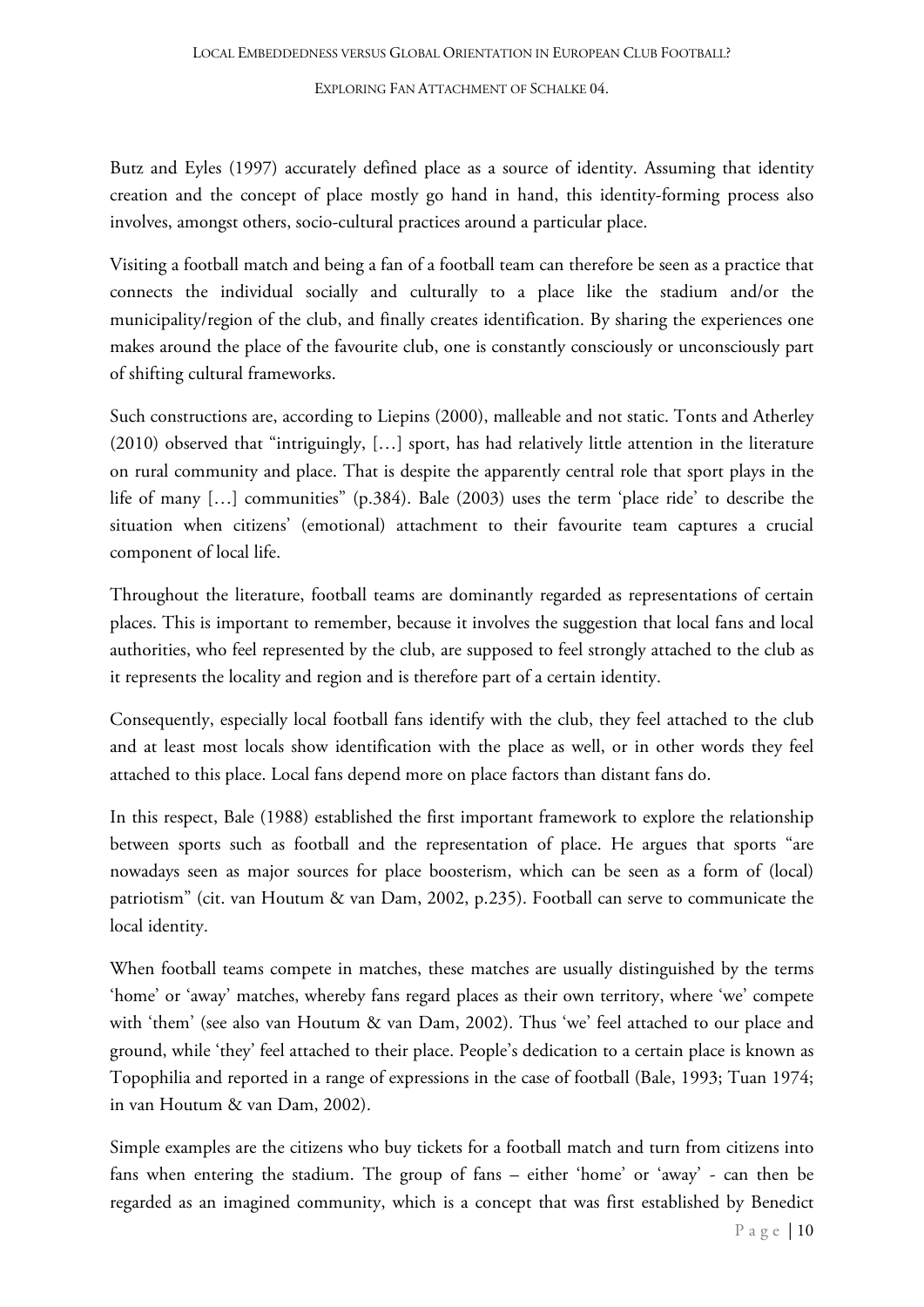Anderson (1983) and which describes a community that does not or cannot rely on everyday face-to-face interactions. Although most of the fans do not know each other, they are united by a common aim, namely to support their own team and to feel attached to the same place.

Van Houtum and van Dam (2002) who themselves refer to Giulianotti and Armstrong (1997), specify that "the possibility of association and identification with a team in a closed physical setting has a strong cohesive and binding effect on the supporters of both teams" (p.237); one could add that the lively atmosphere produces feelings of local identity among the fans who also show their emotional attachment to the team.

In the context of sport teams, Kolbe and James (2003) came up with the assumption that the adoption of a sport identity is inevitably needed for a sport fan to develop loyalty to a team or club. However, since Kolbe and James (2003) concentrated in their work on developing a (sport) identity trough internalization, which means that the individual fan integrates the team into his self-concept (see also James & Ross, 2002), they left out the aspect of attitude formation within the process of developing loyalty towards a club.

# <span id="page-11-0"></span>2.3 ATTITUDE FORMATION AND ATTITUDE IMPORTANCE AS PREREQUISITES TO DEVELOP LOYALTY TO THE FAVOURITE CLUB

Researchers, especially in social psychology and marketing, occupied themselves with the topic of attitude formation for many years. Following the most prevalent definition of Fishbein & Ajzen (1975), an attitude is "a learned predisposition to respond in a consistently favourable or unfavourable manner with respect to a given object" (p.6).

Deepening attitude research to sport fan research leads to the suggestion that attitude-behaviour relationships in the context of sport fans are way more complex than common attitude relationships in, for instance, the area of marketing (Mahony & Howard, 1998). According to Funk and James (2004), "attitude-related research in the existing sport literature has focused on measurement of the affect component to examine existing attitudes towards sport and leisure activities". Since most positive-negative continuums have been investigated in questionnaires that focused only on a single part of attitude behavior such as attitudes towards a sponsor (McDaniel & Heald, 2000), recreational interest (Park & Kim, 2000), or a certain team (Mahony & Howard, 1998), this study is designed to cover the whole puzzle.

The finding that *importance* not only continuously appeared as a determinant of dependent variables but is a good starting point to explore attitude formation in a sport/fan context is of high relevancy for theorizing fan attitudes. Funk and James (2004) further report that within sport research, "importance has been noted to help shape the actions and thoughts of sport spectators" (Funk & James, 2004, p.6), and consequently sport fans. Recent studies (e.g. Funk &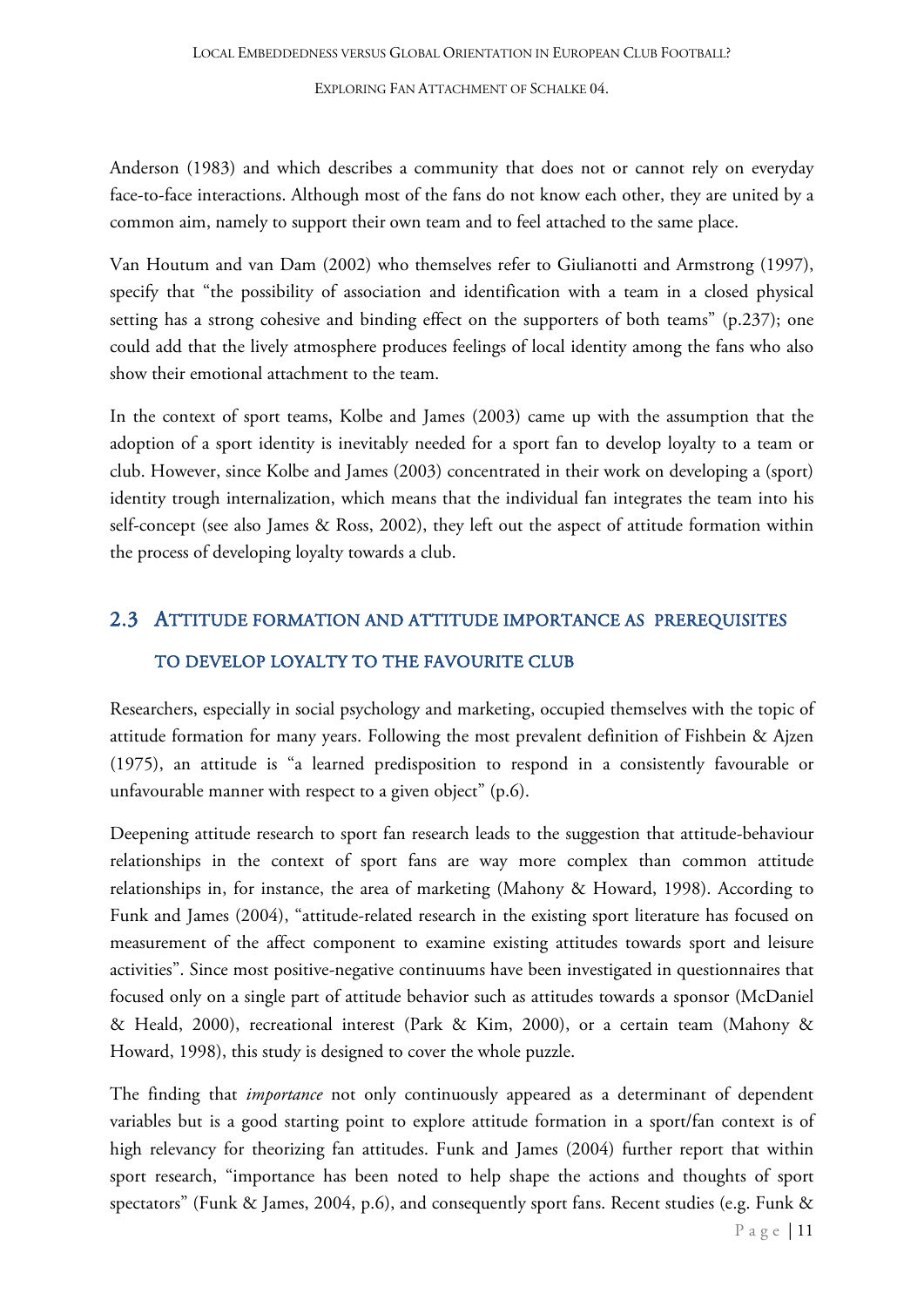Pastore, 2000) have placed attitude importance as a predictor for the psychological significance someone evaluates his favourite team.

Funk and James (2004) propose that the internalisation of a (sport) identity equals the examination of attitude development based on the property 'importance'. Hence, sport identity corresponds to a person's internalisation of a certain group into the self-concept. This 'internalisation process' is guided by the interplay of dispositional needs, which represent a person's motives "that directly influence the adoption of a particular Sport Identity" (Funk & James, 2004, p.7) and the emergence/presence of endearing features.

Most interestingly for this study, Rooney (1975) has identified geographic proximity as one of the features that are said to be attributes influencing the decision whether dispositional needs can be satisfied. If sport identity satisfies these dispositional needs now, the person sets his/her responses in relation to sport identity due to the integration into the self-concept. Attitude importance thus represents the degree of attitude formation.

Consequently, and as finally argued by Funk and James (2004), "the more importance an individual places on his/her sport identity, the more likely subsequent evaluations and responses elicited by the team will persist over time, resist counter information and preference for alternative teams, bias the types of thoughts generated about the team, and be more consistent with past behavior and behavioural intent" (p.8).

To sum up, in order to understand attitude formation, it is necessary to investigate the internalisation of a sport identity. Sport identity is an essential part of attitude importance which in turn is influenced by the dispositional needs/endearing features interplay (Funk & James, 2004).

# <span id="page-12-0"></span>2.4 THE SEVEN DIMENSIONS OF FAN ATTITUDE FORMATION AND FAN **ATTACHMENT**

Since local fans can be expected to feel stronger attached to a certain place than foreigners, their attitudes are also supposed to differ (see for example Bale, 1998; van Houtum & van Dam, 2002). The explanation lies within their different sport identity, or, more clearly, for local fans club attachment is more dependent on place factors than for distant fans

In order to measure fan attachment based on the fans' evaluation of importance towards certain factors that contribute to their attitudes, seven dimensions of attitude formation are now introduced. The dimensions are supposed to be the components' of attitudes of an average (European) football fan and have newly been established for the purpose of this study.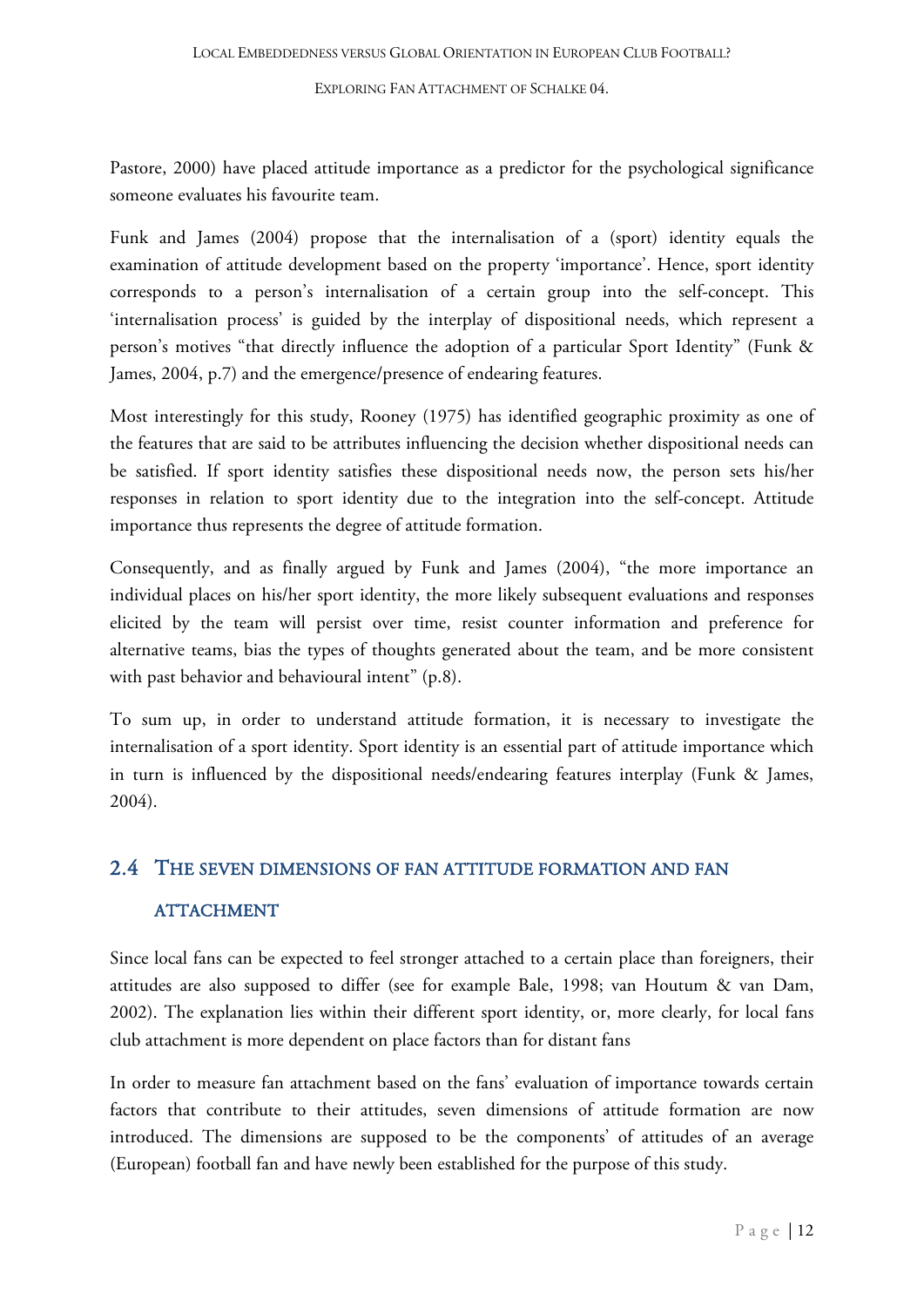## <span id="page-13-0"></span>2.4.1 LOCAL RIVALRIES AND COMPETITION WITH NATIONAL/EUROPEAN TOP **CLUBS**

Among football fans all around the world, local rivalries play an extraordinary role in football fandom. These competitions between two clubs from the same region are called derbies. The concept was first used at the end of the  $19<sup>th</sup>$  century in English football when two local rivals played against each other. Over the years, football derbies developed into an international phenomenon with some well-known examples in Buenos Aires (Boca Juniors against River Plate) or in Glasgow (Celtic against Rangers).

According to Heck *et al.* (2012), the "derby is more than just a sport performance; it describes a special identity-forming, symbolic and emotional meaning for the devotees of clubs in a region" (p.2031). More particular, Heck *et al.* (2012) argue that football teams "contribute to the community identity in a region" (p.2031). Bearing in mind these findings, one can assume that the derbies with their identity-forming character are especially important for local fans; for locals these matches are the highlights of the entire season.

A particular phenomenon in European football is the dominance of certain teams. A study by Goossens (2006) shows that within Europe, Greece, the Netherlands and Portugal are the most dominated countries, and from the 'big 5', namely England, Spain, Germany, Italy, France, "England and Spain have more dominant champions than the other big 5 countries" (Goossens, 2006, p.118).

Examples for dominating teams during the last decades are Liverpool, Manchester, and Arsenal in England, Ajax, PSV, and Feyenoord in the Netherlands, Real Madrid and FC Barcelona in Spain, or Bayern Muenchen in Germany. High competition among the teams with various different champions was reported in less influential countries such as Denmark with only Brondby having won 10 titles while all others won four or less. Contrarily, Buzzacchi *et al.* (2003) found that particularly in closed leagues, which are typical for the United States and where teams are not relegated, a large group of teams is able to compete each year.

Thus, one can suggest that matches against the dominant teams in European football leagues are very important for a team's fans in their respective leagues as winning over the top teams brings a lot of prestige. Since these matches do not significantly contribute to the community identity in the region as argued by Heck *et al.* (2012) in the context of regional derbies, winning over the national champions is assumed to be more important for distant fans.

Something that gained growing importance in the last decades, are the European club competitions. Participating in the Europa League or the UEFA Champions League accompanies international attention, increased media attention and additional revenues. Feddersen (2006)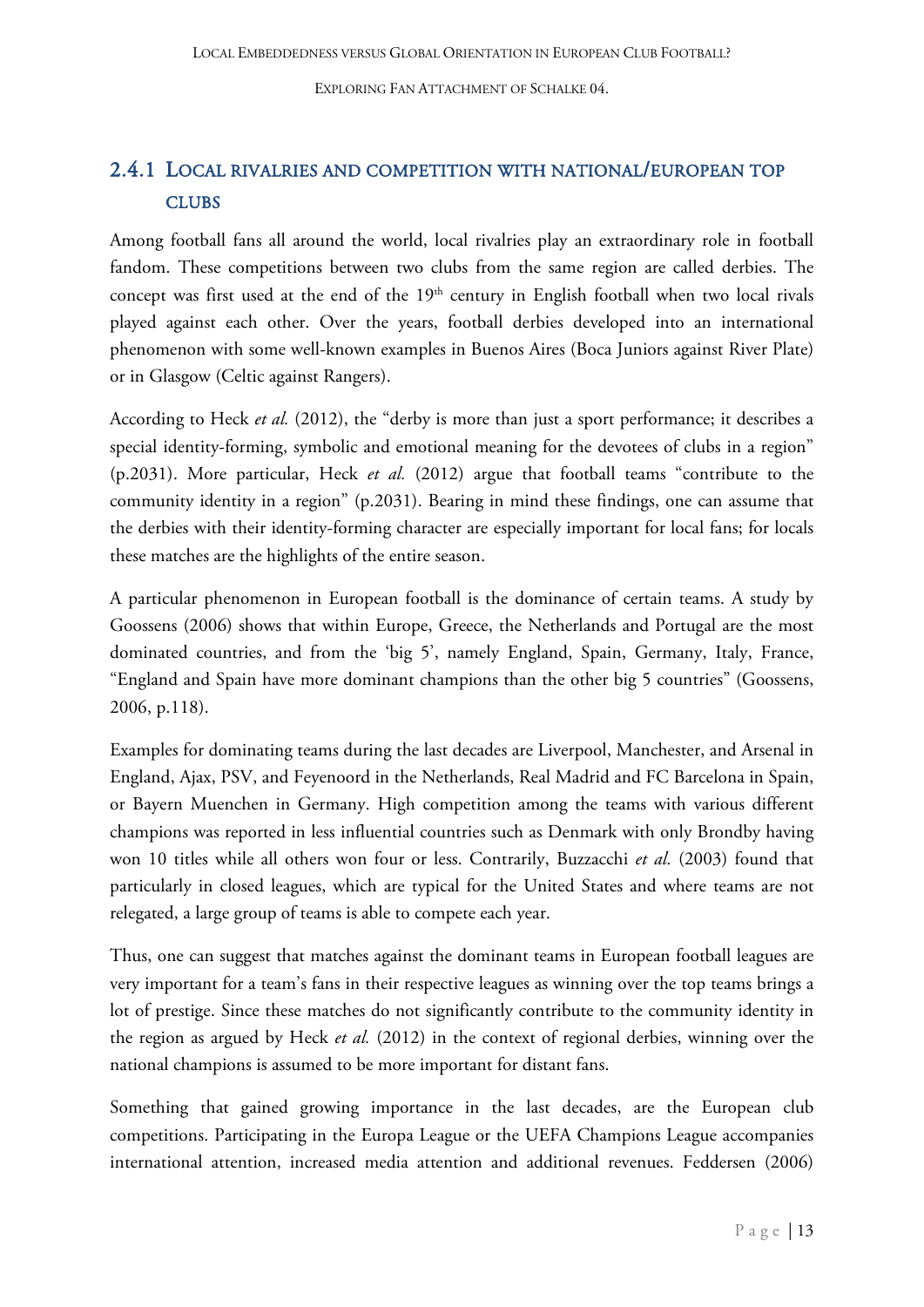illustrates that German clubs that qualified for the UEFA Champions League are better off in terms of, for instance, relative budget or transfer expenditure.

Likewise, teams that perform well in European competitions become more popular among fans from all over the globe. As the presence in European competitions attracts not only local fans, it can be assumed that distant fans prioritize success in non-national competitions.

### <span id="page-14-0"></span>2.4.2 SPONSORS OF THE CLUB

Sport sponsorship is an extremely powerful instrument in marketing. For instance, sports accounted for 69 percent of the worldwide total expenditures on corporate sponsorship in 2004 (Musante, 2006). As a consequence, a trend emerged to sell a club's names rights in order to make more profit. Moreover, a range of football clubs already sold their stadium's name (e.g. Emirates Stadium, London; Allianz Arena, Munich). However, selling the club's name rights is a more sensitive issue as the name also represents a club's identity. A prominent example is Red Bull Salzburg.

Due to their deeper place attachment to the city where their favourite club is based, local fans are expected to be united in the opinion that the club should never sell its name. Although it can be assumed that many distant fans feel the same, those that prioritize the financial profit that can be made out of that business, might not have such a negative opinion about the issue.

Since most football clubs have a strong link to the city where they are based, it can be suggested that – apart from investing in the club – local fans expect the club's sponsor to have a good link to the city as well and to engage in projects in the region that show the sponsor's social responsibility as most clubs oblige themselves to charity involvement.

### <span id="page-14-1"></span>2.4.3 FINANCIAL PERFORMANCE OF THE CLUB

Financial distress is a very common occurrence in European football nowadays. For instance, Buiramo *et al.* (2006) report that "English football has sustained losses in eight of the ten seasons since 1993-1994" (p.35). Moreover, they cite numbers from the Independent Football Commission's 2003 annual report, stating that the net loss between 1995/96 and 2001/02 accounted for 957 million pounds.

Reasons "to explain why clubs enter into large levels of debt are an inability to sell players as assets through the transfer market, a loss of revenues consequent on relegation and an inability to align costs and revenues on the loss of divisional status, an inability to maintain loan payments on capital expenditure such as a new stadium, and a failure to realize expected revenues from TV broadcasting deals" (Buiramo *et al.*, 2006, p.37-38).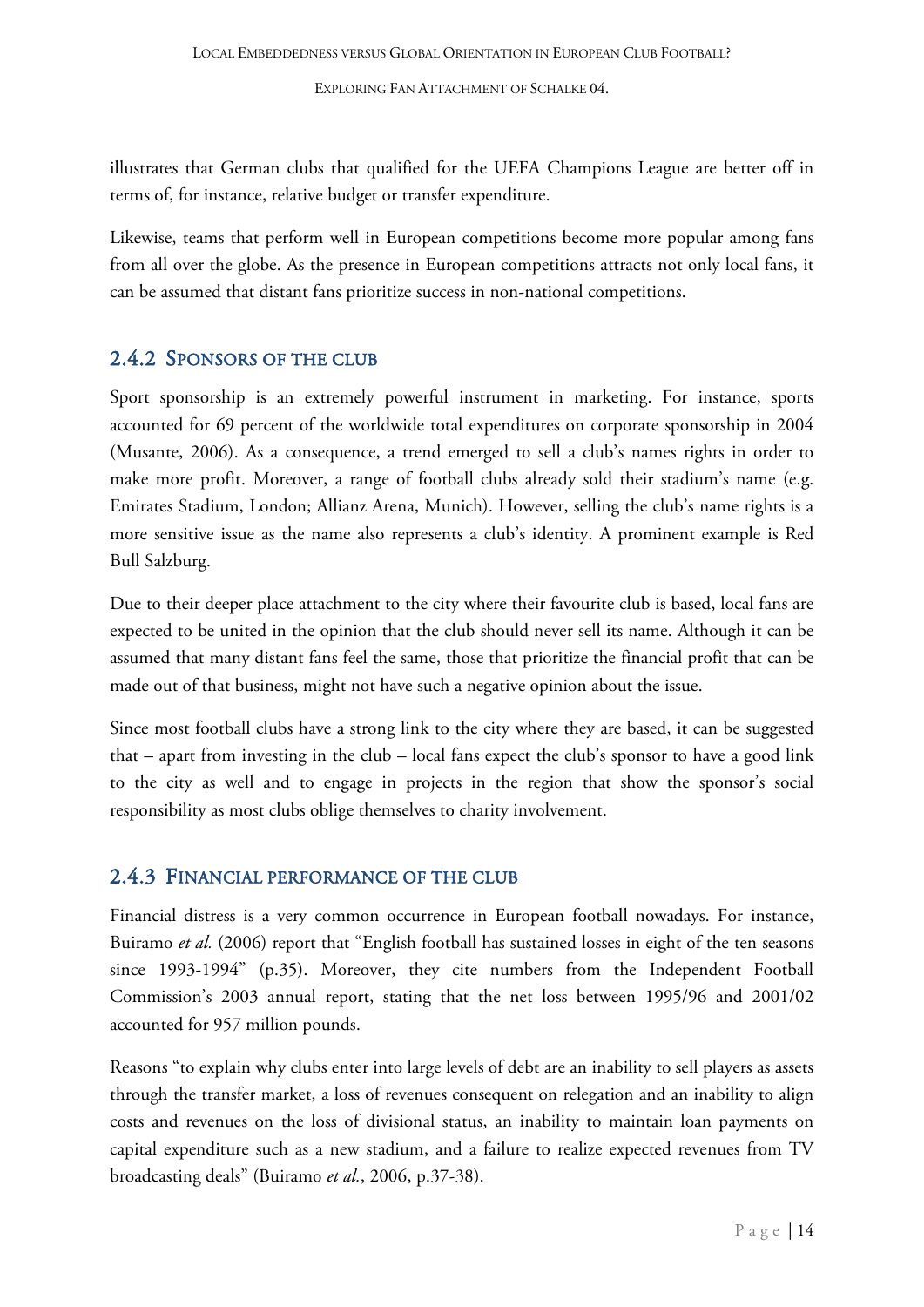With regard to the Spanish football league, in the official notes revenues have always been bigger than costs. This is different from the Italian Serie A, in which the huge majority of teams showed losses in their balance sheets in 2003 (Baroncelli & Lago, 2006). However, Ascari and Gagnepain (2006) illustrate that already in the beginning of the last decade Spanish clubs faced enormous problems since "television revenues are not growing as fast as in the past, and depreciation is heavily burdening the costs side, given the high amount of intangible assets in the balance sheet" (p.87). Despite the fact that many Spanish football teams especially in provinces with strong ethnic identities are still backed up by public authorities (Ascari & Gagnepain, 2006), the situation is now as alarming as in an increasing number of other European leagues.

Particularly the coming into effect of national licensing systems as well as the UEFA sanctions will, once consequently in place, pose existential threats to many clubs which could be equivalent to a club's relegation. The dilemma in Europe is a situation where many clubs "have experienced liquidity shortfalls", while "in contrast others have climbed up to the top of European club football with the help of external money" (Vöpel, 2011, p.54).

Local fans who feel strongly attached to the club's city and region are thus supposed to accept lean times as they rather care about the club's financial soundness.

In line with the argument above, one can also question the importance of financial fair play rules the UEFA is planning to impose. Many of the world's leading clubs are purchasing players for huge amounts of money despite their debts, which is widely recognized as unfair conduct since these clubs are allowed to compete with clubs that do not have these debts. By making debts without consequences, financially sound clubs which only invest within the limits of their economical possibilities, are clearly disadvantaged.

These developments made the UEFA introduce financial fair play rules that every club shall respect and accept and that will come into force with the end of the season 2012/13. It "implies that for the first time there will be a harmonized, European-wide and tighter regulation for all European clubs" (Vöpel, 2011, p.54). Despite the debt situation, distant fans can be assumed to prioritize sporting successes over financial soundness (see assumption above), and thereby not to put much emphasis on the respect for the UEFA financial fair play rules, while local fans can certainly be expected to show high compliance with regard to accepting the rules.

### <span id="page-15-0"></span>2.4.4 COMPOSITION OF THE SQUAD

Page  $|15$ In today's football, Europe can be seen as the centre of the international game (Niemann *et al.*, 2011). European clubs are global brands and talents are 'imported' from everywhere around the world. Relvas *et al.* (2010) argue that "clubs appear to favour bringing high profile players into the club in order to obtain immediate results and increase merchandise sales" (p.166). According to Hobsbawm (2007), this purchasing practice can be best described as capitalist imperialism,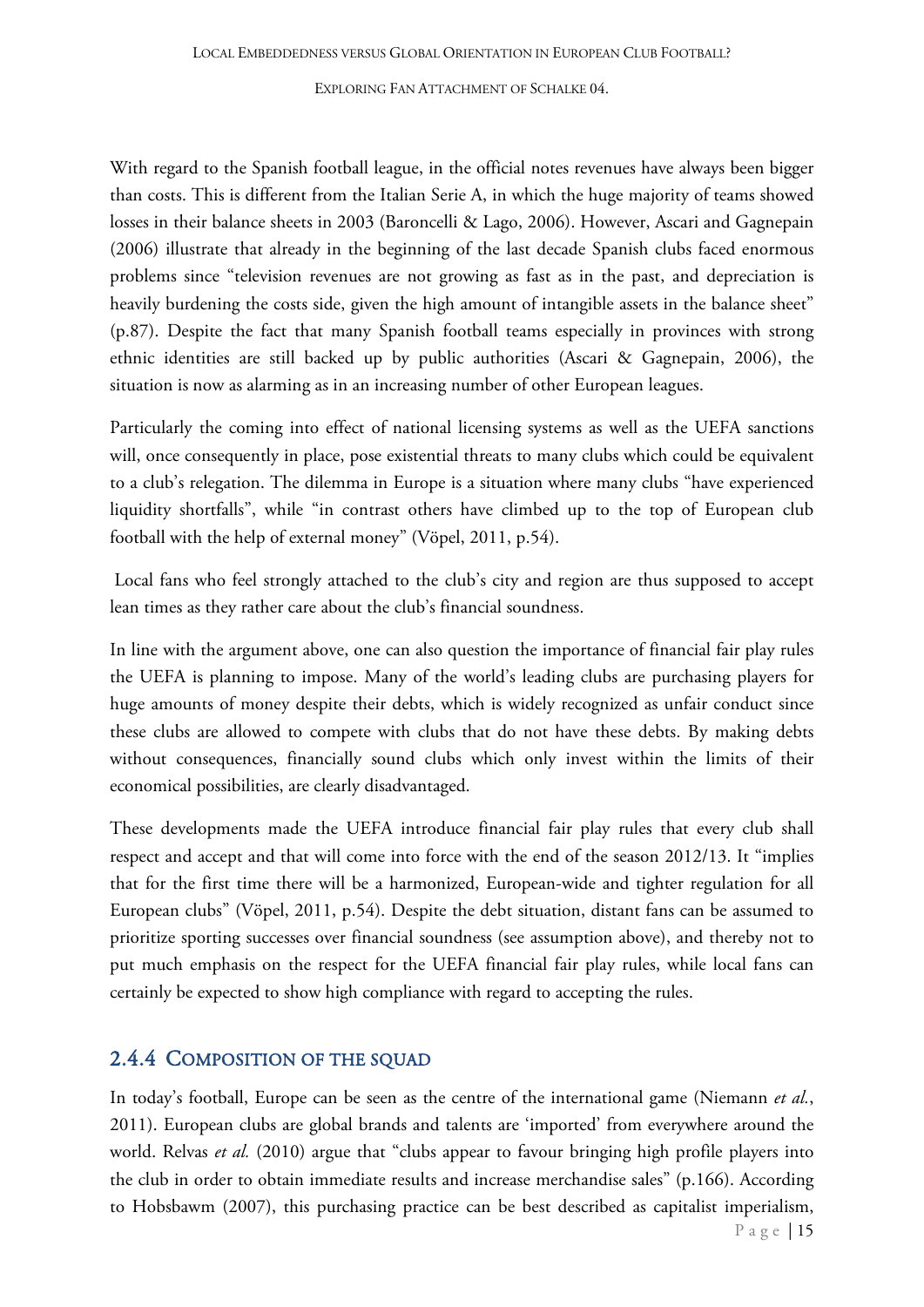whereby Hobsbawm expects tensions between these global approaches and national identity. As stated earlier, players can be purchased from every corner of the world, from every club and every youth academy, often to the detriment of Africa and Latin America.

However, due to the enforced reduction of debts in the future and the increasing value of young players (Relvas *et al*., 2010), a lot of clubs already established wide-ranging youth development schemes, where youth players from the club's region are formed. Reduced budgets made many clubs integrate regional youngsters into their first team squad instead of purchasing stars.

Among the fan bases, opinions about the clubs' purchasing behavior seem to be twofold. While some fans feel the desire to see more stars playing for their club in order to be more competitive, others do not get tired to explicitly express their compliance with the way to give a chance to youth players. Since most of these players originate from the region where the club is based, especially local fans identify with the youngsters; they often argue that a player comes from "my" city, "he is one of us" (van Houtum & van Dam, 2002). Accordingly, distant fans that do not feel such strong attachment to the region can be expected to consequently not show strong identification with the youth players. One can suggest that distant fans who follow the club from a rather 'neutral' point of view (without the strong regional identification), wish to see new stars in their favourite's club squad.

Furthermore it was already mentioned that the big majority of clubs in European football is very engaged in developing youth academies, where promising players not only get trained but also live in order to profit from the best facilities. As it was earlier assumed that local fans can better identify with these talents, it can also be assumed that these fans attach more importance to the academies.

#### <span id="page-16-0"></span>2.4.5 LOCATION OF THE STADIUM

The stadium as such "is not just an open-air building but probably the most enduring symbol of the home team" (Canter *et al.,* 1989, p.63). Accordingly, "it is associated with many people's fondest memories, and may actually become a monument to supporters" (Giulianotti, 2004); in Charleston, 2009, p. 145). It can further be seen as an important place of interest for the local community.

Page | 16 It cannot be denied that attachment to a stadium is generally present; Charleston (2009) reported that it is "certainly arguable that a football stadium is a place to which supporters have become attached" (p.145). Consequently, the stadium could also have an impact on the degree to which fans feel attached to the city where the club of choice is based. It can hence be suggested that local fans who experience the connection between the club and the city day by day find it more important that the stadium as the home ground will always remain in the city than distant fans that just travel to the home games without building a significant relationship to this place. One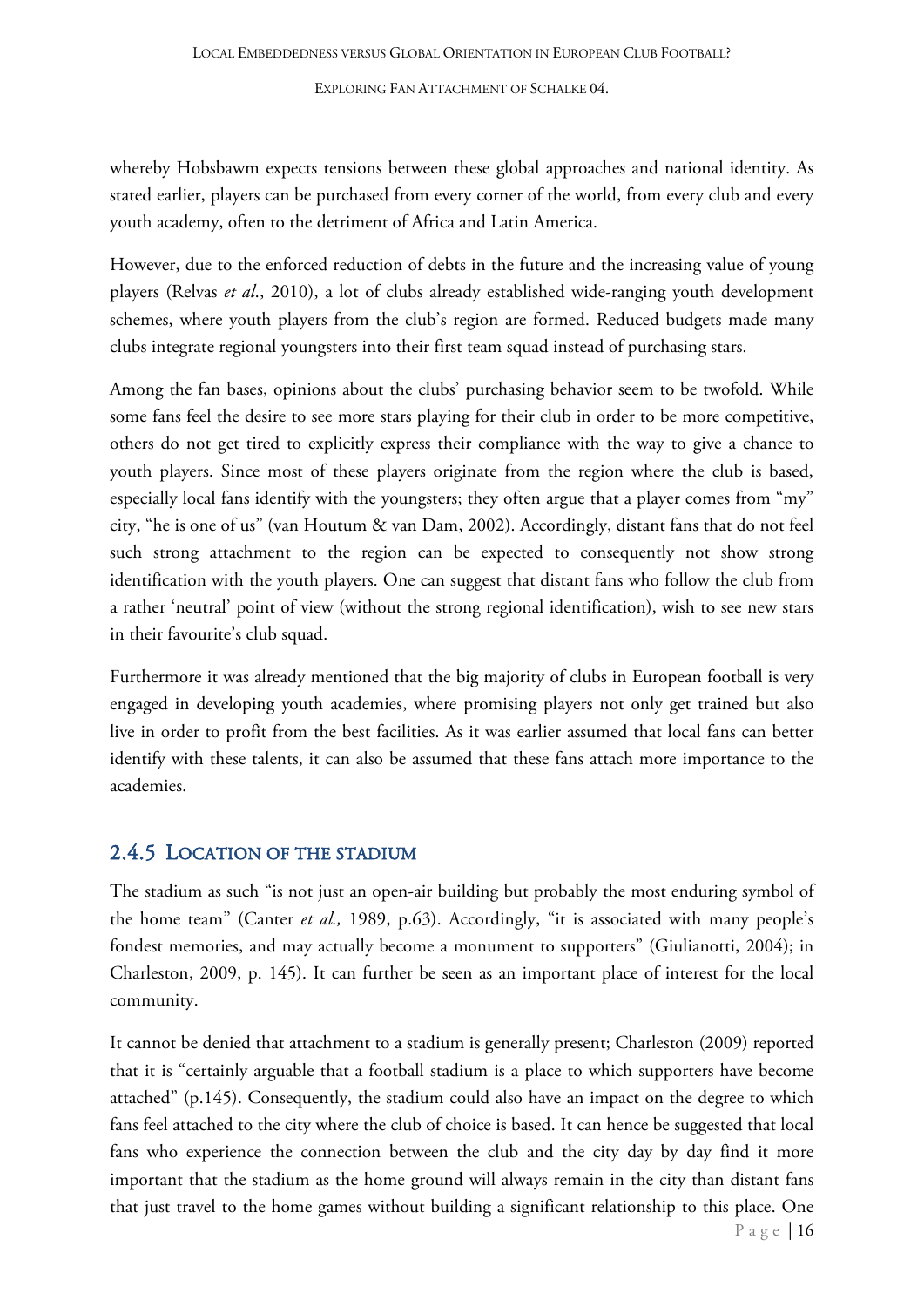could even exaggeratedly argue that the location of the stadium is not an important factor for distant fans, as they only want to see their club, irrespective of the place.

Besides, both the city where the club is based and the stadium are physical sites to which the individual can build an "emotional link" (Milligan, 1998, p.2). A study by Jones (1997) found that the choice of a favourite club for English football fans was primarily lead by the fact that it was the local club or the club of city where the fans originally lived.

Football matches as well as other sport competitions are today widely perceived as events. It is not the pure competition between the two teams anymore that attracts a lot of spectators; it is also the event character around the stadium, where the spectator is entertained before, during, and even after the match. A range of different meals and drinks together with music acts and video shows contribute to the fans' entertainment. Such a development is however not appreciated by all fans. Many local fans that have been visiting their favourite club's matches since their childhood in good and bad times do not necessarily need or appreciate this entertainment. Local fans hence are expected to prefer a pure exciting, tense and challenging atmosphere as opposed to global fans, who travel to matches (and thereby often accept longer travel distances) to be entertained by the match and all the pleasures around. It can be assumed that this type of fan would thus prefer a rather safe, unhostile, and unthreatening atmosphere in all parts of the ground.

### <span id="page-17-0"></span>2.4.6 TICKETING AND MEDIA COVERAGE

In times of absolute media coverage and worldwide interconnectedness, a football fan has various options to follow his favourite team, no matter where he lives, may it be via TV, internet, mobile phone, or trough the purchase of tickets to see the games live. According to Giulianotti and Robertson (2004), "world cartels of satellite, cable and free-to-air broadcasters have emerged to distribute football images globally" (p.550).

Buying tickets is, however, not always practical, especially when the fan lives far away from where 'his' club plays. Although fans are often willing to accept long distances for travelling to the home matches of their favourite team, the majority of fans in the stadium is supposed to come from the broader region. Most distant fans cannot frequently visit the home matches of their favourite club. Thus, it can be hypothesized that local fans pay more attention to buying tickets to see a game in the stadium, while distant fans prefer a subscription to pay-TV for watching the games live due to practical obstacles such as the long journey.

### <span id="page-17-1"></span>2.4.7 MISSION STATEMENT/CLUB CHARTER

The majority of clubs in professional football previously established a set of general guidelines that shall lead the clubs' development. The character or outline of these statements is, however,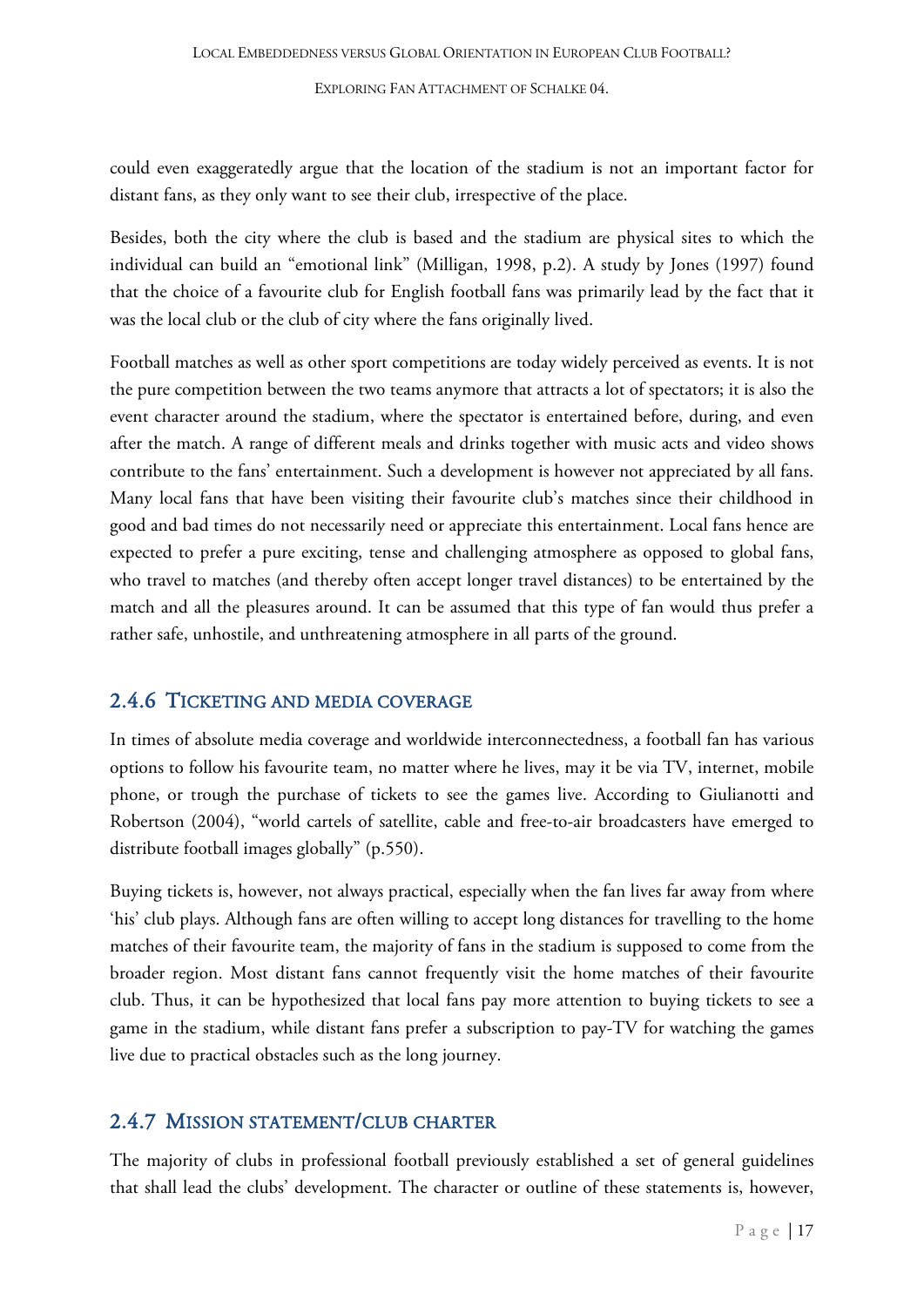very different and often not binding for the clubs' managerial boards. Most importantly, there is neither a common way of paraphrasing the clubs' targets nor are there official UEFA demands. A prime example for such a guideline was set up by Manchester United. The club published a club charter providing the club with a direction that shall be "United, Non-discriminatory, Innovative, Team-orientated, Excelling, Determined (Manchester United Club Charter, 2012). The charter is, however, basically a catalogue of customer rights and duties and does not include a strong local commitment, but rather its connection to supporters around the world.

In contrast, other clubs such as Everton FC stress the "unbreakable link with its local community" (Everton FC Customer Charter, 2012). Accordingly, the Scottish club Celtic FC regards itself as a club that is "supportive of its local community" (Celtic FC Corporate Social Mission, 2012). What most of the clubs share, is the awareness of the clubs' social responsibility. For this purpose, various foundations and charities set up by football clubs exist.

The linkages to local communities are though not always defined; social responsibilities are often not limited to the city, community, or region. For instance, the Spanish top club FC Barcelona extended its slogan "more than a club" to "more than a club around the world". Furthermore the "humanitarian Barca needs to be globalised" (FC Barcelona Values, 2012).

As argued earlier, particularly local fans show a high degree of identification with the city where the favourite club is based. Thus it can be suggested that local fans who feel stronger attached to the city, also find it more important to adhere that the club is rooted in the city and inextricably linked to the city. Such attachment to a place is expected to involve a good knowledge about the city's culture and history.

### <span id="page-18-0"></span>2.5 THE FAN

In order to finally provide a characterization of the main subject of this study, namely the fan, this section is designed to complete the conceptual framework.

As generally defined by Reysen and Branscombe (2010), a fan is "any individual who is an enthusiastic, ardent, and loyal admirer of an interest […] and the term can be used to describe individuals who are devoted to a myriad of interests, not only sport teams and celebrities" (p.177).

Page  $|18$ Within the sports literature, the 'fan' is separated from the 'sport spectator'. Although 'sport fan' and 'sport spectator' as the consumer is called by Wann *et al.*, (2003) are sometimes used within the literature in an indifferent way, it is for the purpose of this study and from a theoretical point of view necessary to distinguish them. A 'sport fan' is enthusiastically following his/her team (Wann *et al*., 2003), whereas a 'sport spectator' is interested in a less emotional way. Fans want to see their team winning, they like to be informed about the club's activities and they love to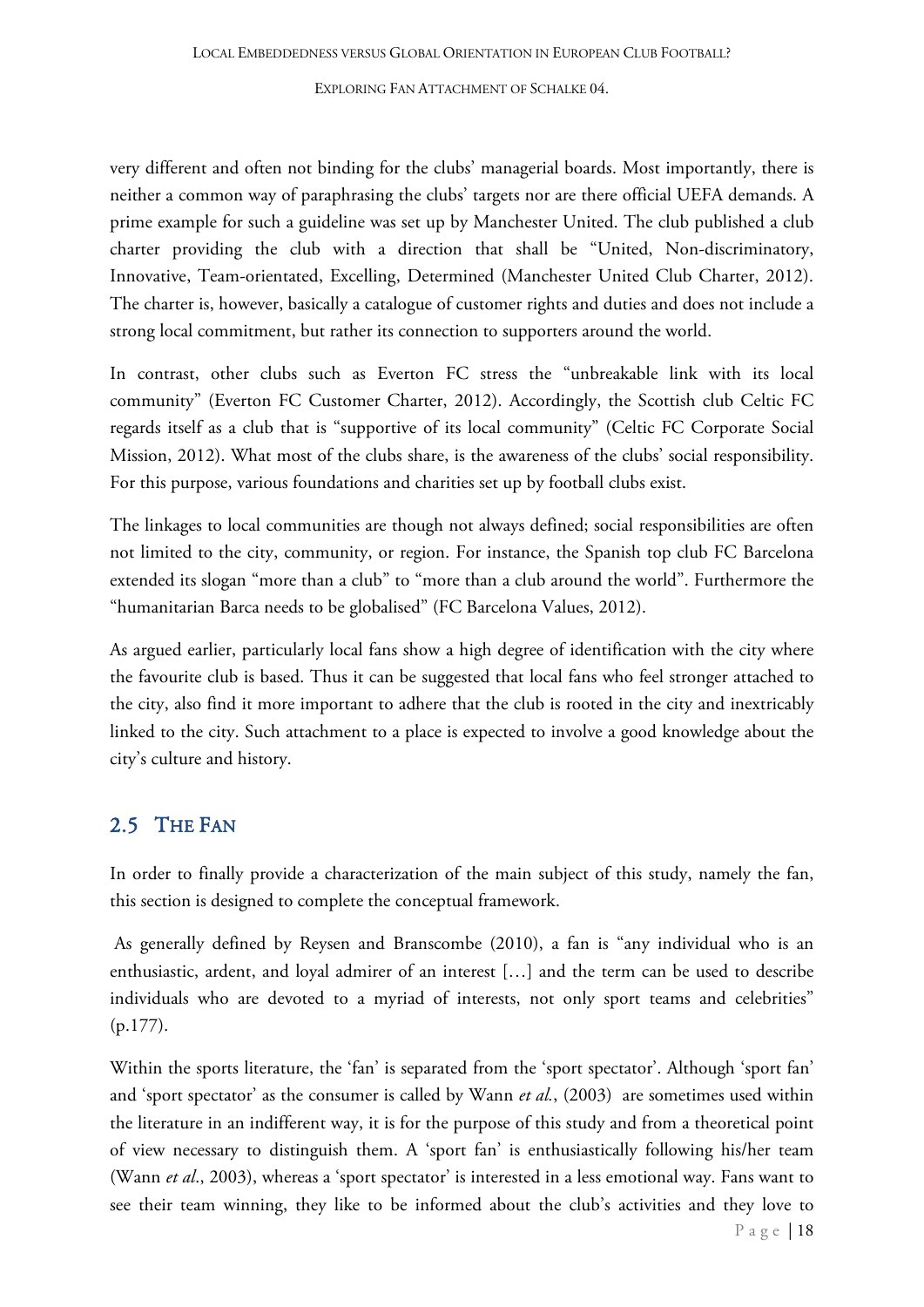visually identify with their team. Spectators are typically very different. They prioritize good entertainment, enjoy the athletes' skills and want to expand their knowledge. It is hereby certainly worth mentioning that both terms ('fan' and 'spectator') are not mutually exclusive since an individual can be either one or both of them.

A trend in the current sport fan literature is to treat sport fans as one group. However, when turning to the fans' identification with a team, one has to differentiate between two diverse concepts. It is necessary to make a distinction between "a fan's personal connection with a sports team, and a fan's connection with other fans as a group"(Reysen & Branscombe, 2010, p.177).

While the individual's sense of connection with a (sports) team is generally termed "fanship", the individual's link to a group of fans of a certain team is called "fandom". In other words, fanship points to the identification with the object itself, whereas fandom points to the identification with a group that shares a connection with the aforementioned object. Hence, fanship can be compared with Wann's (1997) definition of 'team identification' that is phrased as "the extent that a fan feels psychologically connected to a team" (p.133).

Contrarily, fandom is synonymous with social identity, being defined by Tajfel (1978) as "that part of an individual's self-concept which derives from his knowledge of his membership of a social group together with the value and emotional significance attached to that membership" (p.63; see also Reysen & Branscombe, 2010).

# <span id="page-19-0"></span>3 OPERATIONALIZATION

### <span id="page-19-1"></span>3.1 PROPOSED MODEL

In order to merge all theoretical assumptions that have been made so far, a model was constructed. It is based on the idea that a club is locally embedded if it maintains many relationships with its fans. This embeddedness leads to the fans' attachment to the club and the place where the club is based. As fans feel attached, they develop certain attitudes towards the club of choice. These attitudes are measured along seven dimensions. By using existing literature and empirical findings a number of theoretical assumptions were assembled, whereby each of these assumptions points to the expected attitudes of either local or distant fans. As far as these assumptions hold true, they will illustrate the attitudes (and potential differences in attitudes) of local and 'global' fans. If attitudes in fact differ, a global fan can be identified and one can ask whether clubs are dis-embedding.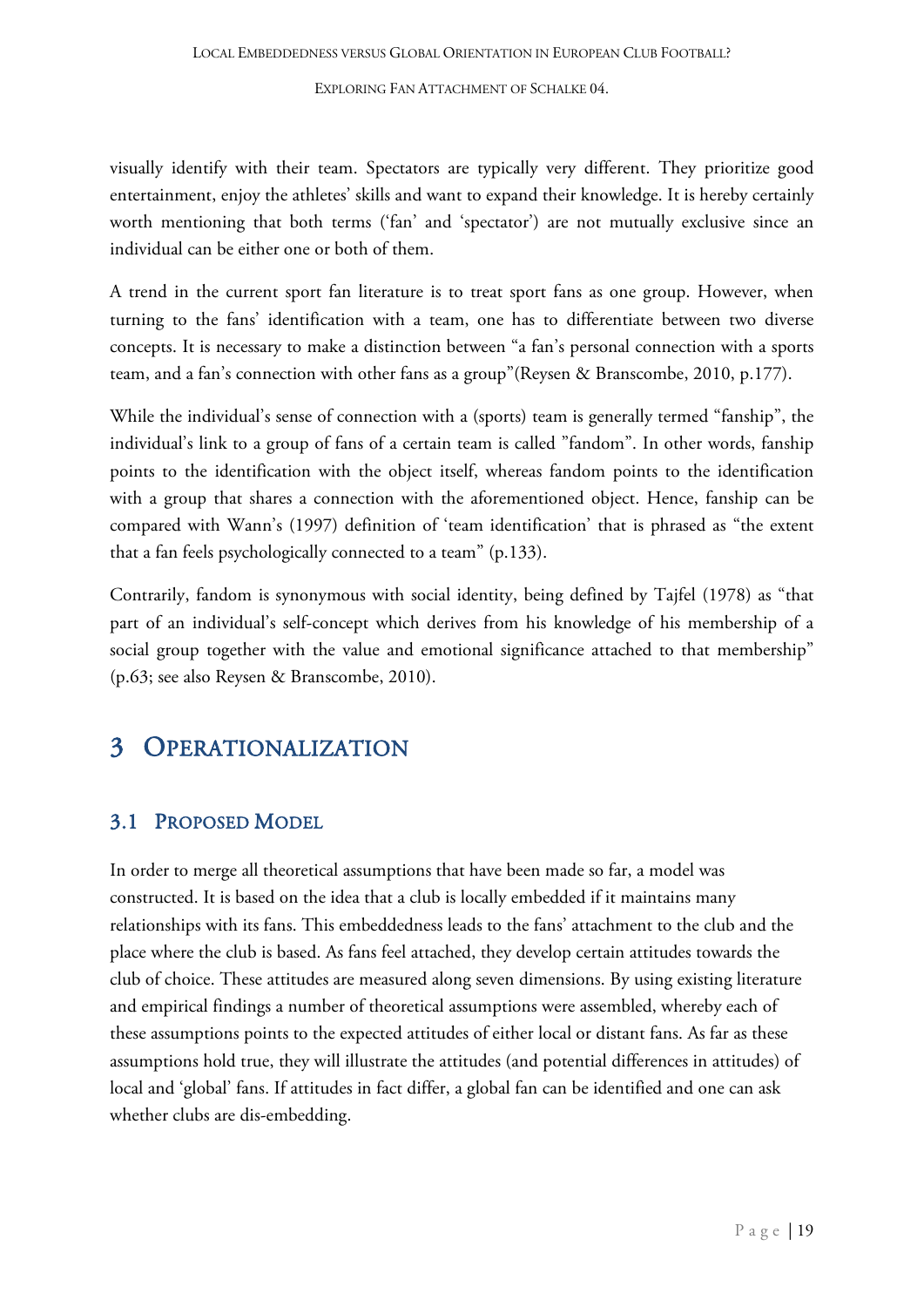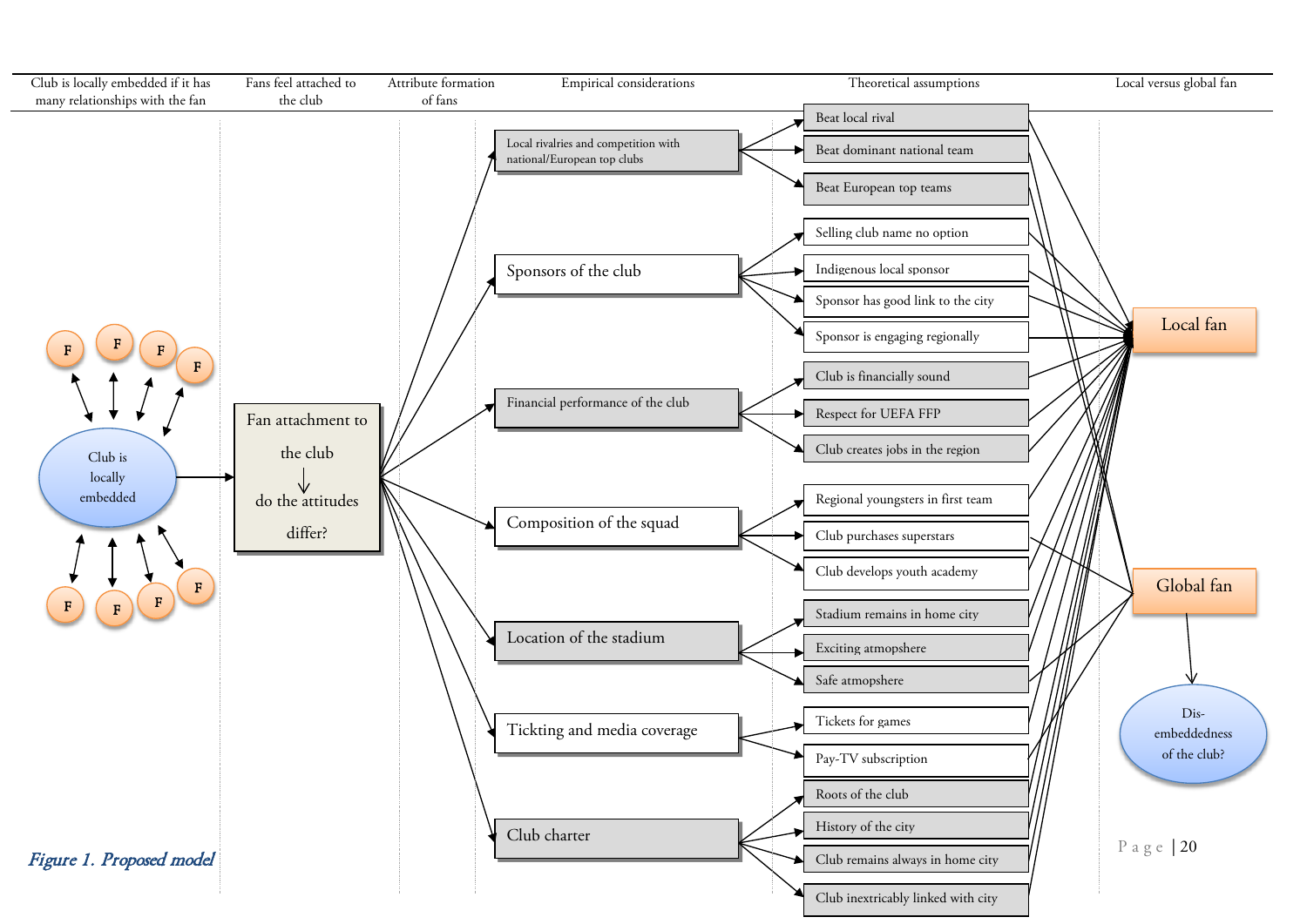### <span id="page-21-0"></span>3.2 HYPOTHESES

Based on the theoretical assumptions made in paragraph 2.4 and the proposed model, eight main hypotheses were erected:

*Hypothesis 1:* Local and distant fans differ in their attitudes towards the importance of regional derbies respectively the matches against the dominant teams.

It is thereby expected that

- I. for local fans, winning over the local rival is more important than winning over the league's dominant teams, while winning over the dominant teams is more important for distant fans;
- II. beating the local rival is more important for local fans than it is for distant fans;
- III. finishing above the local rival is more important to local fans, while finishing above the dominant teams is more important to global fans.

*Hypothesis 2:* Local and distant fans differ in their attitudes towards the importance of international successes.

It is thereby expected that

I. distant fans find it more important to beat European top teams than local fans.

*Hypothesis 3:* Local and distant fans differ in their attitudes towards a potential sale of the name and the club's sponsor.

It is thereby expected that

- I. among local fans, selling the club's name is no option, while distant fans are more open to that business;
- II. local fans prefer an indigenous local sponsor, while distant fans find it important that the sponsor is globally known and brings a lot of money;
- III. local fans find it more important that the sponsor has a good link to the city where the club is based and is engaging in the region than distant fans.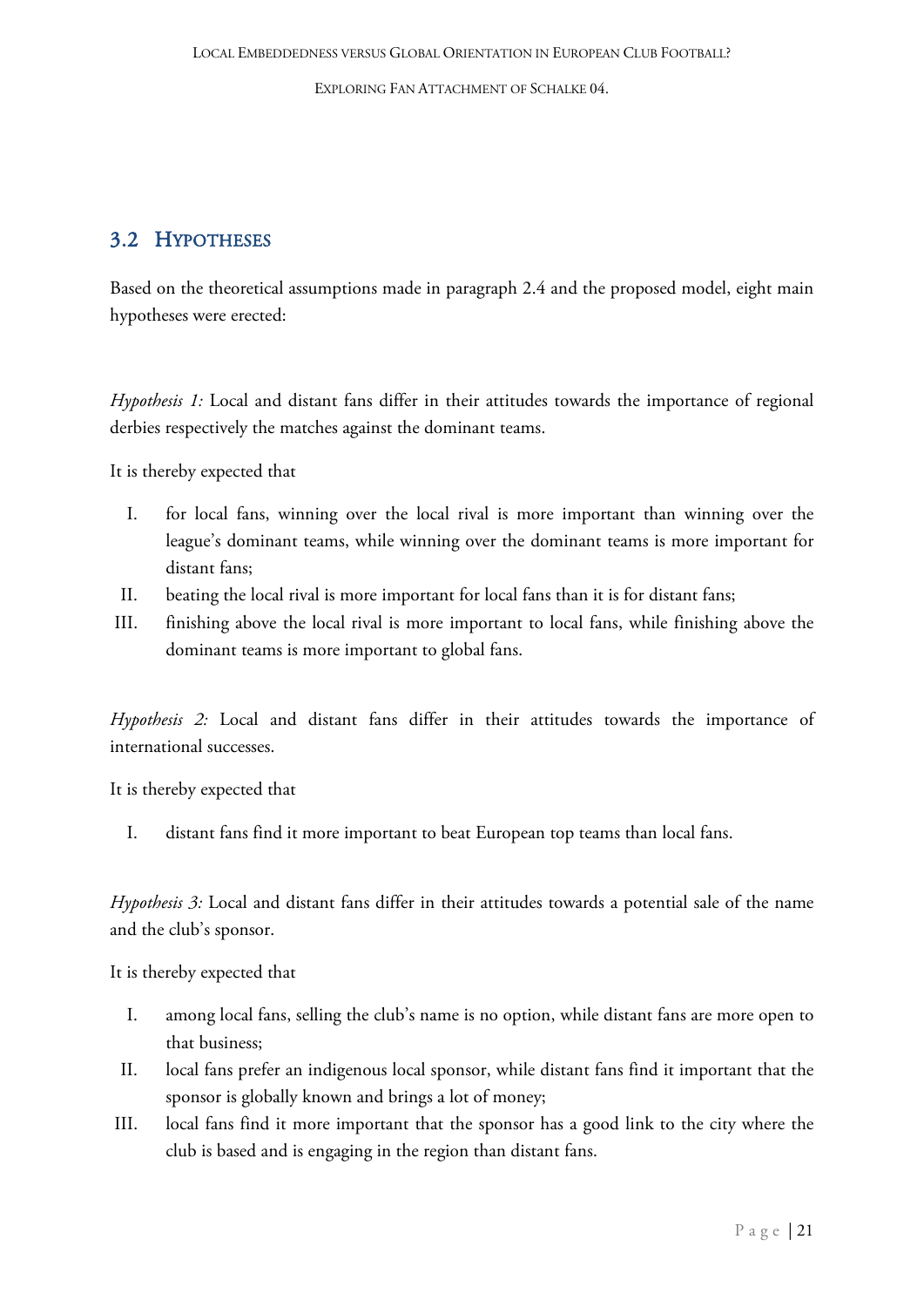*Hypothesis 4:* Local and distant fans differ in their attitudes towards the club's financial situation and the club's financial performance.

It is thereby expected that

- I. the club's financial soundness is more important to local fans than it is to global fans;
- II. local fans find it more important to respect the UEFA financial fair play rules than distant fans;
- III. local fans rather recognize the importance that football clubs create jobs in the region than distant fans.

*Hypothesis 5:* Local and distant fans differ in their attitudes towards the squad's composition and the importance of integrating youth players as well as developing the youth academes.

It is thereby expected that

- I. local fans find it important that regional youth players are integrated in the squad, while distant fans find it important that the club is active in the transfer market and signs new stars;
- II. local fans find it more important that the club supports and develops the youth academy than distant fans.

*Hypothesis 6:* Local and distant fans differ in their attitudes with regard to the club's stadium.

It is thereby expected that

- I. local fans find it more important that the location of the stadium will always remain in the city where the club is based than distant fans;
- II. local fans prefer an exciting and possible edgy atmosphere in the stadium, while distant fans prefer a safe and unthreatening atmosphere in all parts of the ground.

*Hypothesis 7:* Local and distant fans differ in their attitudes towards the possibility to buy tickets to see the games and the possibility to afford a Pay-TV subscription.

It is thereby expected that

I. local fans find it more important that they can afford to buy tickets to see the games in the stadium as opposed to distant fans who find it more important that they can afford a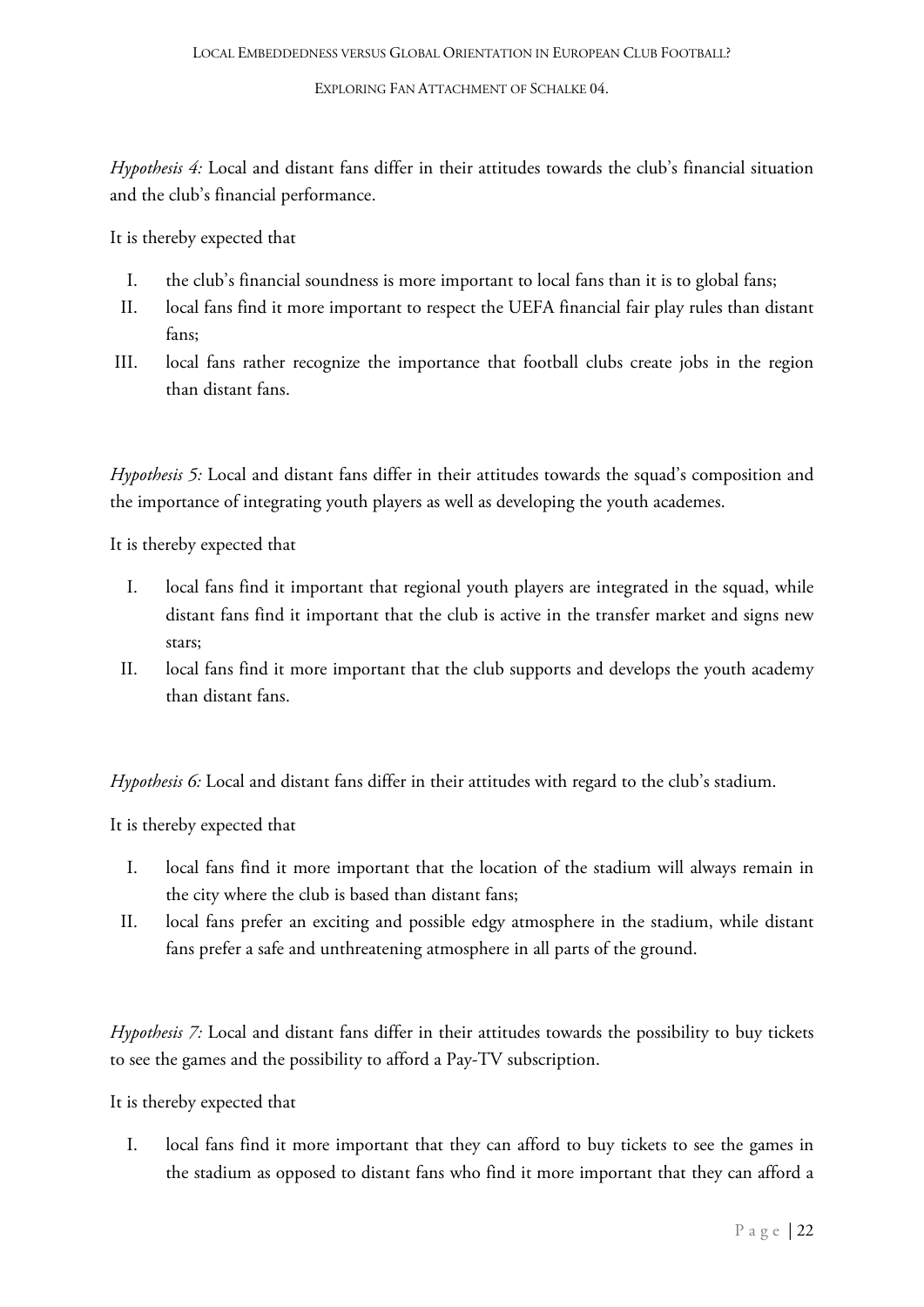subscription to watch live games or that they can watch highlights of the games on the internet.

*Hypothesis 8:* Local and distant fans differ in their attitudes with regard to club charters.

It is thereby expected that

- I. local fans recognize the importance to be informed about the city's past, while distant fans do not have this attachment to the region and do not recognize the necessity to be informed the past;
- II. compared to distant fans, local fans find it more important to adhere that the club is and will remain based in the city where it is found and based;
- III. local fans find it important to adhere that the club is inextricably linked to the city, while distant fans do not see the necessity.

# <span id="page-23-0"></span>4 CASE BACKGROUND FC SCHALKE 04

The FC Gelsenkirchen Schalke 04 e.V. is deeply rooted in the Ruhr Area, an urban and industrial region in the North-West of Germany. This strong attachment to the region was adhered in the recently established mission statement. Under paragraph 3 of the Schalke mission statement (FC Schalke 04, 2012), it is mentioned that the cradle of the club is the Schalker Markt, a historical place where the club was founded. But not only the Schalker Markt is a symbol for its long history, the club is without a doubt strongly connected to coal mining as in the early 1900s and even until the 1950s most players as well as the huge majority of the fans worked in this industry. Thus, the club sticks to the statement that the "FC Schalke 04 began as collers' and grafters' club" (FC Schalke 04, 2012).

Based in the broader Rhine-Ruhr region, nowhere else in Germany compete so many high level clubs against each other (Heck *et al.*, 2012). The derby between the two most successful clubs in the Ruhr Area, Schalke and the BVB (BV Borussia 09. e.V. Dortmund) is named *Big Revier Derby*. Among Schalke fans, the Revier Derbies are widely recognized as the most important matches of the season. The deep rivalry has a very long tradition, thus it is not surprising that for both Schalke and Dortmund fans winning over the arch-rival constitutes the highlight of the whole season. This is especially present for local fans that experience this rivalry in their everyday life, may it be at the working place where their colleagues sympathize with the BVB or in the neighborhood, where Dortmund fans live in the same street.

On the other hand, there is also another rivalry with the German record champion Bayern Munich which gained importance with the success of Bayern and a number of key events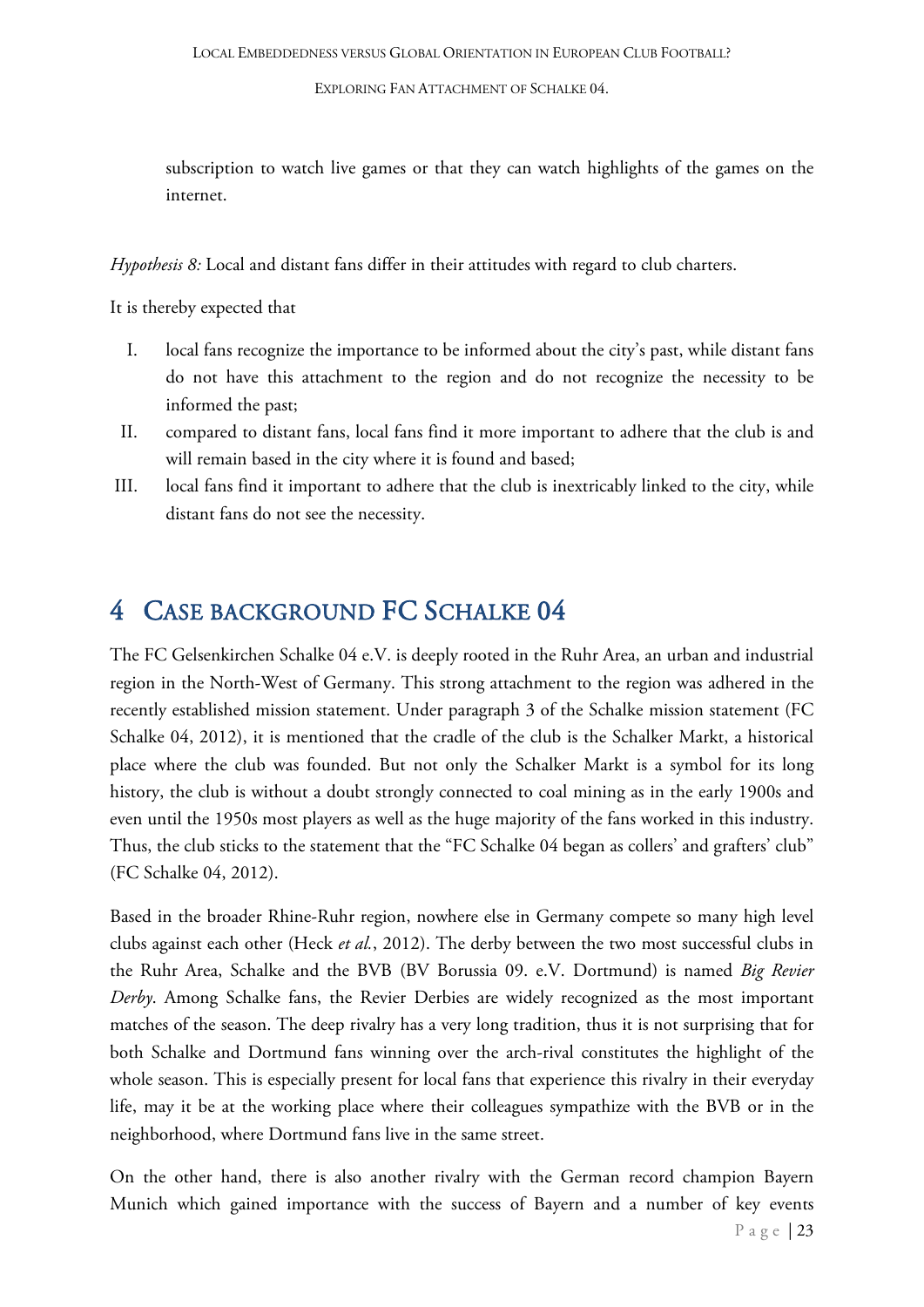involving Schalke over the last years. One of these key events took place on the last matchday of the Bundesliga Season 2001/2002. Popular opinion tends to inply that Bayern Munich "stole" the national title from Schalke. Four minutes into overtime, when the Schalke game already had ended and the fans in Gelsenkirchen considered their team national champions, Bayern scored the equalizer in Hamburg that helped them to regain the top position from Schalke in the very last seconds of the season. This event together with a number of title bouts after 2001 deepened the negative feelings of many Schalke fans towards the Southern rival.

In the context of derby rivalries, many local Schalke fans voiced the feeling that it is just important to finish the season above the BVB to make it a "good" season. Contrarily, in the view of many distant fans that do not experience the strong rivalry between Schalke and Dortmund in the Ruhr area, it might be more important to finish above Bayern Muenchen since it is the most successful club in Germany, having won as many as 22 national titles and 15 cups.

During the last couple of seasons, Schalke performed above-expectations in UEFA competitions. After the Uefa Cup win in 1997, which is still the biggest international success of the club, Schalke progressed in 2008 past the UEFA Champions League group stage for the first time to beat Porto in the round of 16 but to be stopped by FC Barcelona in the quarter-finals. In 2011, Schalke even advanced to the semi-finals with a 5-2 victory over Inter Milan. In the semi-finals they were eventually beaten by Manchester United. These successes might have contributed to the passion of many global followers who were impressed by the international performances of the German underdog. Although all local fans also enjoyed these European competition evenings, distant fans can be expected to find it more important to beat European top teams.

In the earlier mentioned Schalke mission statement it is outlined that the name of the club "is and will remain Football Club Gelsenkirchen-Schalke 04 e.V." (FC Schalke 04, 2012). Since October 2006, one of the world's leading oil companies, namely Gazprom, is the club's main sponsor, replacing the former sponsors Veltins (beer brewery) and Victoria (insurance company). Gazprom is said to have invested as much as  $E125$  million until 2012.

Local fans who daily live, work, and go out in Gelsenkirchen, are aware of the impact Schalke as an institution have on the city since the club is present everywhere. As the sponsor is present as well with these strong ties, it can be suggested that – apart from investing in the club – locals expect Gazprom to have a good link to Gelsenkirchen and to engage in projects in the region that show Gazprom's social responsibility.

Particularly after the construction of the new stadium, the Veltins-Arena, Schalke were burdened with enormous debts. Over the years, and despite additional debts that were made especially in the era of the former Schalke head coach and general manager Felix Magath, the financial department was able to significantly reduce these debts that now amount to an estimated  $\epsilon$ 160 million (Mersch, 2012). In 2012, Schalke even appeared in the Top 10 of the Forbes list of the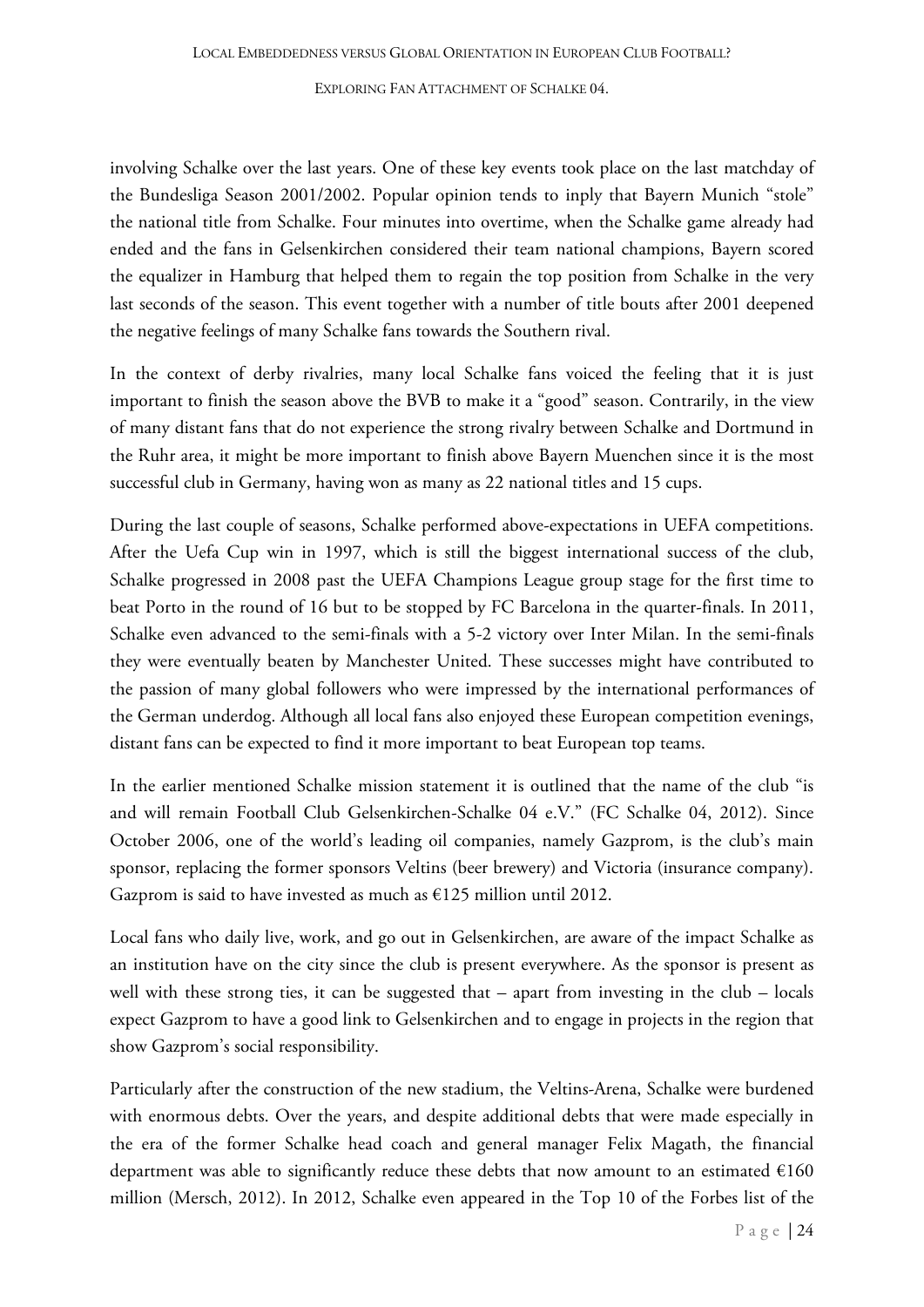'world's most valuable soccer clubs for the first time (Forbes, 2012). Within the next ten years, debt shall be continuously reduced which in turn implies that Schalke will not be able to acquire expensive players in the future.

In contrast to the first decades of Schalke's history where players were recruited more or less exclusively from clubs in Gelsenkirchen and the Ruhr area, today's Schalke squad is composed of players from all over the world. In a globalizing world players can be purchased from the other end of the world without any barriers. This process did not stop at Schalke either. Even world class players such as the Dutch international Klaas-Jan Huntelaar or the Spanish striker Raul Gonzalez were successfully lured to Gelsenkirchen, which increased the club's attention and presence in worldwide media.

However, due to the necessity to reduce debts, Schalke successfully integrated own youth players step-by-step that now not only enrich the current squad but that form an important part of the team. Additionally, most of these trainees grew up in Gelsenkirchen or the Ruhr area and already played for the Schalke youth teams since they made their first steps in football boots. Hence, Schalke are very engaged in developing the "Knappenschmiede", which is the club's own youth academy where promising players not only get trained but also live in order to profit from the best facilities.

Something that is highly relevant for Gelsenkirchen and the region around is the club as an employer. Notably, Schalke 04 is one of the biggest employers in Gelsenkirchen with almost 500 employees. Moreover, other companies and employers strongly depend on the club; examples are the security services or the gastronomy. This results in a high degree of dependency between Schalke 04 and the jobholders in Gelsenkirchen and its neighboring cities. In 2011, Schalke employed 492 salaried people (FC Schalke 04 Konzernbericht, 2011) and plenty of employees worked for suppliers of the club.

Aside from creating jobs, the club also helps to boost development in the region because it brings a lot of money to such a structurally weak region as Gelsenkirchen with an unemployment rate of about 16 percent. Schalke finance director Peter Peters recently described the club as a booming economic factor for the region. Hence, people feel attached to Gelsenkirchen recognize the importance of Schalke 04 to create jobs, while distant fans who are not regularly staying in Gelsenkirchen do probably not feel the importance of job creation by the club.

The Schalke stadium is known as the Veltins-Arena (capacity of 61,673 spectators). It is located in Gelsenkirchen, and was previously known as Arena AufSchalke. Since the club's foundation in 1904, all football grounds of Schalke have been in Gelsenkirchen, starting with the Glückauf-Kampfbahn (capacity of 35,000 spectators) that was constructed in 1928 and earlier used for amateur matches with a reduced capacity, and followed by the Parkstadion (capacity of 62,000 spectators) being built in 1973. The Veltins-Arena that is nowadays named after the sponsor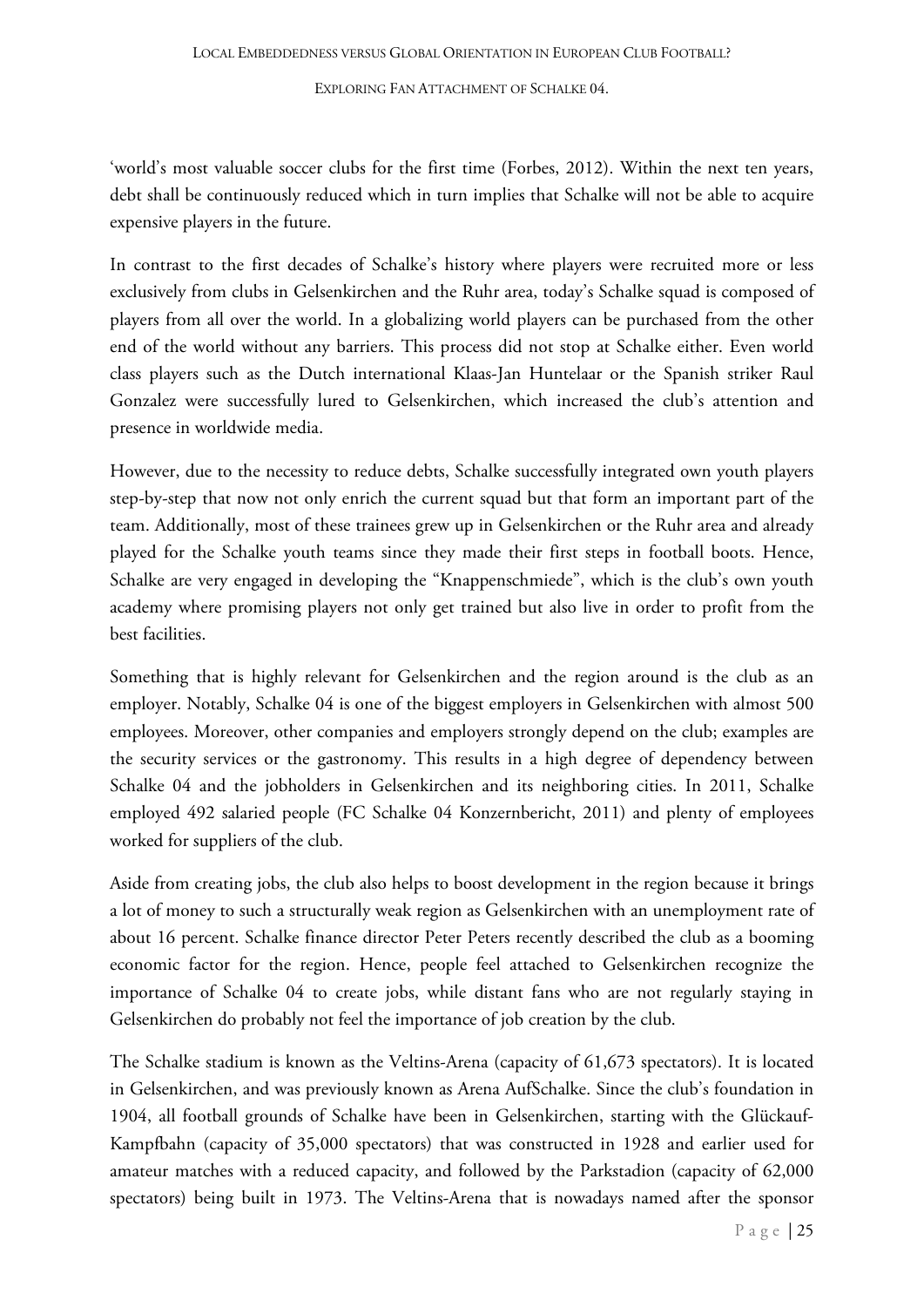Veltins brewery was completed in 2001 and is regarded as one of the most modern event facilities throughout Europe. The stadium was listed in the highest category by the UEFA.

# <span id="page-26-0"></span>5 METHODS

### <span id="page-26-1"></span>5.1 DESIGN

A cross-sectional web survey has been conducted. It was chosen because it is the most efficient way to ask a large number of respondents an appreciable number of structured questions.

Although mail surveys have generally higher response rates than web surveys (Shih & Fan, 2008; Fricker & Schonlau, 2002), a web survey was used for reasons of simplification due to the analytical tools that are provided by the "Lime Survey IGS" programme, which has been used. With a limited time window, online tools serve better for conducting such a survey compared to paper surveys which is in line with Tse (1998) who discovered a remarkable difference in the average initial response time for web/email survey respondents compared to paper survey respondents.

Jansen *et al.* (in Reynolds *et al.*, 2007) support Tse's (1998) findings and list "(1) decreased costs, (2) faster response times, and (3) increased response rates" (p.1) as the most common reasons for choosing an e-survey over traditional paper-and pencil approaches, however, they point to potential drawbacks (see Appendix 1), mainly with regard to the population and the project's goal. These drawbacks include "time-consuming development, limited access to potential users (only those with Internet access), potential technological problems, […], the possibility of poor security threatening the validity of the study", and the fact that "self-selected Web surveys are likely to result in biased samples and provide little to no control over the sample" (Jansen *et al.* in Reynolds *et al.*, 2007, p.5).

Fortunately, the majority of the drawbacks (see Appendix 1) mentioned by Jansen is not relevant for this study due to the way the survey was distributed. Since all fan clubs that were contacted are registered with an e-mail address and need to have Internet access for receiving news from the SFCV, there were no technical obstacles for successfully participating. In addition, security was threatened because the initial e-mail was sent around by the SFCV chairman who recommended filling in the questionnaire.

This research design not only holds advantages for the researcher conducting the study, it is also beneficial for the fans that are participating because "the voluntary nature of participation is enhanced in online research" (Roberts, in Reynolds *et al.*, 2007, p. 21). Hence, the fans can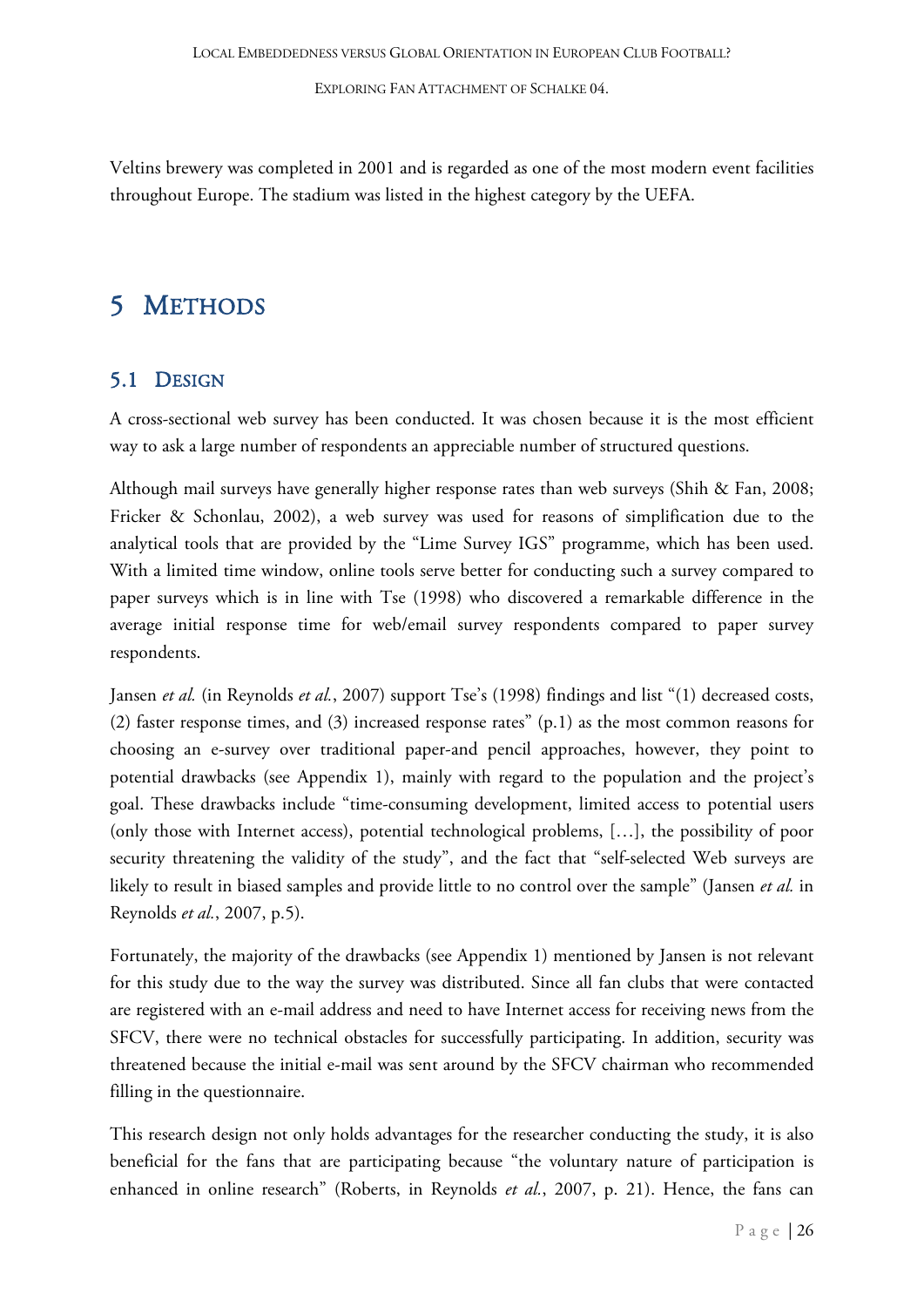decide on their own whether or not they participate. Sitting comfortably in front of the computer makes it easier for the individual participant to withdraw from the survey. If, for instance, participants would have been contacted before a home game at the Veltins-Arena, they would have been more likely to feel uncomfortable if they had been interviewed face-to-face. By offering the participants the possibility to voluntarily fill in the questionnaire, so-called "forced" participation can be removed, which is expected to improve the quality of the data.

Finally, as argued by Roberts (in Reynolds *et al*., 2007), "electronic surveys and measures can be programmed to ensure respondents are asked only to respond to questions that are relevant to them (based on their previous responses)" (p.21). Hence, participants of this study did not have to answer all questions and different windows were opened in the introductory part that asked for general information depending on the place of residence. Such procedure allowed for differentiated responses which consequently simplified the analysis for the researcher by looking at different data sets (depending on place of residence).

### <span id="page-27-0"></span>5.2 MEASURES

The survey items have been newly developed as there were no comparable surveys available. Since the attitudes towards Schalke 04 were classified into different dimensions, the survey consisted of a total of seven parts (dimensions), apart from an introductory part which asked for general information. For each of these dimensions several statements were identified and measured by 5 point Likert scales (see example *Fig. 2*) as it is usual in place attachment research. According to Williams (2000) who frequently measured place attachment, "no one has used a seven point scale" (p.2).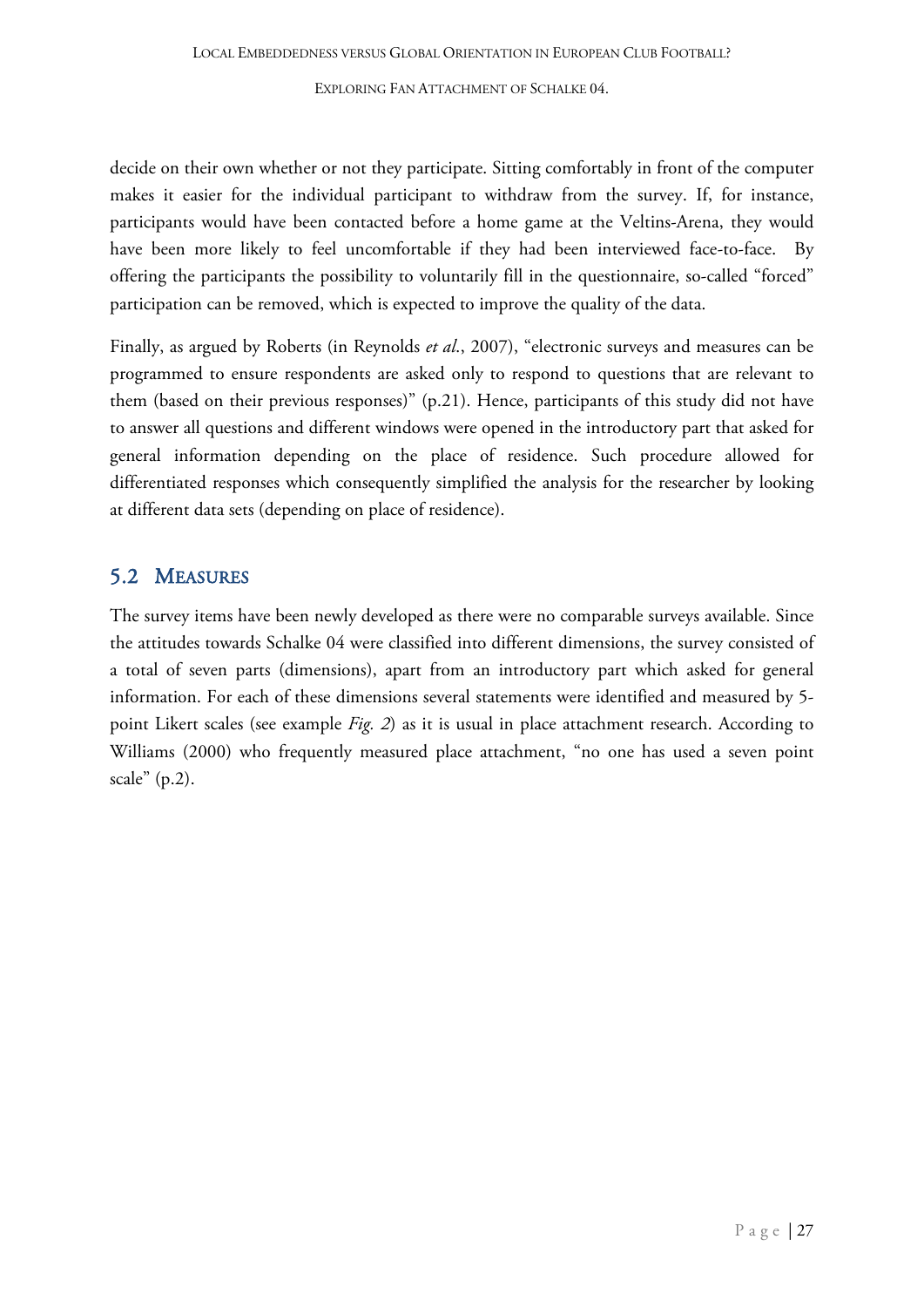#### Figure 2. Example of a typical row of statements

Please evaluate the following statements.

|                                                                                             | Strongly<br>agree | Agree          | Undecided      | Disagree       | Strongly<br>disagree | No<br>answer     |
|---------------------------------------------------------------------------------------------|-------------------|----------------|----------------|----------------|----------------------|------------------|
| I find important that the<br>club is financially sound.                                     | $\overline{O}$    | $\overline{O}$ | $\overline{O}$ | $\rm{O}$       | $\Omega$             | $\Omega$         |
| I find it important that<br>the club respects the<br>FIFA financial fair play<br>rules.     | O                 | $\Omega$       | $\Omega$       | O              | ∩                    | $\left( \right)$ |
| I find it important that<br>the club is creating jobs<br>in the region of<br>Gelsenkirchen. | $\Omega$          | $\Omega$       | $\rm{O}$       | $\overline{O}$ | $\bigcirc$           | $\bigcap$        |

#### <span id="page-28-0"></span>5.3 QUESTIONNAIRE ITEMS USED

*Derby rivalries/competition.* For measuring the fans' attitudes towards derby rivalries and national/European competition, four questionnaire items were chosen. These items were 'I find it important that Schalke win the Revierderby', 'I find it important that Schalke finish above BVB in the Bundesliga', 'I find it important that Schalke finish above FCB in the Bundesliga', and 'I find it important that Schalke are able to beat European top teams'.

*Sponsors of the club.* For measuring the fans' attitudes towards Schalke sponsor Gazprom, the four questionnaire items 'I find it important that the club does not sell its name like Red Bull Salzburg', 'I find it important that Gazprom is globally known', 'I find it important that Gazprom has a good link to Gelsenkirchen', and 'I find it important that Gazprom is not only investing in the club, but is also engaging in projects in the region' were chosen.

*Financial performance.* For measuring the fans' attitudes towards the club's financial performance, three questionnaire items were chosen. These items were 'I find it important that the club is financially sound', 'I find it important that the club respects the UEFA financial fair play rules', and 'I find it important that the club creates jobs in the region'.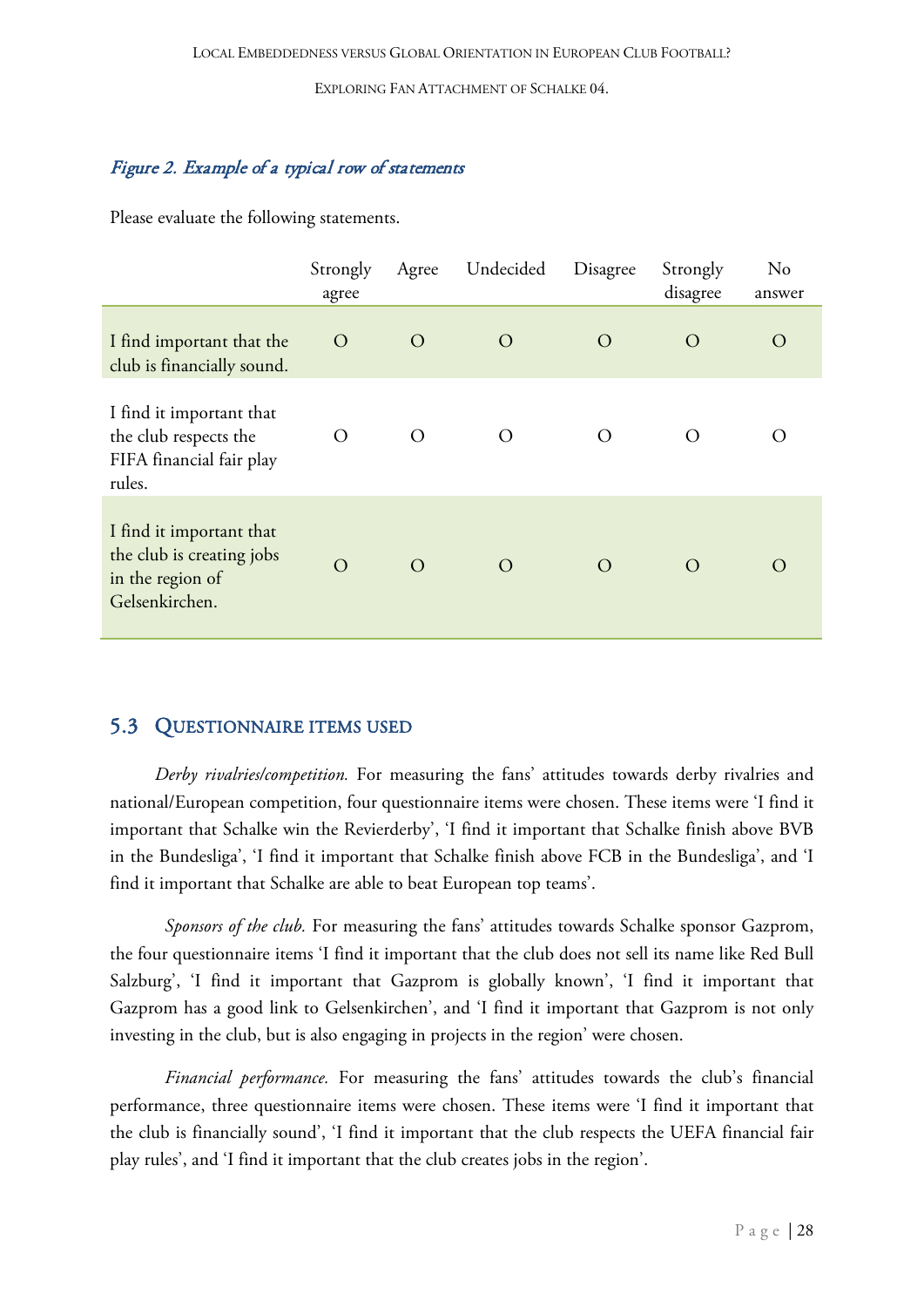*Composition of the squad.* For measuring the fans' attitudes towards the Schalke squad composition, the three questionnaire items 'I find it important that regional youngsters play for the first team', 'I find it important that the club is active in the transfer market and signs new superstars like Raul or Huntelaar', and 'I find it important that the club supports and develops the "Knappenschmiede" (youth academy)' were chosen.

*Stadium.* For measuring the fans' attitudes towards the Schalke stadium 'Veltins Arena' and its location, three questionnaire items were chosen. These are 'I find it important that the stadium of Schalke will always remain in Gelsenkirchen', 'I find it important that the stadium has a safe, unhostile, unthreatening atmosphere in all parts of the ground', and 'I find it important that the stadium has an exciting, tense and challenging atmosphere'.

*Ticketing and media coverage.* For measuring the fans' attitudes towards ticketing issues and media coverage, the two questionnaire items 'I find it important that I can afford to buy a ticket to see the games' and 'I find it important that I can afford a subscription to watch live games' were chosen.

*Mission statement/club charter.* For measuring the fans' attitudes towards the recently established mission statement, four questionnaire items were chosen. These are 'I find it important to adhere that the club is rooted at the "Schalker Markt"', 'I find it important that I am informed about Gelsenkirchen's past (Coal and steel…)', 'I find it important that the club's domicile shall always remain in Gelsenkirchen', and 'I find it important to adhere that the club is inextricably linked with Gelsenkirchen and the "Kohlenpott"'.

#### <span id="page-29-0"></span>5.4 PRE-TEST

Before distributing the questionnaire, a pre-test with a group of Schalke fans (n=15) was conducted in order to check time specifications. The mean duration for filling in the questionnaire was 8.57 minutes (MIN = 5.47, MAX = 9.53). The '5.47 response' was a strong outlier as all other participants of the pre-test indicated response duration between 8.30 and 10.00. It could be concluded that filling in the questionnaire takes no longer than eight to ten minutes.

Thus it was communicated to the recipients of the questionnaires that the participation demands not more than ten minutes. Notably, all participants of the pre-test were satisfied with the wording of the questionnaire and did not point to any lack of clarity.

#### <span id="page-29-1"></span>5.5 SURVEY DISTRIBUTION

Following the design process for online questionnaires by Lumsden (in Reynolds *et al.*, 2007), the targeted participants were contacted via the mailinglist of the Schalke fan umbrella organization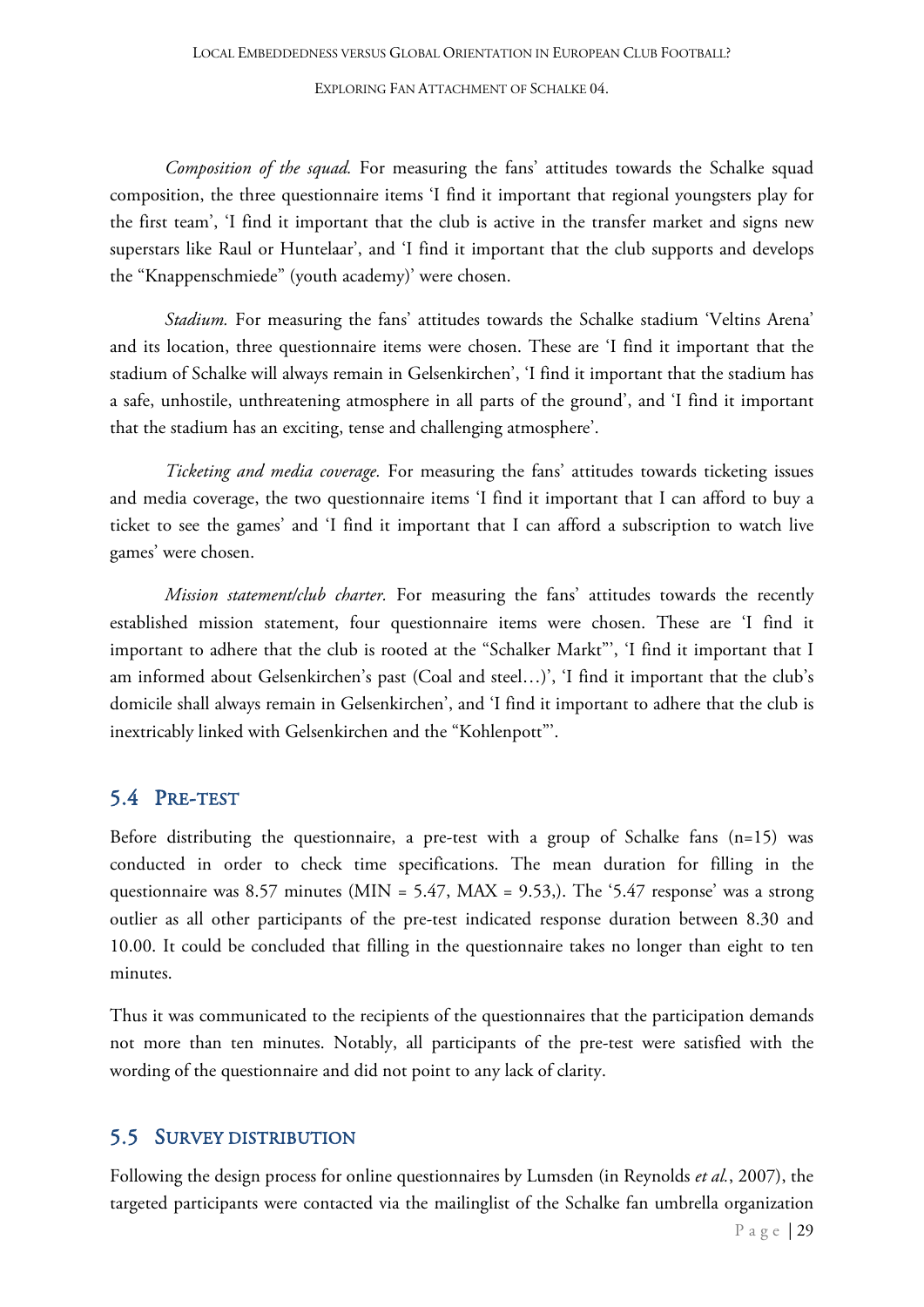SFCV (Schalker Fan Club Verband). Thus all officially registered Schalke fan clubs received an email from the SFCV board member Arthur Saager who pointed to the link of the web survey. In order to make non German-speaking fans participate as well, there was a link provided for an English version of the web survey, too. Consequently, all fan club chairmen (n≈1500) got an email with the survey links.

Since all fan clubs are registered with an email-account, both Internet access and computer literacy were no obstacles to successfully participate. The chairmen were further asked to forward the mail to their fan club's members. After two weeks, the link of the questionnaire was further distributed via the so-called 'social media' including posts on Schalke fanpages on Facebook.

After three weeks, an additional reminder was sent to all fan clubs via e-mail and all chairmen were asked once more to forward the e-mail to the fan club members. Moreover, all foreign fan clubs and fans that are registered on the SFCV webpage were contacted individually by email but the response rates for the English survey remained on a low level. One reason could be that a quite big number of the foreign fans understand German and therefore used the German version.

Three and a half weeks after sending around all e-mails and links, the number of daily responses decreased significantly. In consequence – and since no meaningful increase in response rates could be expected – the survey was closed after four weeks in total.

### <span id="page-30-0"></span>5.6 DESCRIPTIVES OF THE SAMPLE

### <span id="page-30-1"></span>5.6.1 SAMPLE

The respondents in this study were 412 Schalke fans. 59 respondents (14.3%) stated that their postcode begins with the numbers '45' as the postcodes of Gelsenkirchen begin with 45, and are labeled 'local fans, 334 respondents (81.1%) have another postcode and are labeled as 'distant fans', and 19 respondents (4.6%) live abroad. Hence that group represents the 'foreign' fans in this study.

The foreign respondents live in the following countries: Argentina (n=1), Austria (n=1), France (n=4), Great Britain (n=3), Italy (n=1), Luxembourg (n=3), Netherlands (n=3), Norway (n=1), Sweden (n=1), and Switzerland (n=1).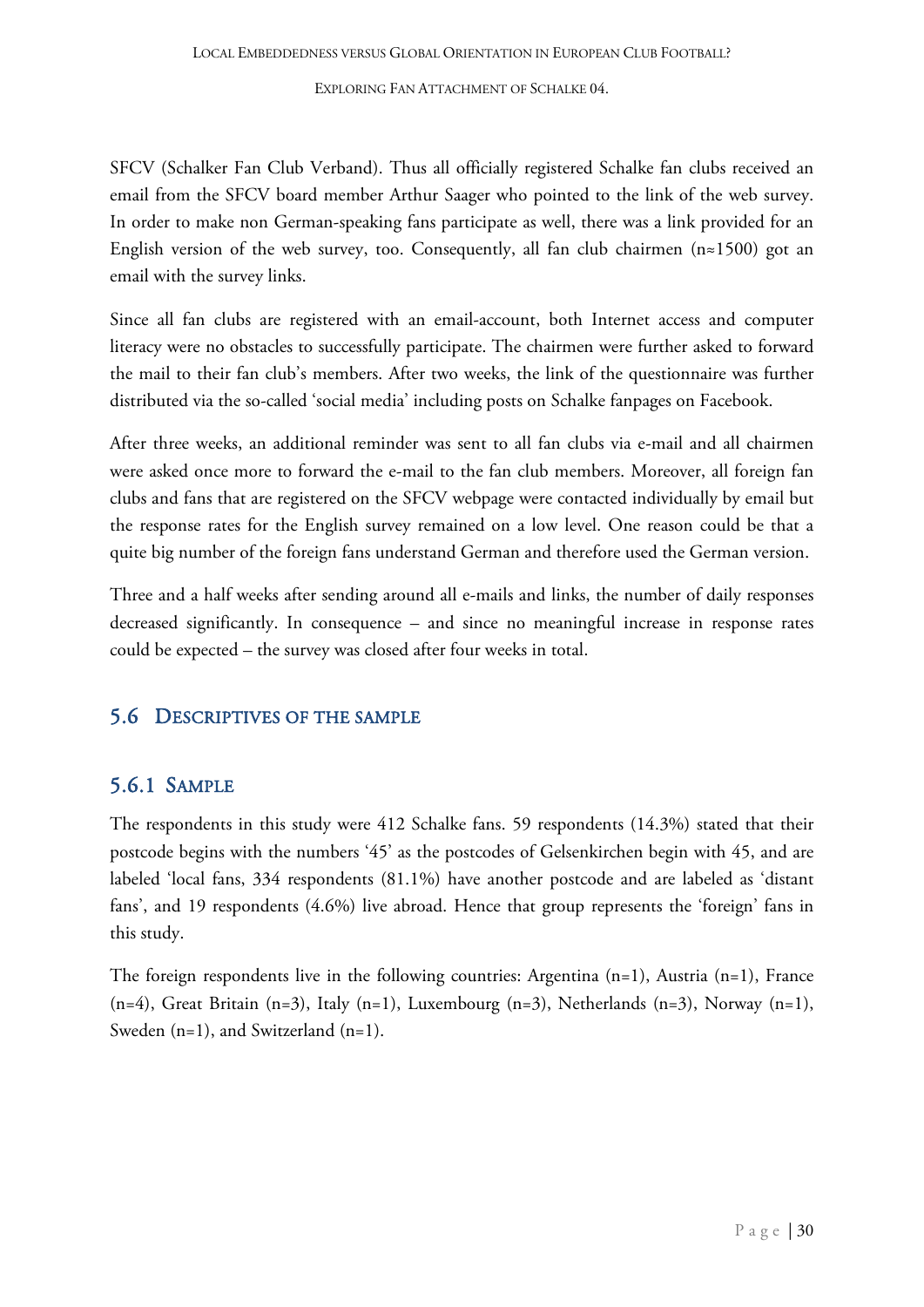#### <span id="page-31-0"></span>5.6.2 SELF-CHARACTERIZATION OF THE RESPONDENTS

In order to develop an understanding of how the respondents would characterize themselves as fans, a question was raised at the beginning of the survey, confronting each respondent with six different statements (see *Table 1*) they could agree on. The reasoning behind this progress is the possibility to compare the respondents` self-evaluation with the empirical findings of the study.

It is hereby extremely striking – but at the same time not very surprising - that more than half of the local fans (55.4%) declare to identify with Gelsenkirchen and the broader Ruhr area, while only 22.1% of the distant fans and 15.8% of the foreign fans show strong identification with the Ruhr Area ('Kohlenpott'). This fact is concordant with the finding that about one fifth of distant and foreign fans indicate to support no other club than Schalke but cannot identify with Gelsenkirchen.

Contrarily, the majority of both distant and foreign fans agree with the statement to mainly follow the club`s games online or in TV. Beyond that, it is very remarkable that only 2.3% of all respondents list the stadium, the sporting successes, or the fact that Schalke recently purchased internationally well-known players as a reason for supporting Schalke 04.

Moreover, especially when taking into account the first two statements, it can be assumed that for a plurality of local fans from Gelsenkirchen the aspect that the club is located in their city plays a tremendous role. Since the majority of all respondents watches the games on the internet or TV, one can carefully expect a fan structure where the fan who identifies with Gelsenkirchen is more or less equally weighted with the fan who is following the games and events from a geographically distant place.

Most notably and as already stated – based on the respondents' self-characterization where only statement 1 would involve a strong feeling of place attachment as defined earlier – one can assume that place attachment and identification are much more relevant for local than for distant fans. This argument goes in compliance with a number of 18% of distant fans who explicitly state to not identify with Gelsenkirchen.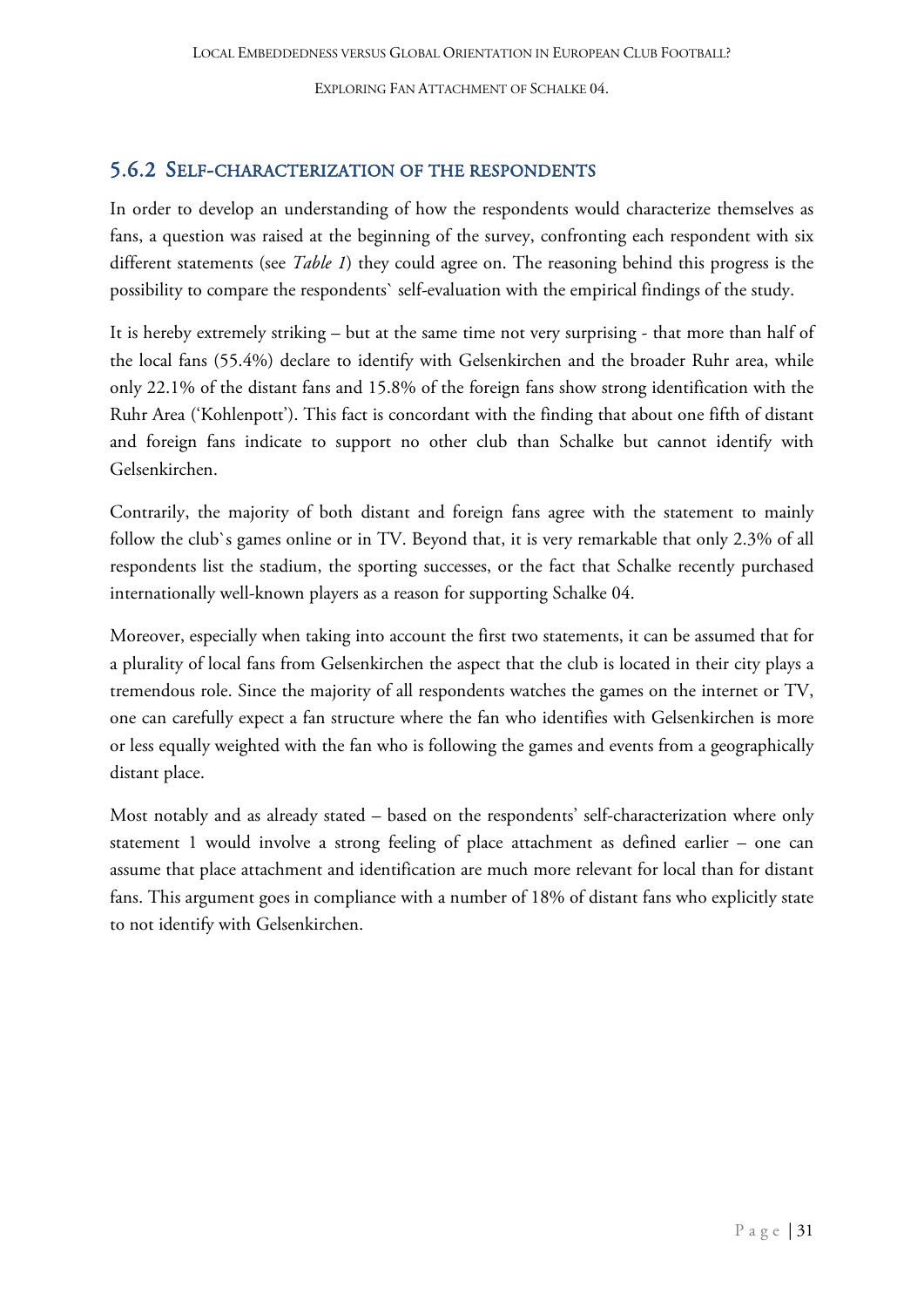#### Table 1. Self-characterization

|                                                                                                   | Local<br>fans | Distant<br>fans | Foreign<br>fans | Total |
|---------------------------------------------------------------------------------------------------|---------------|-----------------|-----------------|-------|
| I love the city and the 'Kohlenpott' and I absolutely identify<br>with Gelsenkirchen's past.      | 55,4%         | 22,1%           | 15,8%           | 26,5% |
| I really like Schalke but I am mainly watching the games on<br>the internet or TV.                | 39,3%         | 56,2%           | 63,2%           | 54,1% |
| I cannot really identify with Gelsenkirchen, however, I do<br>support no other club than Schalke. | 1,8%          | 18,0%           | 21,1%           | 15,8% |
| I am mainly interesting in the amazing stadium and the great<br>successes.                        | 1,8%          | 1,6%            | 0,0%            | 1,5%  |
| I am Schalke fan because they are purchasing stars like Raul or<br>Klaas-Jan Huntelaar.           | 0,0%          | 0,9%            | 0,0%            | 0,8%  |
| Berger Feld? Never Heard! I like Schalke but there are better<br>things in life.                  | 1,8%          | 1,3%            | 0,0%            | 1,3%  |
| Total                                                                                             | 100%          | 100%            | 100%            | 100%  |

# <span id="page-32-0"></span>6 DATA ANALYSIS

In order to test the predicted outcomes of the attitudes of local (postcode 45) and distant fans, each hypothesis was tested for a difference in the means with a Mann-Whitney U Test (see Appendix 3). The results of the Mann-Whitney U Tests for the chosen questionnaire items are reported in Appendix 4.

In addition, it was tested whether the outcomes would have differed if locals had been defined differently. For this purpose, the scope of local fans was extended to those postcodes beginning with 44-47 and 58-59, which follows a clear logic since 'local' covers all responses from the Ruhr Area. One could have argued that responses from the closed Rhine region ('Rheinland') should have been labeled 'local' as well but different authors (Dieleman & Faludi, 1998; Knapp, 1998; Blotevogel, 1998; van Houtum & Lagendijk, 2001) have brought forward the argument that the Rhine-Ruhr metropolitan region cannot be regarded as one entity.

According to Blotevogel (1998), "differences in mentality, sociocultural identity and dialect correspond with differences in political culture and voting patterns" (p.401). Among the inhabitants of the Rhine-Ruhr region, Knapp (1998) does not see "a strong common identity" (p.379), and Dieleman and Faludi (1998) report "no feeling of togetherness". Particularly due to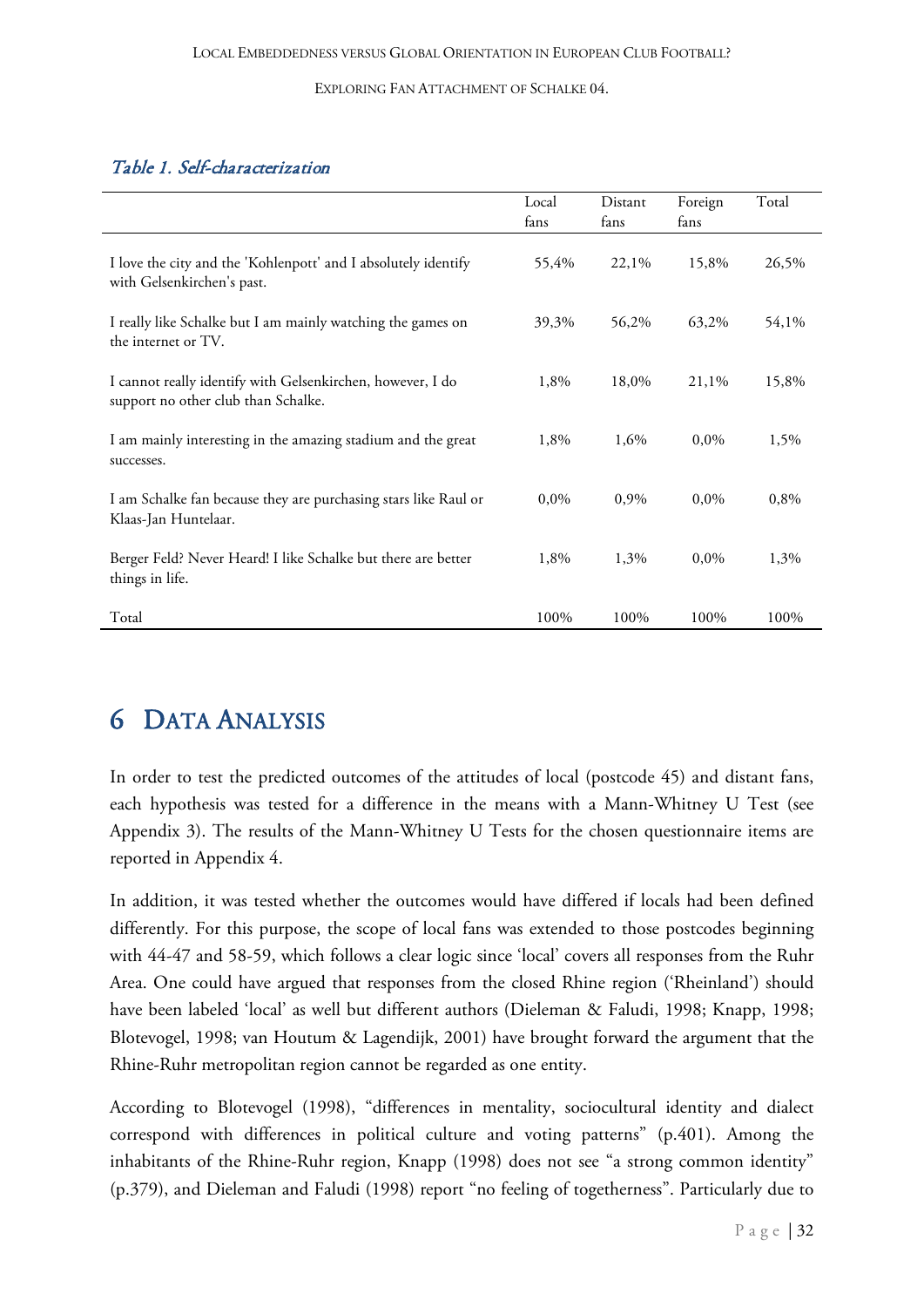the differences in mentality and cultural identity it was decided to not include the Rhine region or other neighboring areas.

# <span id="page-33-0"></span>7 RESULTS

Based on  $\alpha$ =0.05 (\*), three hypotheses could be rejected by using a Mann-Whitney U Test. The inferences drawn are the following:

- I. Local fans find it more important to respect the UEFA financial fair play rules than distant fans.
- II. Local fans find it more important that Schalke create jobs in the region than distant fans.
- III. Local fans find it more important to adhere that Schalke is inextricably linked to Gelsenkirchen than distant fans.
- IV. Local fans find it more important that the stadium has an exciting, tense and challenging atmosphere than distant fans.

There was no statistical evidence to reject the other null hypotheses (scientific hypotheses), which means that the differences in the mean between local and distant fans were not significant for these hypotheses.

For the tests of locals with a postcode beginning with 44-47 or 58-59 (labeled local new/distant), and based on  $\alpha$ =0.05 (\*), four null hypotheses could be rejected. The inferences drawn from the Mann-Whitney U Test are the following:

- I. Local fans find it more important that the club finishes above Borussia Dortmund.
- II. Local fans find it more important that they can afford to buy tickets for the games.
- III. Local fans find it more important to adhere that the club shall always remain in Gelsenkirchen.
- IV. Local fans find it more important to adhere that Schalke is inextricably linked to Gelsenkirchen than distant fans.

Based on  $\alpha=0.01$  (\*\*), one additional null hypothesis could be rejected. The inference drawn is the following:

I. Distant fans find it important that club is purchasing 'superstars'.

Finally, and in addition to the main test series, it was tested whether there are differences in the attitudes of the participants living abroad and those living in Germany. For this purpose the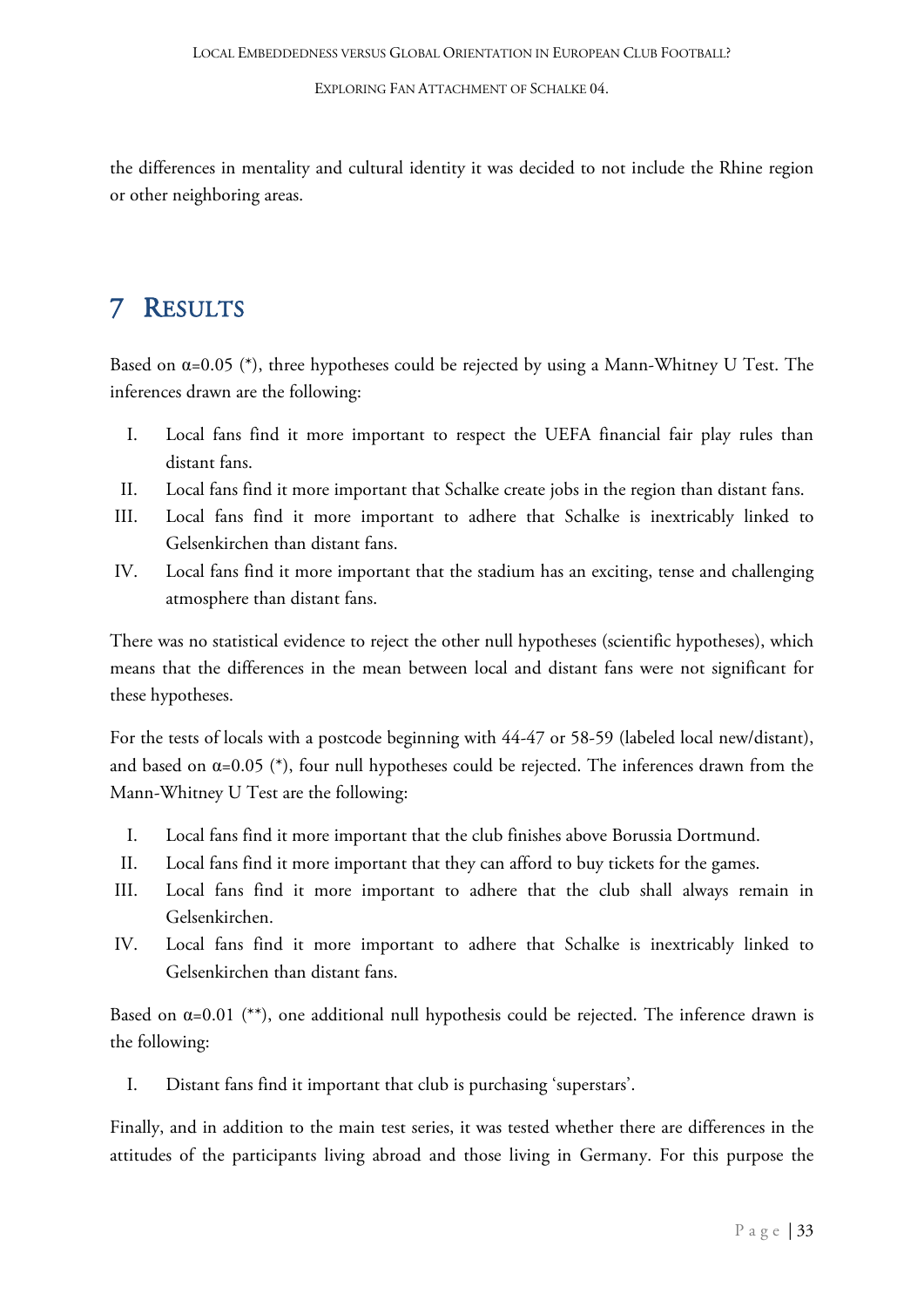group variable 'Fans in Germany/Foreign fans' was introduced. It has to be taken into account that neither the dependent variables nor the hypotheses were changed.

Of course, it is hereby difficult to apply the place attachment conceptualization (local fans feel stronger attached to Gelsenkirchen) since the German fans cannot replace local fans equivalently as it was shown earlier that differences among fans in Germany exist. The tests, however, indicated that based on  $\alpha$ =0.05 (\*) four null hypotheses could be rejected. The inferences drawn are the following:

- I. Fans living in Germany find it more important that the club is financially sound.
- II. Fans living abroad find it more important that Schalke finish above Bayern München.
- III. Fans living abroad find it more important that Schalke are able to beat European top teams.
- IV. Fans living in Germany find it more important that the stadium has an exciting, tense and challenging atmosphere.

In addition, one variable that was excluded for the other tests, namely the possibility to watch the Schalke games online, showed a significant outcomce:

I. Fans living abroad find it more important that they can watch Schalke games and/or highlights on the Internet.

A T Test replication approved the results provided by the Mann-Whitney U Test.

In the table below all inferences are reported.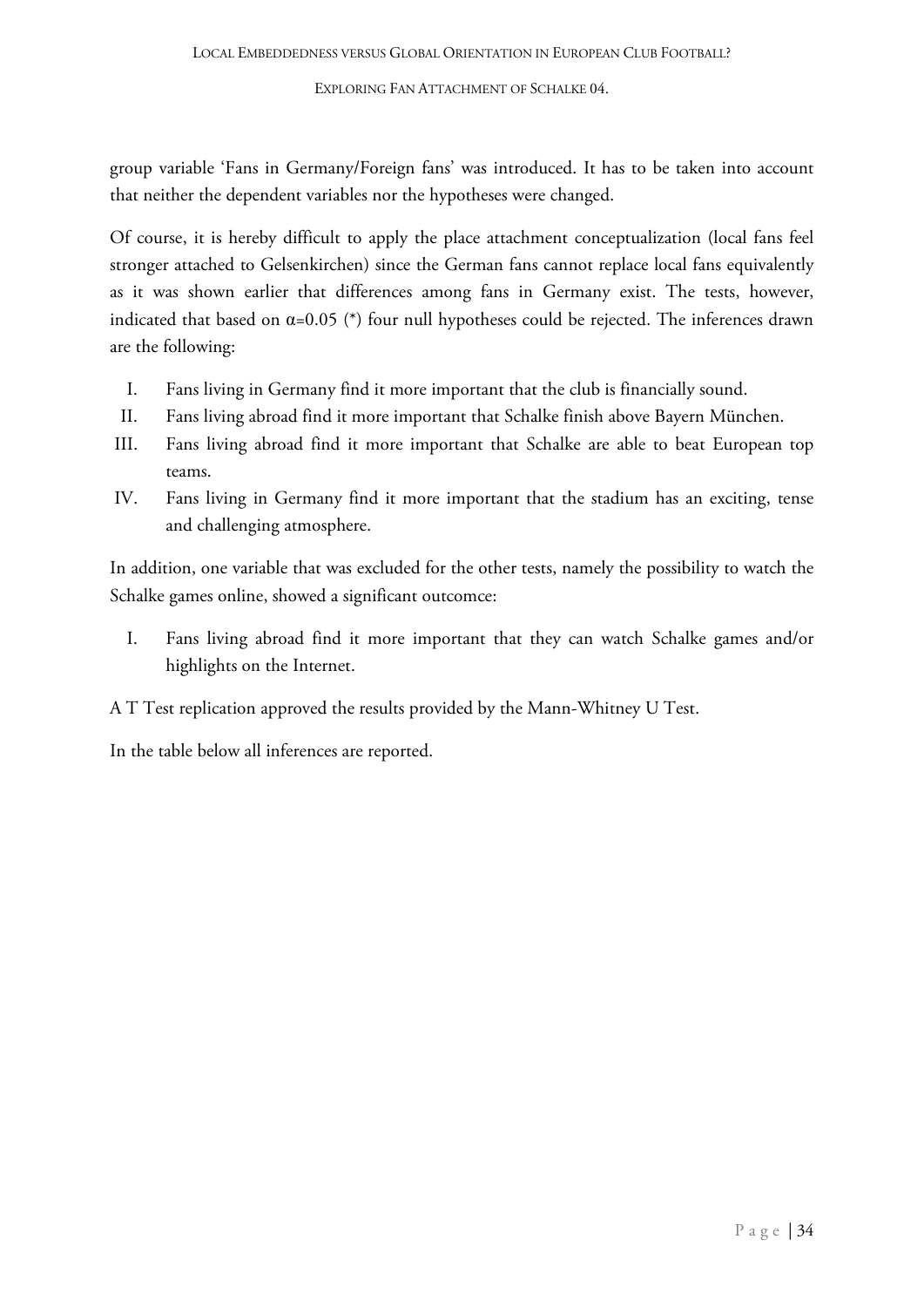### Table 2. Overview inferences

| Inference                                                                                                           | Group Variable      | <b>Test</b>      | Significance |
|---------------------------------------------------------------------------------------------------------------------|---------------------|------------------|--------------|
| Local fans find it more important to respect the<br>UEFA financial fair play rules than distant fans                | Local / distant     | Mann-<br>Whitney | ∗            |
| Local fans find it more important that Schalke<br>create jobs in the region than distant fans                       | Local / distant     | Mann-<br>Whitney | $\ast$       |
| Local fans find it more important to adhere that<br>Schalke is inextricably linked to Gelsenkirchen than            | Local / distant     | Mann-<br>Whitney | $\ast$       |
| distant fans                                                                                                        | Local new / distant | Mann-<br>Whitney | $\ast$       |
| Local fans find it more important that the club<br>finishes above Borussia Dortmund                                 | Local new / distant | Mann-<br>Whitney | $\ast$       |
| Local fans find it more important that they can<br>afford to buy tickets for the games                              | Local new / distant | Mann-<br>Whitney | $\ast$       |
| Local fans find it more important to adhere that<br>the club shall always remain in Gelsenkirchen                   | Local new / distant | Mann-<br>Whitney | $\ast$       |
| Distant fans find it important that club is<br>purchasing 'superstars'                                              | Local new / distant | Mann-<br>Whitney | $***$        |
| Local fans find it important that the stadium has an<br>exciting, tense and challenging atmosphere                  | Local / distant     | Mann-<br>Whitney | $\ast$       |
|                                                                                                                     | German / foreign    | Mann-<br>Whitney | $\ast$       |
| Fans living in Germany find it more important that German / foreign<br>the club is financially sound                |                     | Mann-<br>Whitney | $\ast$       |
| Fans living abroad find it more important that<br>Schalke finish above Bayern München                               | German / foreign    | Mann-<br>Whitney | $\ast$       |
| Fans living abroad find it more important that<br>Schalke are able to beat European top teams                       | German / foreign    | Mann-<br>Whitney | $\ast$       |
| Fans living abroad find it more important that they<br>can watch Schalke games and/or highlights on the<br>Internet | German / foreign    | Mann-<br>Whitney | $\ast$       |

\*\*-  $p<01$ 

\*- p<.05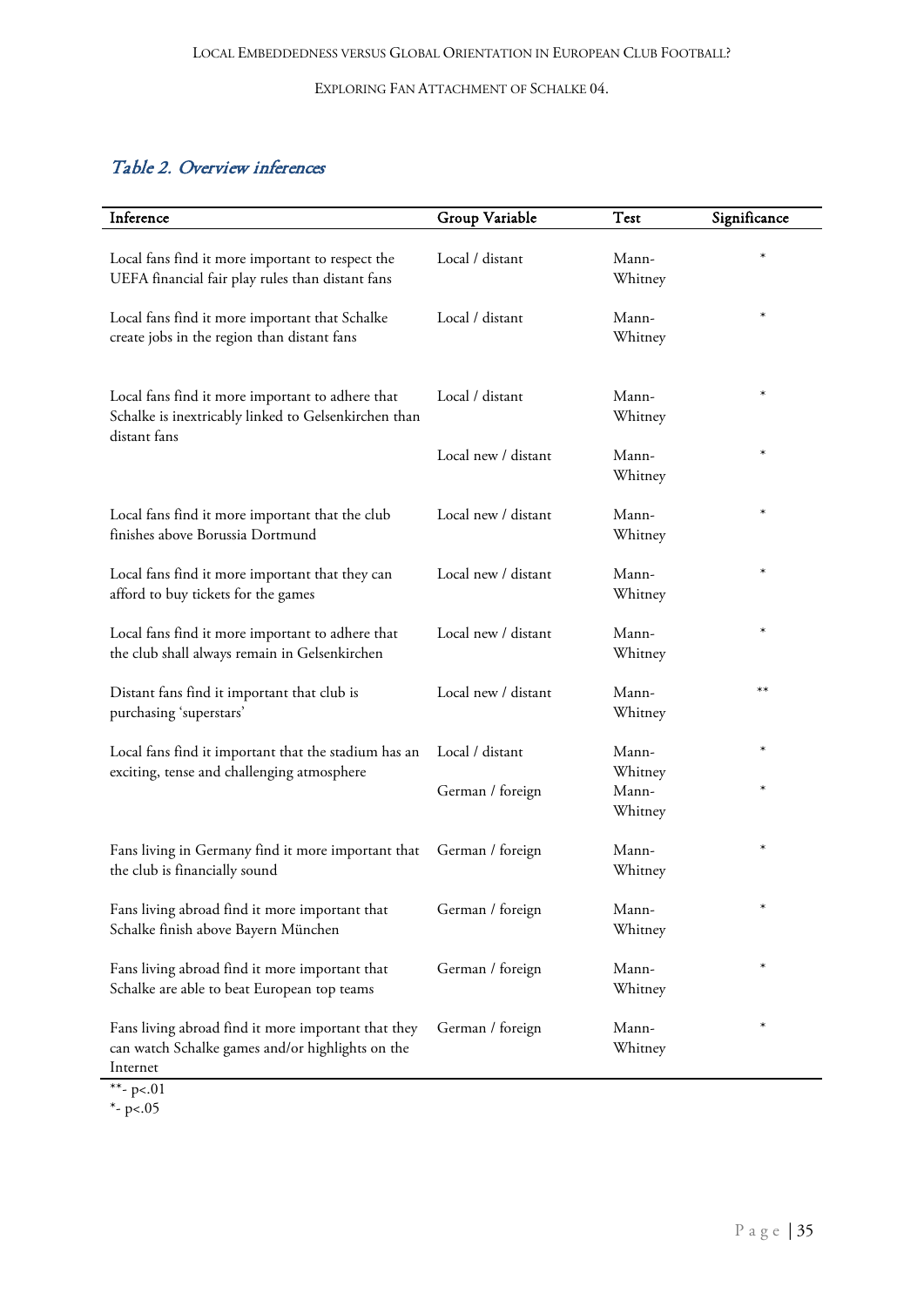# <span id="page-36-0"></span>8 DISCUSSION

#### <span id="page-36-1"></span>8.1 SUMMARY AND ANALYSIS OF THE RESULTS

The primary purpose of this study was to develop a first understanding of potential differences among football fans and to set up a theoretical framework of place attachment in a football context that goes beyond the place attachment-stadium relationship (Charleston, 2009; Jones, 1997). The results allowed drawing four main conclusions about the differences between local and distant Schalke fans.

First, the study has found that local Schalke fans find it more important to respect the UEFA financial fair play rules than distant fans do. Although the rules are not in place yet, there is disagreement among Schalke fans about the rules' importance. Following Vöpel's (2011) argumentation, local fans show higher compliance with a harmonized European regulation system than distant fans do. So far, literature has not provided any reasons for such an outcome but it can be assumed that local fans that grew up in Gelsenkirchen do prioritize the club's financial soundness over potential successes and thereby appreciate strict regulations across Europe.

Second, it is further not very surprising that local fans find it more important that Schalke create jobs. As mentioned earlier, the club is one of the biggest employers in Gelsenkirchen and many fans not only support the Schalke, but are also employees of the club. Compared to fans who earn their money far away from the Ruhr district and who are not affected by the fragile labour market situation in the Ruhr district, locals do, as expected, rather realize the importance of Schalke 04 as a regionally big employer.

Third, paragraph 3 of the Schalke mission statement states the following: "The Schalker Markt is the cradle of our club. The way we see ourselves is shaped by our local and regional roots in the Ruhr. Therefore the club is and will remain based in Gelsenkirchen, the city of a thousand fires." This deep rootedness in Gelsenkirchen and the Ruhr is particularly shaped by local fans since they find it more important that Schalke as a club is inextricably connected with Gelsenkirchen, the city where the club was founded and where it is daily lived by its supporters. Similar to the finding that local fans find it important that Schalke create jobs, it is not very surprising that local fans put more emphasis on the statement that club and city are inseparable associated. When talking to football fans abroad or in other parts of Germany, many people are not aware of the fact that 'Schalke' is located in Gelsenkirchen; it even happens that Schalke is supposed to be a city. This phenomenon, however, is not likely to occur in the Ruhr, where people as locals can predominantly identify Gelsenkirchen as the Schalke base, even if they are not interested in football at all. A BBC article nicely illustrates the strong link between club, city, and fans since an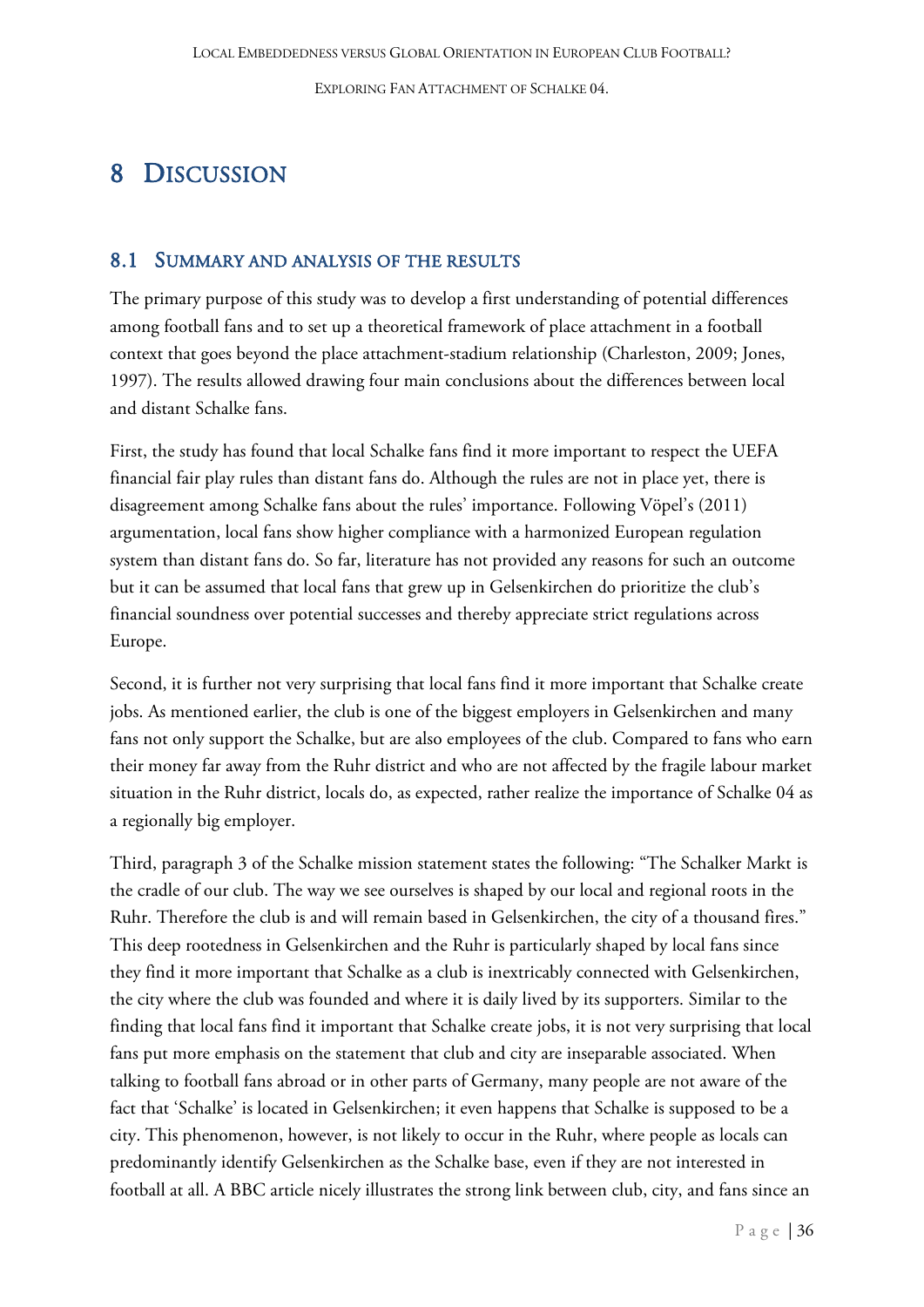English supporter who came to Germany in the 1980s and is now working as a translator for the club, is cited: "Schalke is more than just a club, it is the fans, it is the city" (BBC Sport, 2011). The finding that locals feel stronger attached to Gelsenkirchen and evaluate the link between club and city as more important, goes in line with the respondents' self-characterization. While only 22 percent of the participating distant fans mentioned to identify with Gelsenkirchen, about 55 percent of local fans described identification with Gelsenkirchen as their main object to support Schalke. Hence self-characterization and empirical findings show similar tendencies.

Fourth, there is enough statistical evidence to say that local fans find it more important than distant fans that the Veltins-Arena has an exciting atmosphere. Atmosphere and safety issues are hereby not only very sensitive topics, but also very current. It can only be hypothesized why local fans find it more important than distant fans but, for instance, it can be assumed that the majority of distant fans find it less important because they wish to enjoy the Schalke games as an event where they feel safe and unthreatened. Throughout the Bundesliga, fans began to protest "against a number of repressive measures from the DFL" (The Guardian, 2012) at the end of 2012 as the well-known columnist Raphael Honigstein writes in his article. Very prominent became pyrotechnics that shall be banned from all Bundesliga stadia. The incidents did not stop at Schalke either as twenty flares forced a delayed second-half kick-off between Schalke and Eintracht Frankfurt. Police reports later mentioned that the majority of the sixty fans that were arrested belong to a supporters group from Gelsenkirchen. Of course, these happenings cannot be generalized to say that all local fans support pyrotechnics and other atmosphere-challenging instruments to feel excited but it might point to a tendency that such things are rather preferred by local fans.

The repeated tests with an extended definition of local fans generated only one equal finding, namely that local fans find it more important to adhere that club and city are closely linked, which shows that there is a strong tendency amongst fans in the region of Gelsenkirchen to stress the club's roots and that this feeling is significantly higher than for distant fans. It also proves that distant fans do not recognize a very big importance of Gelsenkirchen; one could argue that the club is the main objective and their target to be a Schalke fan, while local fans' support of the club is also based on a stronger regional identification. Doubtlessly, local fans feel stronger attached to Gelsenkirchen, regardless of whether they originate from Gelsenkirchen or the broader Ruhr. This goes in line with the outcome that local fans find it more important that the club shall always remain in Gelsenkirchen. Therefore, fans from the entire Ruhr district prioritize the club's roots in their city of birth as opposed to fans outside this industrial region that do not see such a necessity.

The results have further proven the assumption that the rivalry with Borussia Dortmund is of greater relevance for local fans who find it more important that Schalke finish above the arch-rival based only 40 kilometers from Gelsenkirchen. In contrast, fans living abroad find it more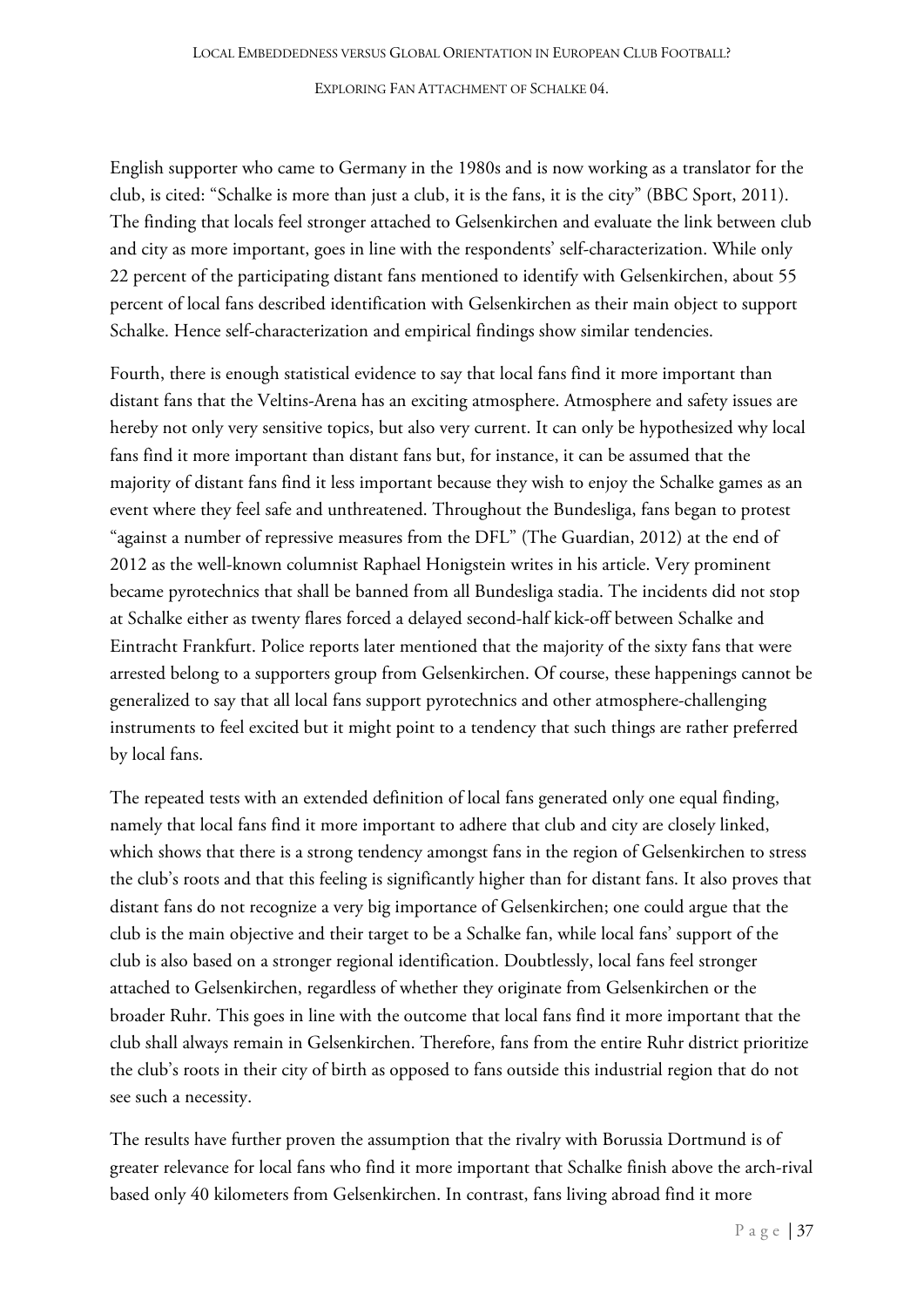important that Schalke 04 finishes above Bayern and is able to beat European top teams which leads to the conclusion that local fans from the Ruhr who are supposed to feel strongly attached to Gelsenkirchen and to experience the Ruhr rivalry, are more focused on successes over the regional opponent. Fans living abroad on the other hand focus on successes that gain attention outside Germany such as achievements in the UEFA Champions League or finishing above Bayern München as the internationally most recognized team. That corresponds with Heck *et al.*'s (2000) statement that the rivalry as it finds its climax in the Big Revier derbies developed "into and identity-forming media spectacle […] in the whole Ruhr region" (p. 2031).

#### <span id="page-38-0"></span>8.2 THE EMERGENCE OF A 'GLOBAL FOOTBALL FAN'?

Finally, it shall be discussed in what way the results of this study comply with previous research. In the context of globalization, Giulianotti and Robertson (2004) labeled today's football clubs as TNCs that cut their strong links to the home locations and at the same time drive football's contemporary globalization. Jakobsen *et al.* (2009) described that as a one sided process towards geographical dis-embeddedness.

This study has empirically proven that these processes can indeed be observed when the perspective is deepened to the football fan who is attached to the place where his favourite football club is based. Most importantly, foreign fans show characteristics of a 'global' fan as their attitudes differ from those of local fans. They not only prioritize to finish above the dominant team of the league, but also find it important that European top teams in the respective UEFA competitions can be beaten. That consequently highlights the importance for fans abroad to keep competitiveness in the 'battle' for global honor and successes.

Although mentioned earlier, it has to be underlined that the possibility to follow games via broadcasting stations or Internet streaming has obviously paved the way for the emergence of a global fan who favours a certain team but has no local connections to the place where the club is located, or in other words, does not feel attached to this place. The comparison between Schalke fans from the Ruhr Area and those living abroad highlights that local fans find it more important that they are able to afford tickets to see the games live as opposed to foreign fans who prioritize the option to follow Schalke on the Internet.

Giulianotti and Robertson (2004) describe an industry that emerged to provide global football broadcastings and the study of Schalke fans has proven that football fans around the globe strongly appreciate and even depend on these cartels or Internet streaming. Based on this, it can be hypothesized that this global coverage stimulated the emergence of 'global' fans who feel attached to a club even though they might have never seen a game in the stadium.

So based on the study results, two archetypal types of fans can be distinguished. On the one hand we have the local fan who feels connected his club's city, who is deeply rooted in the struggles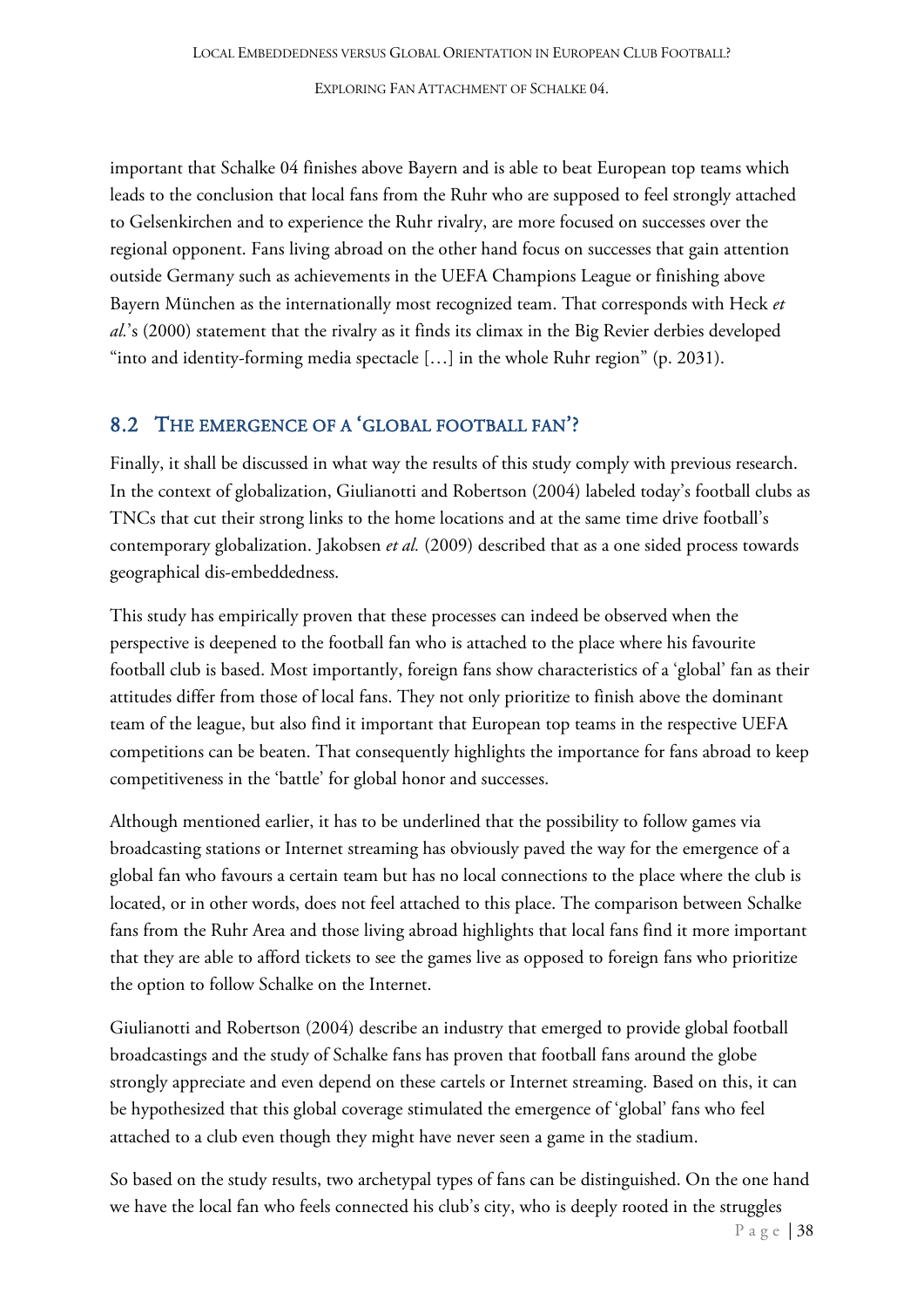with the local or regional rival, and who assesses the club's soundness over temporary sporting successes. The global fan, on the other hand, prioritizes the event character of the games, he prefers to follow the games either under safe circumstances in the stadium or at home, where he likes to celebrate in particular victories over the dominant national team or other European top teams in the UEFA Champions League. The archetypal local/global fan is presented in figure 3.





But does the emergence of a 'global' fan in turn mean that clubs are thus confronted with "a process towards dis-embeddedness" as assumed by Jakobsen *et al.* (2009)? Are clubs disembedding if they would respond to global fans?

There is certainly no simple 'yes or 'no' answer but the results of this study show some tendencies though. It cannot be denied that football clubs are confronted with some form of disembeddedness, as parts of the fan base do not have the local fan attachment to the place where the club is based. Previously, the fan was more dependent on place factors, which has changed over the years. However, and although tendencies of dis-embeddedness appear, the proven strong attachment of local fans outweighs the decreasing attachment and embeddedness of distant fans. But it is hereby indispensable that clubs do respond to the emergence of global fans.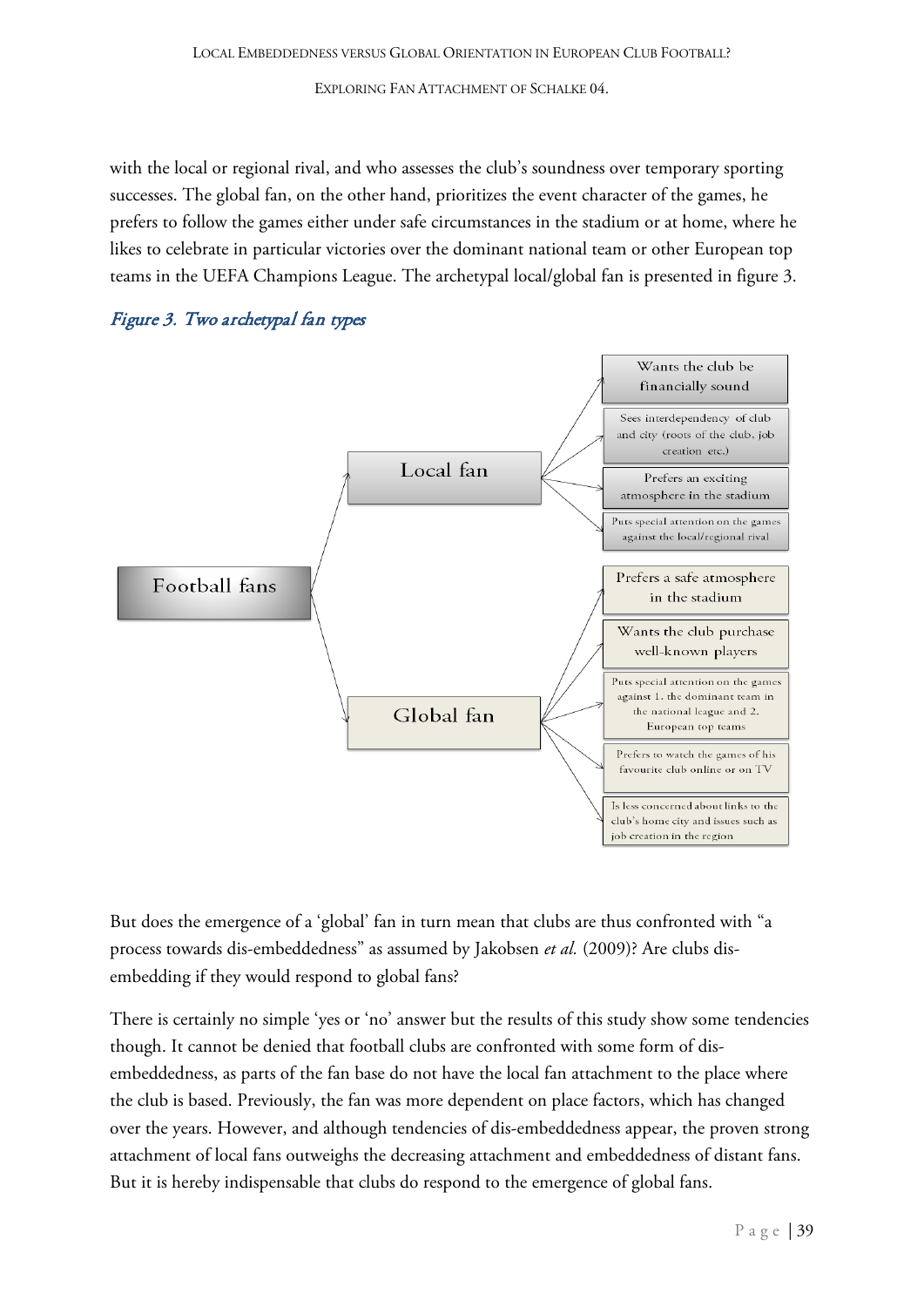In doing so, they have various options. An appropriate starting point is the establishment of roadshows. The clubs could send big trucks (similar to the well-known Coca-Cola-Truck) to agglomerations of global fans both in the country and abroad that stay in contact with the fans. The club is hereby represented and global fans get the possibility to keep in touch with their favourite club. From time to time, club staff and players could support the work around the truck in order to create a feeling of togetherness in the 'club family'; although the fans might not be able to attend games regularly, players and club remain thus 'touchable'. Roadshows should be conducted in particular in those cities of the away matches in the national leagues because away matches are often attended by distant fans that live nearby the place where the away match is played.

Another option big football clubs already make use of, are journeys to test matches abroad. For instance, Bayern Munich played a test match against the national team of India or Manchester United travels regularly to test matches in the United States. Especially the huge Asian market is of growing importance for clubs and specific marketing strategies are needed to respond to these global fans. As a response to these new challenges, the leading football clubs could also request the UEFA to take into account new venues for the finals of the Champions League or the Europa League. For example, in rugby

Different clubs (e.g. Schalke or Bayern) already arrange their training camps in strategically important countries as they go to Dubai in order to forge and intensify links. They usually invite fans and get into contact with them during certain events where the fans are able to meet the squad. This is an approach that still provides room for improvement since it is not only applicable for the big clubs but also for smaller clubs in professional football that can use their training camps to reach their distant fans.

Additionally and as already implemented by the leading clubs, the clubs' Internet representations have to be translated in more languages than just English in order to address and satisfy foreign fans from all over the globe.

As clubs need to respond to global fans, this implies that the fan community is changing. But how does that look like? It was earlier presumed that fans, who attend the home matches of their favourite team, can be regarded as an imagined community where the fans are united in their place attachment although they do not know each other.

Given that the global fan is mostly not able to travel to the club's home matches or even to away matches, this type of fan strongly depends on global ties. The internet is then supposed to be the most frequently used medium of communication or information exchange, in other words, global networks arise. Institutions such as fan clubs will certainly remain important for the community, but global networking will become the key for fan communities worldwide.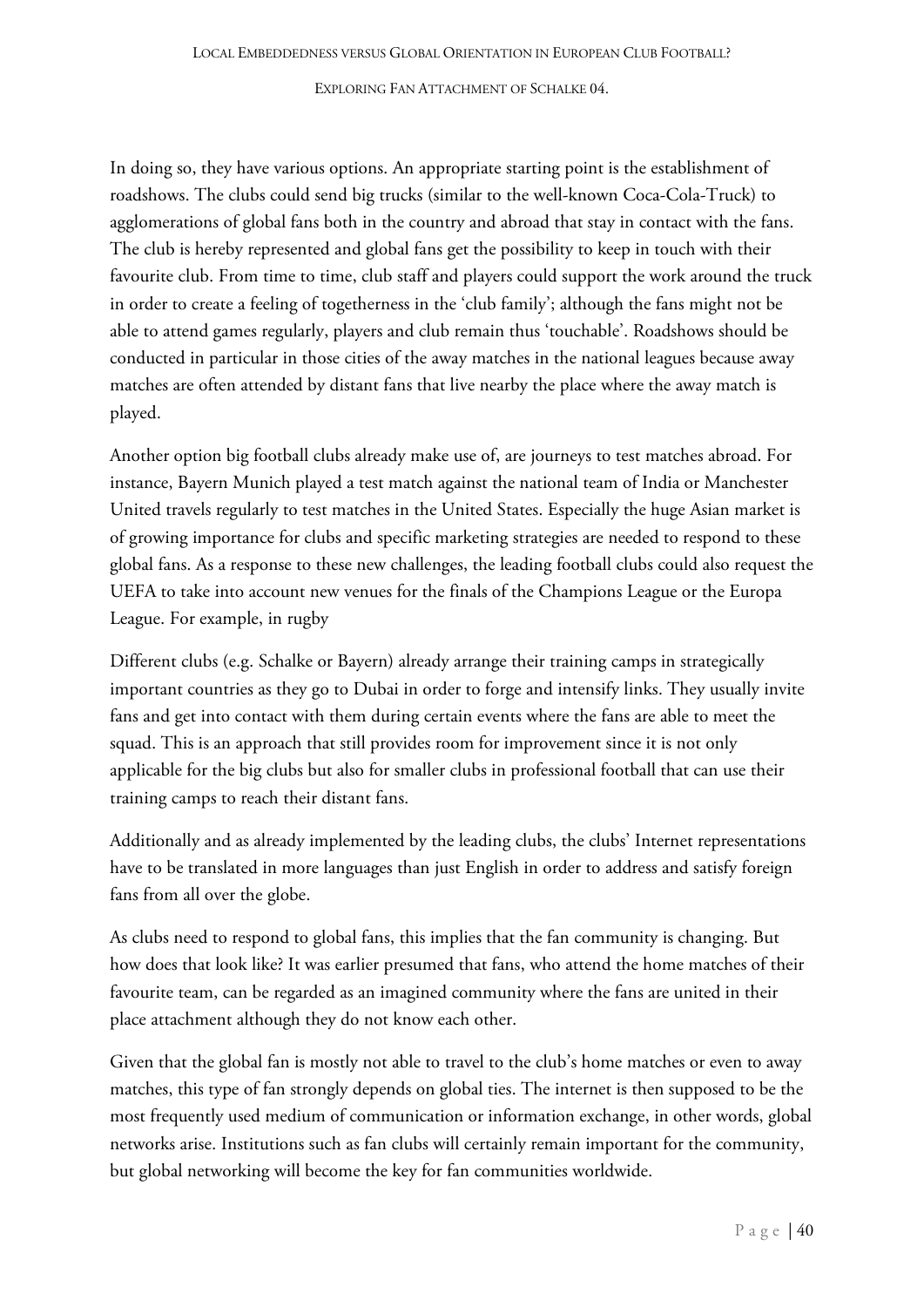## <span id="page-41-0"></span>9 REFERENCES

Altman, I., & Low, S. M. (1992). *Place attachment.* New York and London: Plenum Press.

Ascari, G., & Gagnepain, P. (2006). Spanish Football. *Journal of Sports Economics , 7* (1), pp. 76-89.

Bale, J. (1993). *Sport, Space and the City* .

Bale, J. (1988). The Place of 'Place' in the Cultural Studies of Sports. *Progress in Human Geography , 12*, pp. 207-524.

Baroncelli, A., & Lago, U. (2006). Italian Football. *Journal of Sports Economics , 7* (1), pp. 13-28.

Bauer, H. H., Sauer, N. E., & Exler, S. (2005, October 1). The loyalty of German soccer fans: does a team's brand image matter? *International Journal of Sports Marketing & Sponsorship* .

Blotevogel, H. H. (1998). The Rhine-Ruhr metropolitan region: Reality and discourse. *European Planning Studies , 6* (4), pp. 395-410.

Brown, B. B., & Werner, C. M. (1985). Social cohesiveness, territoriality and holiday decorations. *Environment and Behavior , 27*, pp. 539-565.

Buraimo, B., Simmons, R., & Szymanski, S. (2006). English Football. *Journal of Sports Economics , 7* (1), pp. 29-46.

Butz, D., & Eyles, J. (1997). Reconceptualizing senses of place: social relations, ideology and ecology. *Geografiska Annaler, Series B, Human Geography* (79), pp. 1-25.

Buzzacchi, L., Szymanski, S., & Valletti, T. M. (2003). Equality of Opportunity and Equality of Outcome: Open Leagues, Closed Leagues and Competitive Balance. *Journal of Industry, Competition and Trade , 3* (3), pp. 167-186.

Canter, D. (1989). *Football In Its Place: An Environmental Psychology of Football Grounds.* London: Routledge.

*Celtic Football Club*. (2012). Retrieved December 17, 2012, from Celtic FC Social Mission: http://www.celticfc.net/corporate\_socialmission

*Champions League final tops Super Bowl for TV market.* (2010). Retrieved May 22, 2012, from news.bbc.co.uk: http://news.bbc.co.uk/sport2/hi/football/europe/8490351.stm

Charleston, S. (2009). The English football ground as a representation of home. *Journal of Environmental Psychology* (29), pp. 144-150.

Chow, K., & Healey, M. (2008). Place attachment and place identity: First-year undergraduates making the transition from home to university. *Journal of Environmenal Psychology , 28* (4), pp. 362-372.

de Carvalho, M., Theodorakis, N., & Sarmento, J. P. (2011). Translation and Portuguese Validation of the Place Attachment Scale. *Multi- Disciplinary e-Research Journal , 1* (4).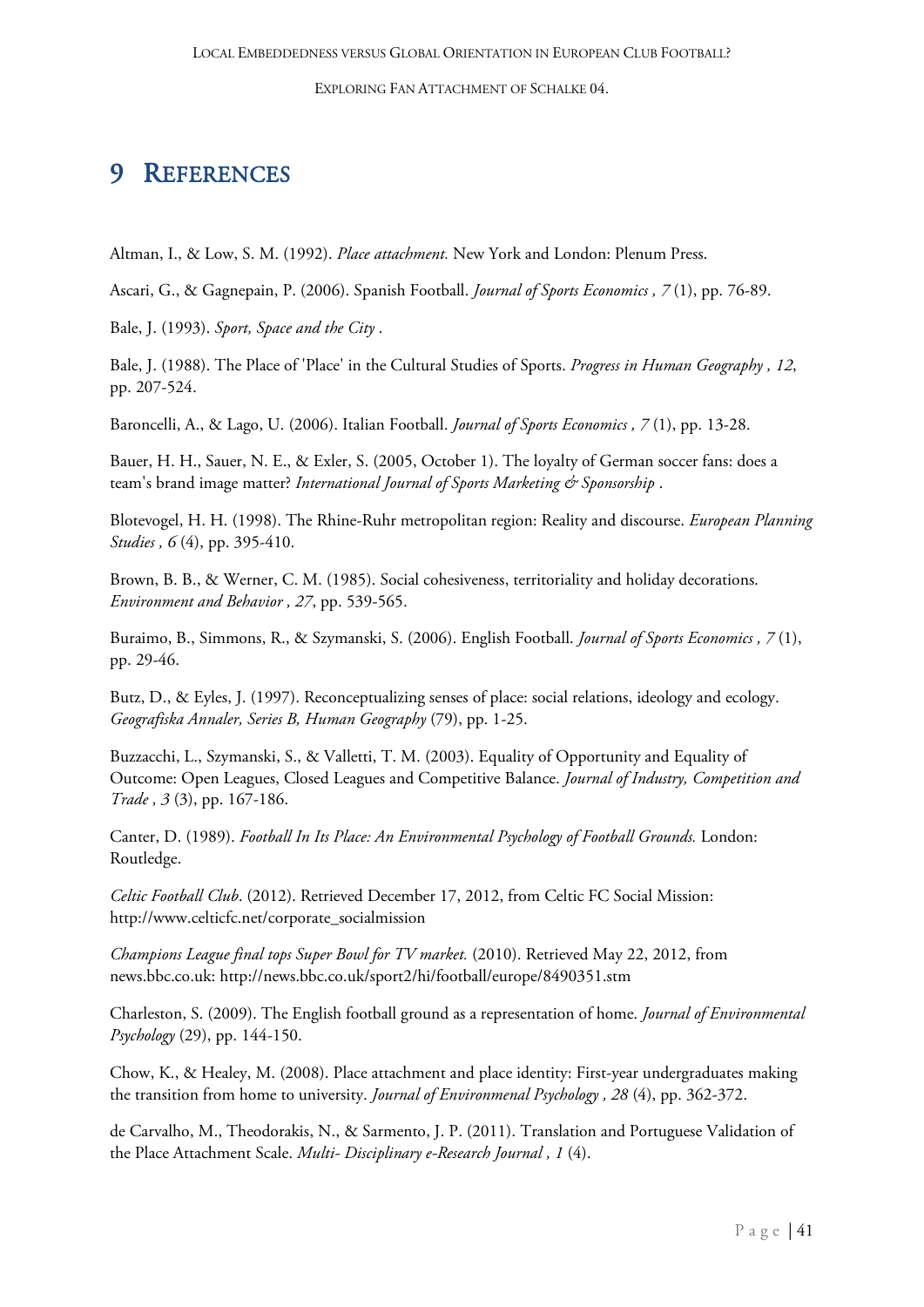Dieleman, F. M., & Faludi, A. (1998). Randstad, Rhine-Ruhr and Flemish Diamond as one polynucleated macro-region? *Tijdschrift voor Economische en Sociale Geografie , 89* (3), pp. 320-327.

Edensor, T., & Millington, S. (2008). 'This is Our City': branding football and local embeddedness. *Global Networks , 8* (2), pp. 172-193.

*Everton Football Club*. (2011). Retrieved December 17, 2012, from Everton FC Customer Charter 2011/12: http://www.evertonfc.com/assets/\_files/documents/jan\_12/efc\_\_1326732815\_CLUB-0113\_Customer\_Charter\_201.pdf

*FC Barcelona*. (2012). Retrieved December 17, 2012, from FC Barcelona, Identity and Values: http://www.fcbarcelona.com/club/identity/detail/card/values

FC Schalke 04. (2012). Retrieved May 19, 2012, from http://schalke04.de: http://www.schalke04.de/verein/leitbild.html

FC Schalke 04. (2012, March). *Schalker Kreisel* (20).

Feddersen, A. (2006). Economic consequences of the UEFA Champions League for national championships: The case of Germany. *Hamburg contemporary economic discussions*, *1.*

Fishbein, M., & Ajzen, I. (1975). *Belief, attitude, intention, and behavior: An introduction to theory and research.*

*Forbes*. (2012). Retrieved November 5, 2012, from Forbes: Most Valuable Soccer Teams 2012: http://www.forbes.com/pictures/mlm45edfgm/10-schalke-04/

Fricker, R. D., & Schonlau, M. (2002). Advantages and Disadvantages of Internet Research Surveys: Evidence from the Literature. *Field Methods , 14* (4), pp. 347-367.

Funk, D. C., & James, J. D. (2004). The Fan Attitude Network (FAN) Model: Exploring Attitude Formation and Change among Sport Consumers. *Sport Management Review* (7), pp. 1-26.

Funk, D. C., & Pastore, D. L. (2000). Equating attitudes to allegiance: The usefulness of selected attitudinal information in segmenting loyalty to professional sports teams. *Sport Marketing Quarterly , 9* (4), pp. 175-184.

Giddens, A. (1991). Modernity and Self-Identity: Self and Society in the Late Modern Age.

Giuliani, M. V. (2003). Theory of attachment and place attachment. In M. Bonnes, T. Lee, & M. Bonaiuto, *Psychological theories for environmental issues* (pp. 137-140). Ashgate, Hants.

Giuliani, M. V., & Feldman, R. (1993). Place attachment in a developmental and cultural context. *Journal of Environmental Psychology , 13*, pp. 267-274.

Giulianotti, R., & Armstrong, G. (1997). Avenues of Contestation: Football Hooligans Running and Ruling Urban Spaces.

Giulianotti, R., & Robertson, R. (2004). The globalization of football: a study in the glocalization of the 'serious life'. *The British Journal of Sociology , 55* (4).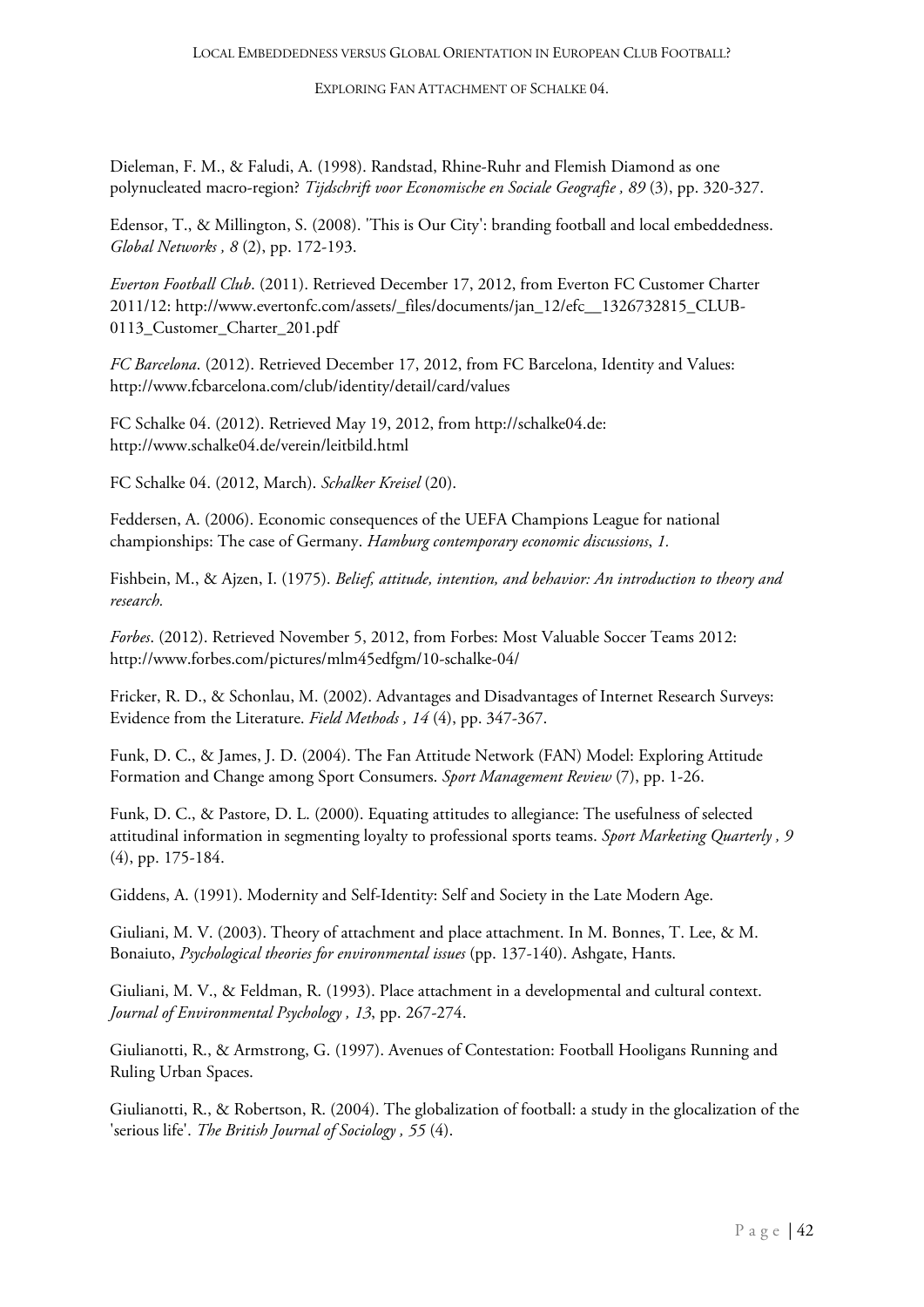Goossens, K. (2006). Competitive balance in European football: Comparison by adapting measures: National measure of seasonal imbalance and Top 3. *DIRITTO ED ECONOMIA DELLO SPORT , 10* (2), pp. 77-122.

Heck, S., Nierhaus, P., & Luh, A. (2012). Myth or Reality of the Revier Derby? Schalke 04 versus Borussia Dortmund (1947-2007). *The International Journal of the History of Sport , 29* (14), pp. 2030- 2049.

Hernandez, B., Hidalgo, M. C., Salazar-Laplace, M. E., & Hess, S. (2007). Place attachment and place identity in natives and non-natives. *Journal of Environmenal Psychology , 27*, pp. 310-319.

Hidalgo, M. C., & Hernandez, B. (2001). Place attachment: conceptual and empirical questions. *Journal of Environmental Psychology , 21*, pp. 273-281.

Hobsbawm, E. (2007). *Globalisation, Democracy and Terrorism .* London: Little Brown.

Honigstein, R. (2012, November 26). Retrieved January 2, 2013, from The Guardian. The Sport Blog: http://www.guardian.co.uk/football/blog/2012/nov/26/bundesliga-flares-violence-safety-measures

Hummon, D. M. (1992). Community attachment. Local sentiment and sense of place. In I. Altman, & S. M. Low, *Place attachment* (pp. 253-277). London and New York: Plenum Press.

Jakobsen, S.-E., Gammelsaeter, H., & Floysand, A. (2009). The spatial ambeddedness of professional football clubs in Norway. *Soccer & Society , 10* (2), pp. 261-279.

James, J. D., & Ross, S. D. (2002). The motives of sport consumers: A comparison of major and minor league baseball. *International Journal of Sport Management , 3* (3), pp. 180-198.

Jansen, K. J., Corley, K. G., & Jansen, B. J. (2007). E-Survey Methodology. In R. A. Reynolds, R. Woods, & J. D. Baker, *Handbook of research on electronic surveys and measurements* (pp. 1-8). Hershey and London: Idea Group Inc.

Jones, I. (1997). A further examination of the factors influencing current identification with a sports team, a response to Wann et al. (1996). *Perceptual and Motor skills , 85*, pp. 257-258.

Jorgensen, B. S., & Stedman, R. C. (2001). Sense of place as an attitude: Lakeshore owners attitudes toward their properties. *Journal of Environmental Psychology , 21*, pp. 233-248.

Knapp, W. (1998). The Rhine-Ruhr area in transformation: Towards a European metropolitan region? *European Planning Studies , 6* (4), pp. 379-393.

Knez, I. (2005). Attachment and identity as related to a place and its perceived climate. *Journal of Environmental Psychology , 25*, pp. 207-218.

Kolbe, R. H., & James, J. D. (2003). The internalization process among team followers: Implications for team loyalty. *International Journal of Sport Management , 4* (1), pp. 25-43.

Krein, T. (2003). *Die Königsblauen - Der Weg des FC Schalke 04 1904-1948 Band 1* (1. Edition ed.). (C. Rinne, Ed.) Gelsenkirchen: BELUGA NEW MEDIA.

Kyle, G., Graefe, A., & Manning, R. (2005). Testing the dimensionality of place attachment in recreational settings. *Environment and Behavior , 37*, pp. 153-177.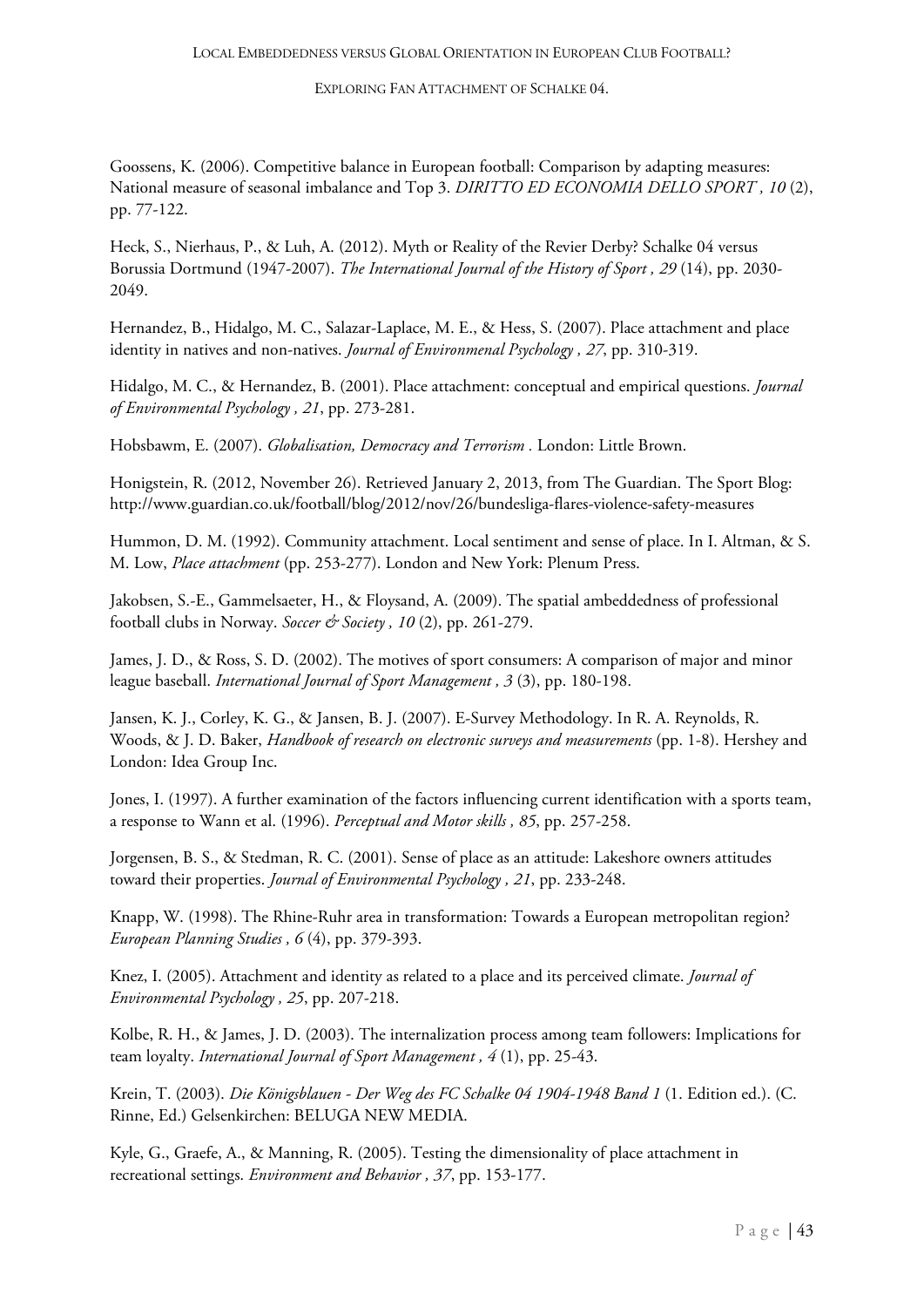Kyle, G., Graefe, A., Manning, R., & Bacon, J. (2004). Effects of place attachment on users' perceptions of social and environmental condition in a natural setting. *Journal of Environmental Psychology , 24*, pp. 213-225.

Lalli, M. (1992). Urban-related identity: Theory, measurement, and empirical findings. *Journal of Environmental Psychology , 12*, pp. 285-303.

Lewicka, M. (2011). Place attachment: How far have we come in the last 40 years? *Journal of Environmental Psychology* (31), pp. 207-230.

Lewicka, M. (2005). Ways to make people active: Role of place attachment, cultural capital and neighborhood ties. *Journal of Environmental Psychology , 4*, pp. 381-395.

Liepins, R. (2000). Exploring Rurality Trough 'Community': Discourses, Practices and Spaces Shaping Australian and New Zealands Rural Communities. *Journal of Rural Studies* (19), pp. 325-341.

Low, S. M. (1992). Symbolic ties that bind. Place attachment in the plaza. In I. Altman, & S. M. Low, *Place attachment* (pp. 165-185). London and New York: Plenum Press.

Lumsden, J. (2007). Online-Questionnaire Design Guidelines. In R. A. Reynolds, R. Woods, & J. D. Baker, *Handbook of research on electronic surveys and measurements* (pp. 44-64). London and Hershey: Idea Group Inc.

Mahony, D. F., & Howard, D. R. (1998). The impact of attitudes on behavioral intentions of sport spectators. *International Sports Journal , 2* (2), pp. 96-110.

*Manchester United*. (2012). Retrieved December 17, 2012, from Manchester United, Club Charter: http://www.manutd.com/~/media/Files/PDF/ClubCharter/2012/Manchester\_United\_Club\_Charter\_Dec ember\_2012.ashx

McDaniel, S. R., & Heald, G. R. (2000). Young consumers' responses to event sponsorship advertisements of unhealthy products: Implications of schema-triggered affect theory. *Sport Management Review , 3*, pp. 163-184.

Mersch, T. (2012, May 7). "Wir werden keine neuen Schulden machen". *Handelsblatt* .

Milligan, M. (1998). Interactional Past and Present: The Social Construction of Place Attachment. *Symbolic Interaction , 21*, pp. 1-33.

Moore, R. L., & Graefe, A. R. (1994). Attachment to recreation settings: The case of rail-trail users. *Leisure Sciences: An Interdisciplinary Journal , 16* (1), pp. 17-31.

Musante, M. (2006). Sport sponsorship as an image development opportunity for new brands. *Innovative Marketing , 2* (4), pp. 83-91.

Niemann, A., Garcia, B., & Grant, W. (2011). Introduction: the transformation of European football. In A. Niemann, B. Garcia, & W. Grant, *The transformation of European football. Towards the Europeanisation of the national game* (pp. 1-22). Manchester University Press.

Ohmae, K. (1990). *The Borderless World.* New York: Harper Business.

Park, S., & Kim, Y. (2000). Conceptualizing and measuring the attitudinal loyalty construct in recreational sport contexts. *Journal of Sport Management , 14*, pp. 197-207.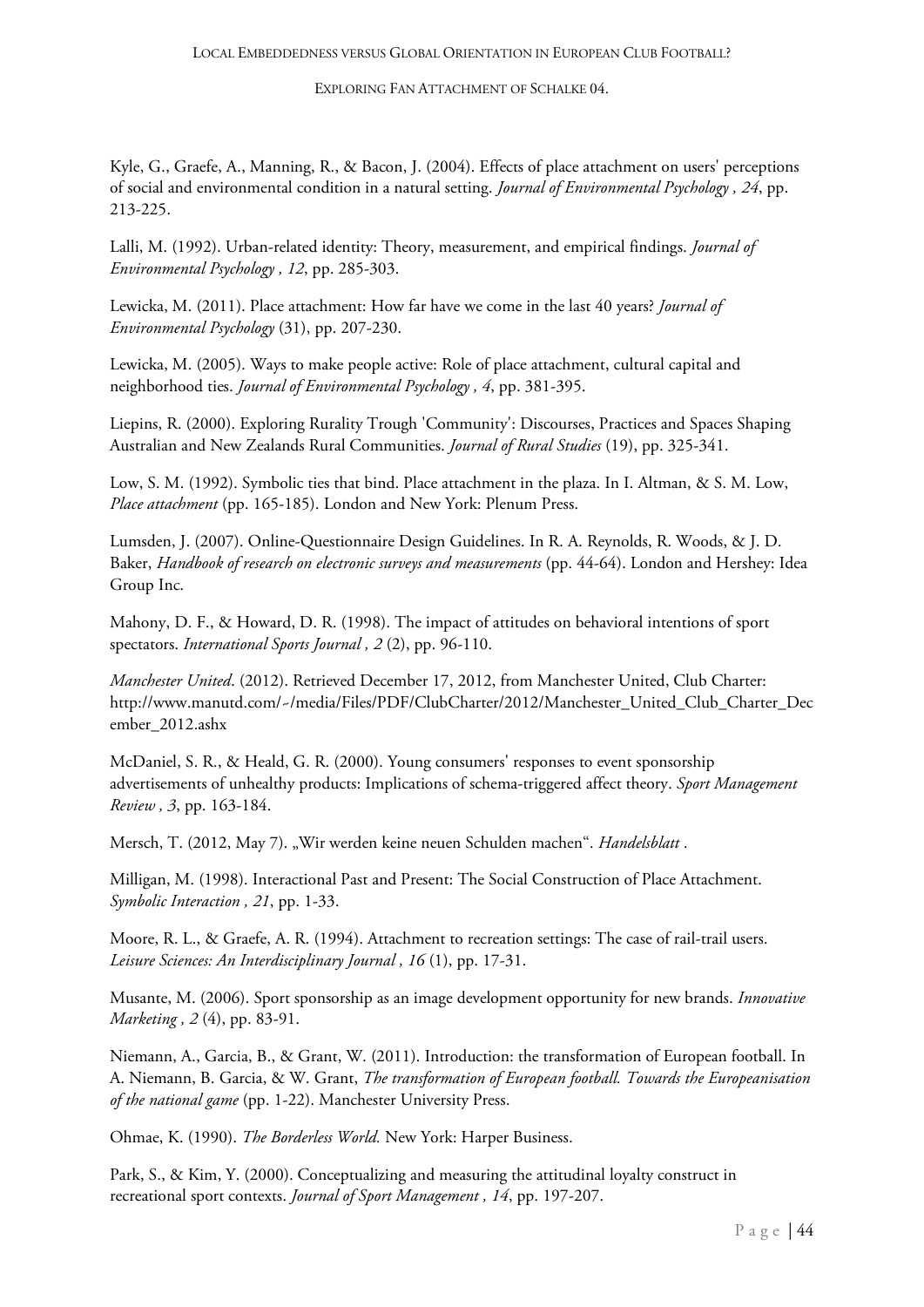Proshansky, H. M. (1978). The city and self-identity. *Environment and Behavior , 10*, pp. 147-170.

Relph, E. (1976). *Place and placelessness.* London: pion Limited.

Relvas, H., Littlewood, M., Nesti, M., Gilbourne, D., & Richardson, D. (2010). Organizational Structures and Working Practices in Elite European Professional Football Clubs: Understanding the Relationship between Youth and Professional Domains. *European Sport Management Quarterly , 10* (2), pp. 165-187.

Reysen, S., & Branscombe, N. R. (2010, June 1). Fanship and Fandom: Comparisons Between Sport and Non-Sport Fans. *Journal of Sport Behavior* .

Roan, D. (2011, April 26). *BBC Sport.* Retrieved January 2, 2013, from http://www.bbc.co.uk/blogs/danroan/2011/04/the\_club\_built\_on\_fan\_power.html

Roberts, L. D. (2007). Opportunities and Constraints of Electronic Research. In R. A. Reynolds, R. Woods, & J. D. Baker, *Handbook of research on electronic surveys and measurements* (pp. 19-27). London and Hershey: Idea Group Inc. .

Rollero, C., & De Piccoli, N. (2010). Place attachment, identification and environment perception: An empirical study. *Journal of Environmental Psychology , 30*, pp. 198-205.

Sarason, S. (1974). *The Psychological Sense of Community. Prospects for a Community Psychology.* San Francisco: Jossey Bass.

*Schalke 04.* (2011). Retrieved December 12, 2012, from Schalke 04: Informationen zum Geschäftsjahr 2011 auf Konzernebene:

http://www.schalke04.de/fileadmin/user\_upload/medialib/Verein/finanzen\_2011\_konzernbericht.pdf

Shih, T.-H., & Fan, X. (2008). Comparing Response Rates from Web and Mail Surveys: A Meta-Analysis. *Field Methods , 20* (3), pp. 249-271.

Shumaker, S. A., & Taylor, R. B. (1983). Toward a clarification of people-place relationships: a model of attachment to place. In N. R. Feimer, & E. S. Geller, *Environmental Psychology. Directions and perspectives.* New York: Praeger.

Stokols, D., & Shumaker, S. A. (1981). People in places. A transactional view of settings. In J. Harvey, *Cognition, social behavior and the environment* (pp. 441-488). Hillsdale, NJ.: Lawrence Erlbaum Associates.

Tajfel, H. (1978). *Differenctiation between social groups: Studies in the social psychology of intergroup relations.* Oxford, England: Academic Press.

Tonts, M., & Atherley, K. (2010). Competitive sport and the construction of place identity in rural Australia. *Sport in Society: Cultures, Commerce, Media, Politics , 13* (3), pp. 381-398.

Tse, A. (1998). Comparing the response rate, response speed and response quality of two methods of sending questionnaires: E-Mail vs. Mail. *Journal of Market Research Society , 40*, pp. 353-361.

Tuan, Y.-F. (1974). Topophilia.

van Houtum, H., & Lagendijk, A. (2001). Contextualising Regional Identity and Imagination in the Construction of Polycentric Urban Regions: The Cases of the Ruhr Area and the Basque Country. *Urban Studies , 38* (4), pp. 747-767.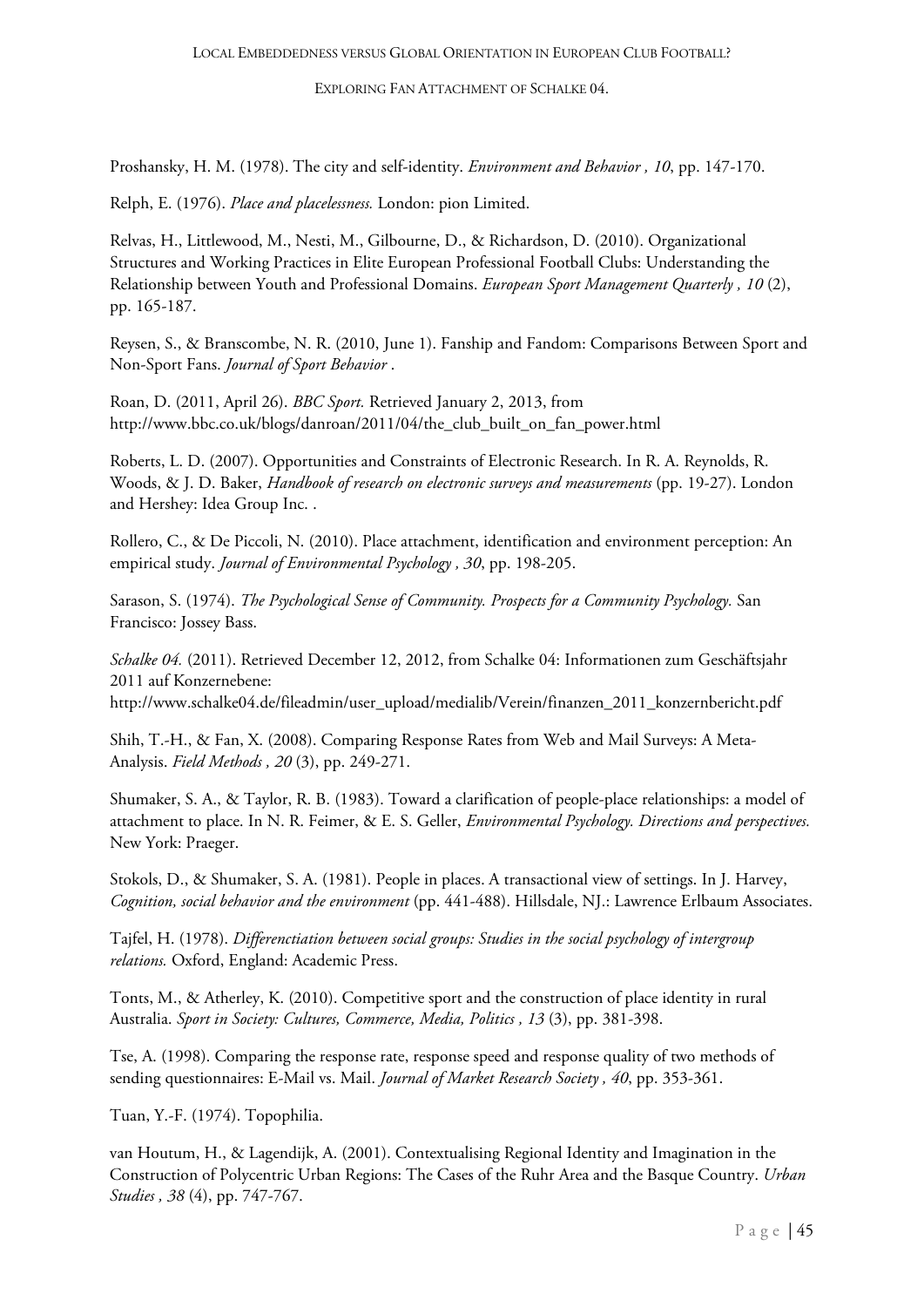van Houtum, H., & van Dam, F. (2002). Topophilia or Topoporno? Patriotic Place Attachment in International Football Derbies. *International Social Science Review , 3* (2), pp. 231-248.

van Schaik, T. (2012, February 15). *Sports Networker*. Retrieved October 18, 2012, from Sports Marketing: http://www.sportsnetworker.com/2012/02/15/the-psychology-of-sports-fans-what-makesthem-so-crazy/

Vöpel, H. (2011). *Do We Really Need Financial Fair Play in European Club Football? An Economic Analysis.* Hamburg.

Williams, D. R. (2000). Notes on measuring recreational place attachment.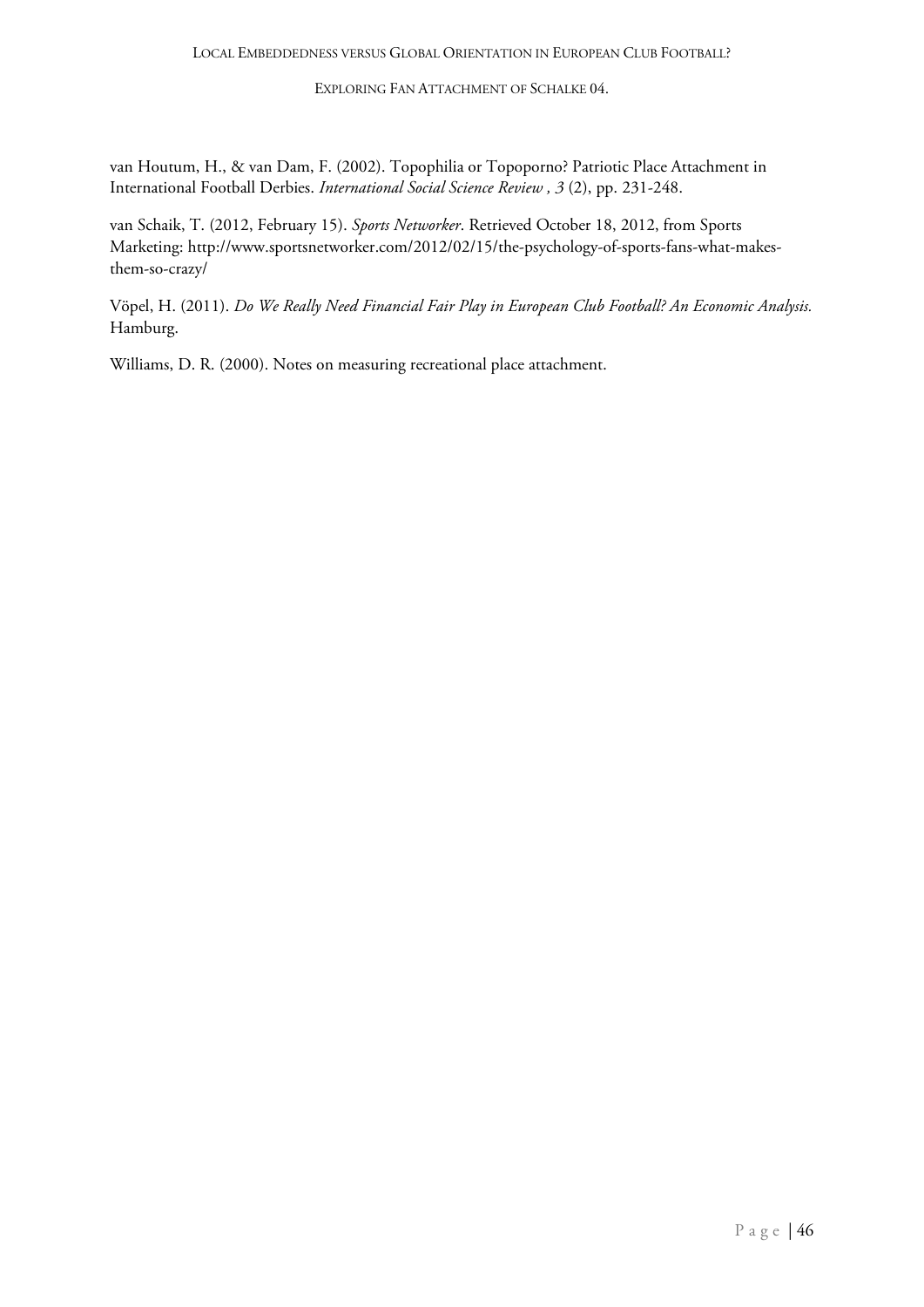# <span id="page-47-0"></span>10 APPENDIX

# <span id="page-47-1"></span>10.1 APPENDIX 1. BENEFITS AND DRAWBACKS OF E-SURVEY APPROACHES

| Approach                  | <b>Benefits</b>                                | Drawbacks                                |
|---------------------------|------------------------------------------------|------------------------------------------|
|                           |                                                |                                          |
| Web-based                 | Turnaround time (quick delivery and easy       | Time-consuming development               |
| (both solicited           | return)                                        | Potential for limited access within      |
| and non-                  | Ease of reaching large number of potential     | target population                        |
| solicited;                | respondents                                    | Potential for technology problems to     |
| <i>italicized</i> applies | Can use multiple question formats              | decrease return rate                     |
| to non-solicited          | Data quality checking                          | Security issues may threaten validity or |
| only)                     | Ease of ensuring confidentiality               | decrease return rate                     |
|                           | Can provide customized delivery of items       | Lack of control over sample              |
|                           | Can capture data directly in database          | Potential for bias in sample             |
| Email-based               | Turnaround time (quick delivery and easy       | Possibility of incompatible software     |
| (both embedded            | return)                                        | Potential for limited access within      |
| and attached              | Ease of reaching large number of potential     | target population                        |
|                           | respondents                                    | Confidentiality issues may decrease      |
|                           |                                                | return rate                              |
|                           |                                                | Respondents comfort level with software  |
|                           |                                                | and attachment process                   |
| Point of contact          | No software compatibility issues               | Cost of equipment                        |
|                           | Fewer computer access issues                   | Scheduling time with respondents         |
|                           | Access to populations without computers        | Finding acceptable location              |
|                           | Identical instrument across all respondents    | Potentially time-consuming               |
|                           | Technology available for multiple question     | development                              |
|                           | formats                                        | Potential for time consuming data        |
|                           | Potential to capture data directly in database | collection effort                        |
|                           |                                                | May not be able to reach large sample    |

*Source: Jansen* et al. *(in Reynolds et al., 2007)*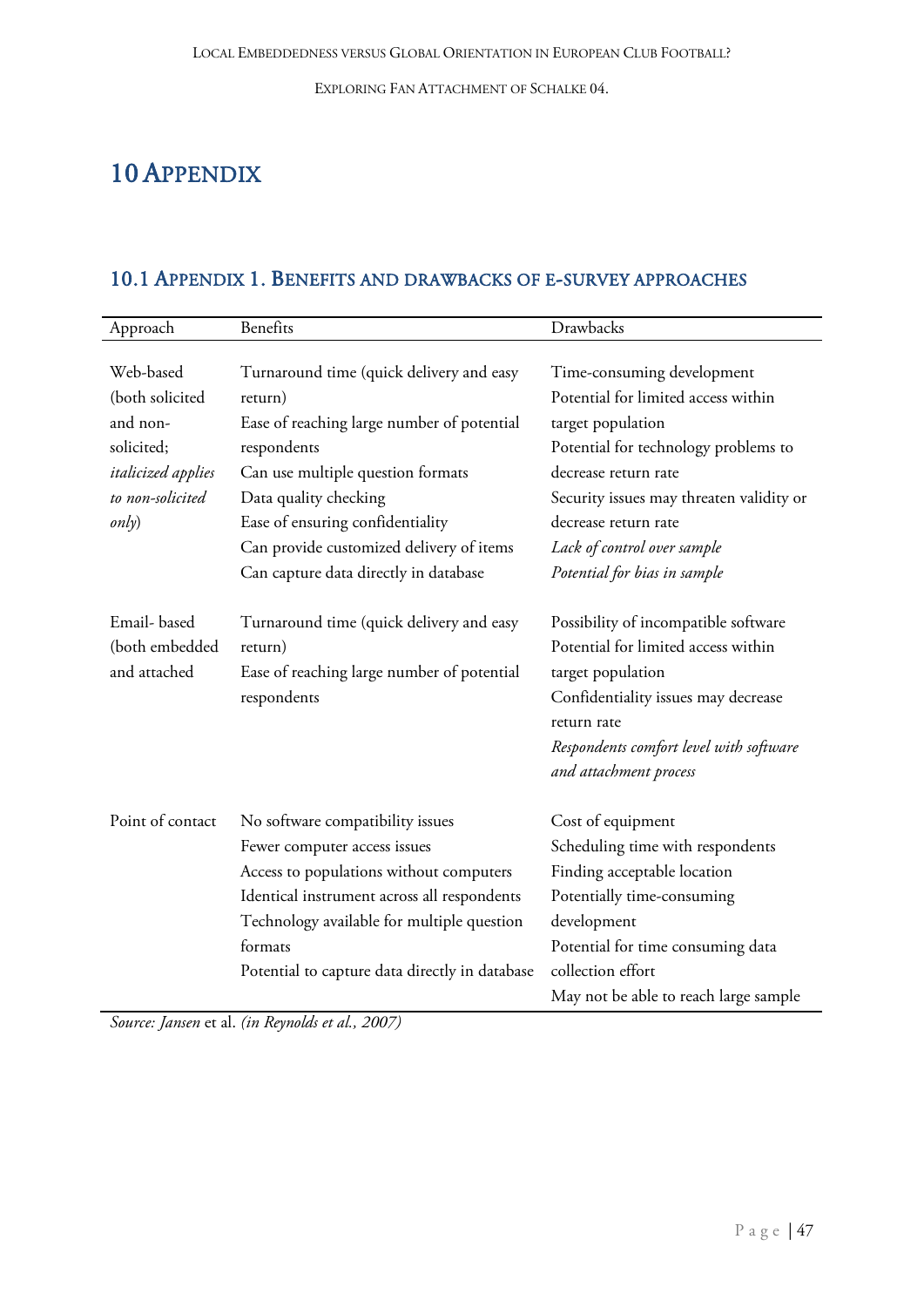## <span id="page-48-0"></span>10.2 APPENDIX 2. FAN CLUB MEMBERSHIP

|                             |                     |                   | Local fans $(n=56)$ | Distant fans<br>$(n=317)$ |                 | Foreign fans<br>$(n=19)$ |                 | Total number<br>$(n=392)$ |                 |
|-----------------------------|---------------------|-------------------|---------------------|---------------------------|-----------------|--------------------------|-----------------|---------------------------|-----------------|
| Registered<br>in a fan club | Yes<br>No           | Count<br>32<br>24 | $%$ of<br>Total     | Count<br>175<br>142       | $%$ of<br>Total | Count<br>7<br>12         | $%$ of<br>Total | Count<br>214<br>178       | $%$ of<br>Total |
| Size of the<br>fan club     | $7 - 10$            | $\overline{2}$    | 0,5%                | 6                         | 1,5%            | $\boldsymbol{0}$         | 0,0%            | 8                         | 2,0%            |
|                             | $10 - 20$           | 5                 | 1,3%                | 21                        | 5,4%            | $\boldsymbol{0}$         | 0,0%            | 26                        | 6,6%            |
|                             | $20 - 50$           | $10\,$            | 2,6%                | 48                        | 12,2%           | $\boldsymbol{0}$         | 0,0%            | 58                        | 14,8%           |
|                             | 50-100              | 6                 | 1,5%                | 40                        | 10,2%           | $\overline{2}$           | 0,5%            | 48                        | 12,2%           |
|                             | More<br>than<br>100 | 5                 | 1,3%                | 48                        | 12,2%           | 3                        | 0,8%            | 56                        | 14,3%           |
|                             | No<br>answer        | 28                | 7,1%                | 154                       | 39,3%           | 14                       | 3,6%            | 196                       | 50,0%           |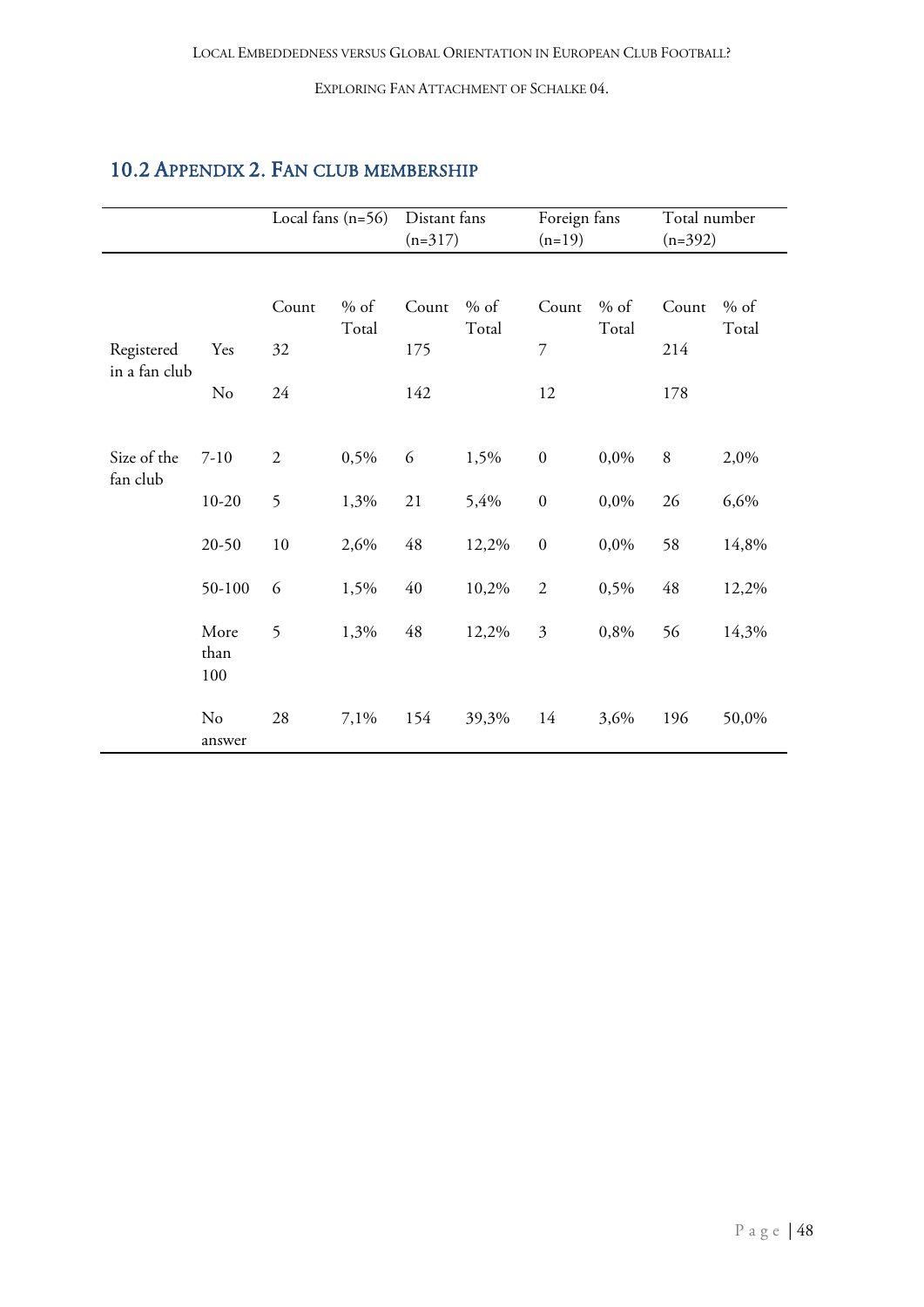### 10.3 APPENDIX 3. OVERVIEW HYPOTHESES

<span id="page-49-0"></span>

| Intuitive/natural hypothesis                                                                                                                                    | Data point/ question                                                                                | Form of response                | Data that have                                                                                                                             | Relationship of two<br>variables?                                                 | Scientific hypothesis                                                                                |
|-----------------------------------------------------------------------------------------------------------------------------------------------------------------|-----------------------------------------------------------------------------------------------------|---------------------------------|--------------------------------------------------------------------------------------------------------------------------------------------|-----------------------------------------------------------------------------------|------------------------------------------------------------------------------------------------------|
| [SPO1] Beating Borussia Dortmund in<br>the "Revierderby" is more important for<br>local fans than it is for distant fans.                                       | I find it important that Schalke win<br>the Revierderby                                             | Five-point Likert               | BVBlocal continuous<br>[1,5]<br>BVB <sub>distant</sub> continuous<br>[1,5]                                                                 | EXP [ BVB <sub>local</sub> ] > EXP [<br>BVB <sub>distance</sub>                   | The mean expectation<br>for the local fans is not<br>significantly greater<br>than distant fans.     |
| [SPO2] Finishing above Borussia<br>Dortmund is more important to local<br>fans, whilst finishing above Bayern<br>Muenchen is more important to distant<br>fans. | A combination of the two following<br>questions.<br>A AND B must be significant at ** or<br>better. | Two statistical test<br>results | FBVB <sub>outcome</sub> (significant<br>or not) $\rightarrow$ (1,0)<br>FFCB <sub>outcome</sub> (significant<br>or not) $\rightarrow$ (1,0) | A AND B is true if<br>(FBVB <sub>outcome</sub> is 1 AND<br>$FFCB_{outcome}$ is 1) | A AND B is true.                                                                                     |
|                                                                                                                                                                 | I find it important that Schalke finish<br>above BVB in the Bundesliga.                             | Five-point Likert               | FBVBlocal continuous<br>[1,5]<br>FBVBdistant continuous<br>[1,5]                                                                           | EXP [FBVB <sub>local</sub> ] > EXP<br>[FBVBdistant]                               | The mean expectation<br>for the distant fans is<br>not significantly lower<br>than the local fans.   |
|                                                                                                                                                                 | I find it important that Schalke finish<br>above FCB in the Bundesliga.                             | Five-point Likert               | $FFCBlocal$ continuous<br>[1,5]<br>FFCB <sub>distant</sub> continuous<br>[1,5]                                                             | $EXP$ [ $FFCB$ <sub>local</sub> ] < $EXP$ [<br>FFCB <sub>distance</sub>           | The mean expectation<br>for the distant fans is<br>not significantly greater<br>than the local fans. |
| [SPO3] Distant fans find it more<br>important to beat European top teams<br>than local fans.                                                                    | I find it important that Schalke is able<br>to beat European top teams.                             | Five-point Likert               | $ETTlocal$ continuous<br>[1,5]<br>$ETTdistant$ continuous<br>[1,5]                                                                         | EXP [ ETT <sub>local</sub> ] < EXP [<br>$ETT_{\text{distant}}$                    | The mean expectation<br>for the distant fans is<br>not significantly greater<br>than local fans.     |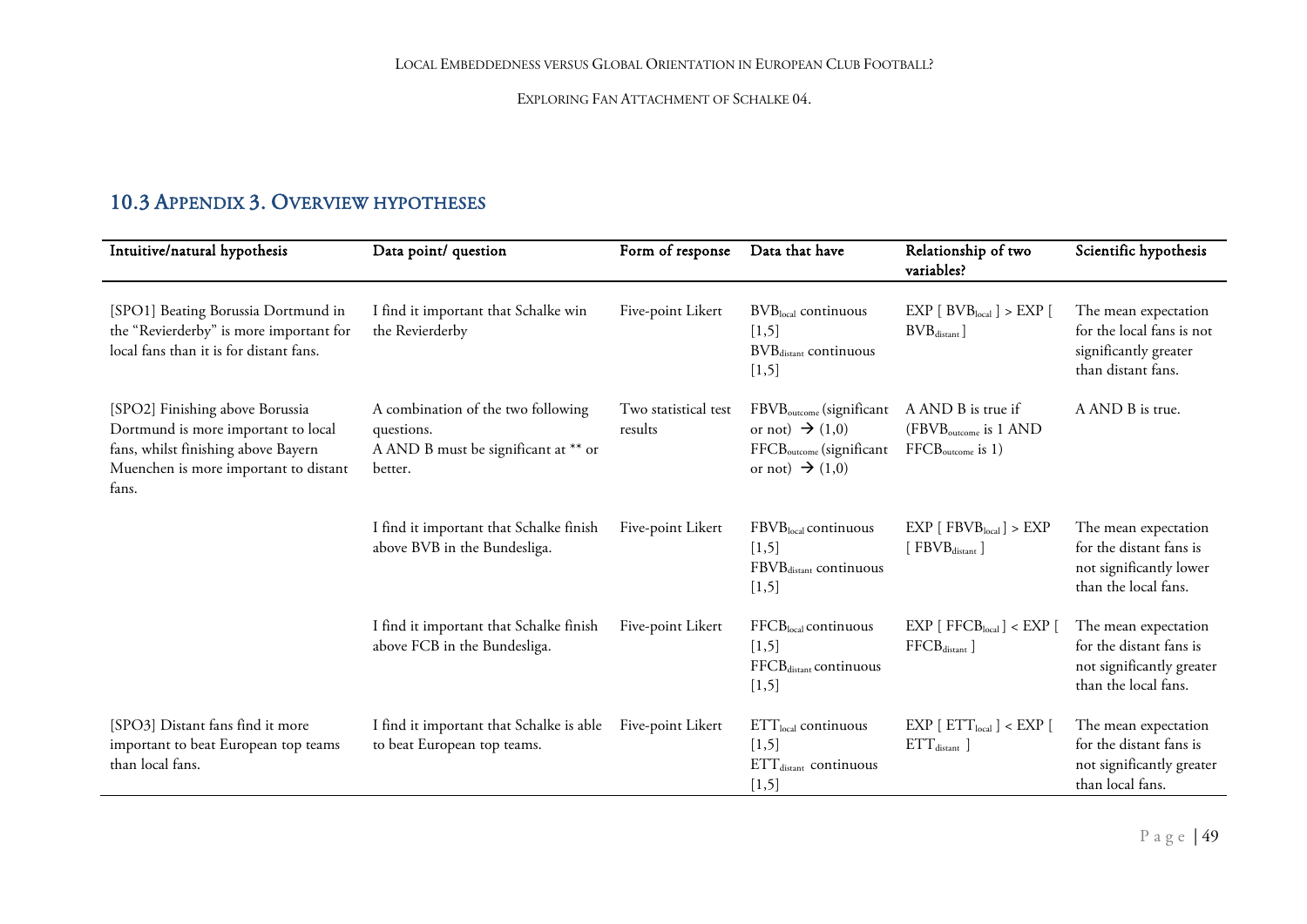| Intuitive/natural hypothesis                                                                                                           | Data point/ question                                                                                                         | Form of response  | Data that have                                                                        | Relationship of two<br>variables?                                                | Scientific hypothesis                                                                            |
|----------------------------------------------------------------------------------------------------------------------------------------|------------------------------------------------------------------------------------------------------------------------------|-------------------|---------------------------------------------------------------------------------------|----------------------------------------------------------------------------------|--------------------------------------------------------------------------------------------------|
|                                                                                                                                        |                                                                                                                              |                   |                                                                                       |                                                                                  |                                                                                                  |
| [BR1] Among local fans, selling the<br>club's name is no option, while distant<br>fans are more open to that business.                 | I find it important that the club does<br>not sell its name like Red Bull<br>Salzburg.                                       | Five-point Likert | $NAMlocal$ continuous<br>[1,5]<br>NAM <sub>distant</sub> continuous<br>[1,5]          | EXP [NAM <sub>local</sub> ] > EXP<br>[ NAM <sub>distance</sub> ]                 | The mean expectation<br>for the local fans is not<br>significantly greater<br>than distant fans. |
| [BR2] Local fans prefer an indigenous<br>local sponsor, while distant fans find it<br>important that the sponsor is globally<br>known. | I find it important that Gazprom is<br>globally known.                                                                       | Five-point Likert | SPOlocal continuous<br>[1,5]<br>SPO <sub>distant</sub> continuous<br>[1,5]            | EXP [SPO <sub>local</sub> ] < EXP [<br>$SPOdistance$ ]                           | The mean expectation<br>for the local fans is not<br>significantly lower than<br>distant fans.   |
| [BR3] Local fans find it more important<br>that Gazprom has a good link to<br>Gelsenkirchen than distant fans.                         | I find it important that Gazprom has<br>a good link to Gelsenkirchen.                                                        | Five-point Likert | GLGlocal continuous<br>[1,5]<br>$\mathrm{GLG}_{\mathrm{distant}}$ continuous<br>[1,5] | EXP [ GLG <sub>local</sub> ] > EXP [<br>GLG <sub>distant</sub>                   | The mean expectation<br>for the local fans is not<br>significantly greater<br>than distant fans. |
| [BR4] Local fans find it more important<br>that Gazprom is engaging in projects in<br>the region than distant fans.                    | I find it important that Gazprom is<br>not only investing in the club, but is<br>also engaging in projects in the<br>region. | Five-point Likert | EIPlocal continuous<br>[1,5]<br>EIP <sub>distant</sub> continuous<br>[1,5]            | $\text{EXP}$ [ $\text{EIP}_{\text{local}}$ ] $> \text{EXP}$ [<br>$EIPdistance$ ] | The mean expectation<br>for the local fans is not<br>significantly greater<br>than distant fans. |
| [FIN1] The club's financial soundness is<br>more important to local fans than it is to<br>distant fans.                                | I find it important that the club is<br>financially sound.                                                                   | Five-point Likert | $FISlocal$ continuous<br>[1,5]<br>$\rm FIS_{\rm distant}$ continuous<br>[1,5]         | EXP [FIS <sub>local</sub> ] > EXP [<br>$\rm FIS_{distant}$ ]                     | The mean expectation<br>for the local fans is not<br>significantly greater<br>than distant fans. |
| [FIN2] Local fans find it more                                                                                                         | I find it important that the club                                                                                            | Five-point Likert | FFPlocal continuous                                                                   | EXP [ FFP <sub>local</sub> ] > EXP [                                             | The mean expectation                                                                             |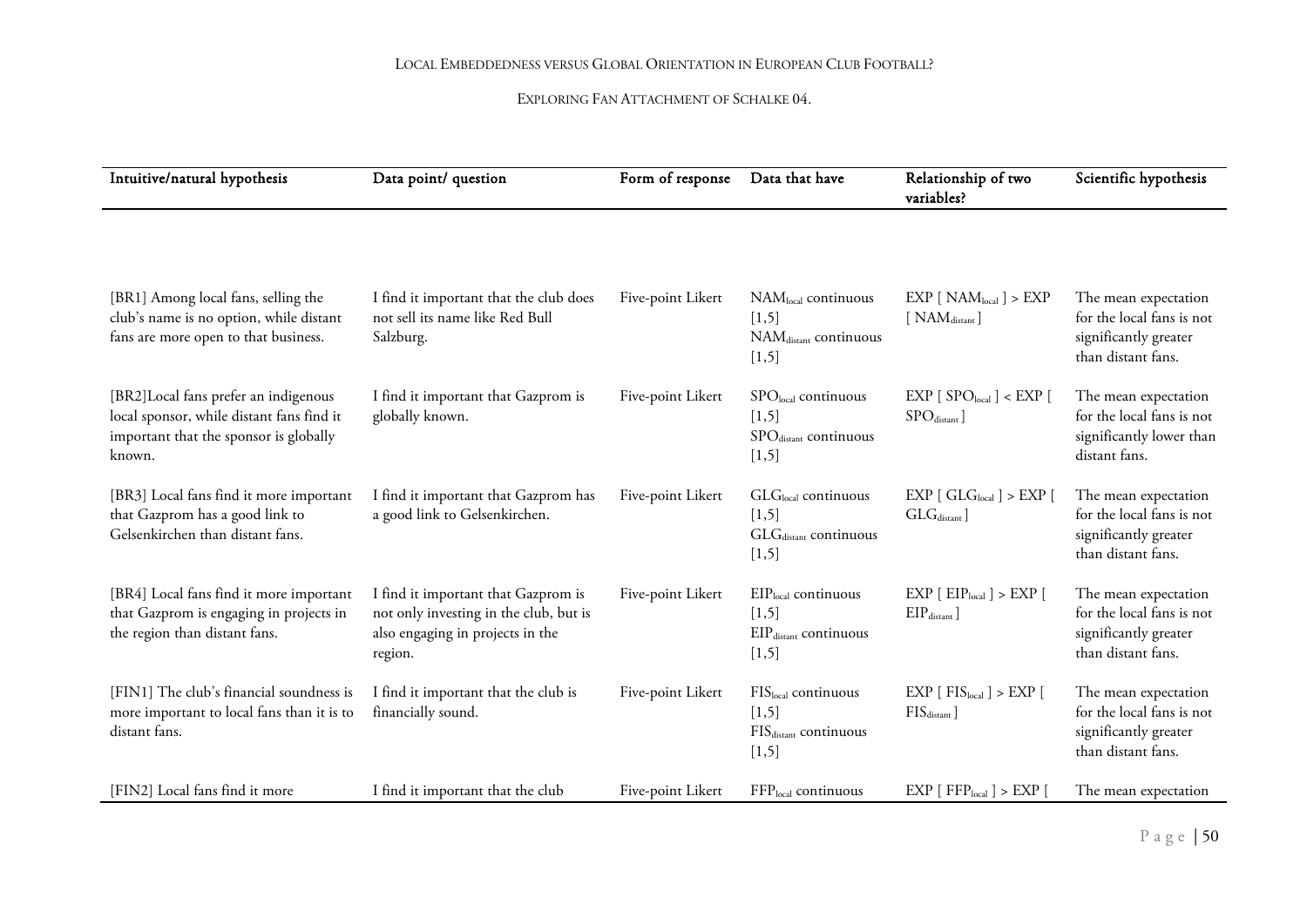| Intuitive/natural hypothesis                                                                                                                                                                                      | Data point/ question                                                                                                      | Form of response                | Data that have                                                                                                                           | Relationship of two<br>variables?                                            | Scientific hypothesis                                                                            |
|-------------------------------------------------------------------------------------------------------------------------------------------------------------------------------------------------------------------|---------------------------------------------------------------------------------------------------------------------------|---------------------------------|------------------------------------------------------------------------------------------------------------------------------------------|------------------------------------------------------------------------------|--------------------------------------------------------------------------------------------------|
| important to respect the UEFA financial<br>fair play rules than distant fans.                                                                                                                                     | respects the UEFA financial fair play<br>rules.                                                                           |                                 | [1,5]<br>FFP <sub>distant</sub> continuous<br>$[1,5]$                                                                                    | $FFPdistant$ ]                                                               | for the local fans is not<br>significantly greater<br>than distant fans.                         |
| [FIN3] Local fans rather recognize the<br>importance that Schalke 04 create jobs<br>in the region than distant fans.                                                                                              | I find it important that the club<br>creates jobs in the region.                                                          | Five-point Likert               | $JOBlocal$ continuous<br>[1,5]<br>JOB <sub>distant</sub> continuous<br>$[1,5]$                                                           | EXP [JOB <sub>local</sub> ] > EXP [<br>$JOBdistant$ ]                        | The mean expectation<br>for the local fans is not<br>significantly greater<br>than distant fans. |
| [SQU1]Local fans find it important that<br>regional youth players are integrated in<br>the squad, whilst distant fans find it<br>important that the club is active in the<br>transfer market and signs new stars. | A combination of the two following<br>questions.<br>A AND B must be significant at ** or<br>better.                       | Two statistical test<br>results | YOU <sub>outcome</sub> (significant<br>or not) $\rightarrow$ (1,0)<br>ATM <sub>outcome</sub> (significant<br>or not) $\rightarrow$ (1,0) | A AND B is true if<br>(YOU <sub>outcome</sub> is 1 AND<br>$ATMoutcome$ is 1) | A AND B is true.                                                                                 |
|                                                                                                                                                                                                                   | I find it important that regional<br>youngsters play for the first team                                                   | Five-point Likert               | $\text{YOU}_{\text{local}}$ continuous<br>$[1,5]$<br>YOU <sub>distant</sub> continuous<br>$[1,5]$                                        | EXP [ YOU <sub>local</sub> ] > EXP [<br>$\text{YOU}_{\text{distant}}$        | The mean expectation<br>for the local fans is not<br>significantly greater<br>than distant fans. |
|                                                                                                                                                                                                                   | I find it important that the club is<br>active in the transfer market and signs<br>new superstars like Raul or Huntelaar. | Five-point Likert               | ATM <sub>local</sub> continuous<br>$[1,5]$<br>ATM <sub>distant</sub> continuous<br>[1,5]                                                 | EXP [JOB <sub>local</sub> ] < EXP [<br>$JOBdistance$ ]                       | The mean expectation<br>for the local fans is not<br>significantly lower than<br>distant fans.   |
| [SQU2] Local fans find it more<br>important that the club supports and<br>develops the "Knappenschmiede" than<br>distant fans.                                                                                    | I find it important that the club<br>supports and develops the<br>"Knappenschmiede" (youth<br>academy).                   | Five-point Likert               | $SDKlocal$ continuous<br>$[1,5]$<br>SDK <sub>distant</sub> continuous<br>[1,5]                                                           | EXP [SDK <sub>local</sub> ] > EXP [<br>$\rm SDK_{distant}$ ]                 | The mean expectation<br>for the local fans is not<br>significantly greater<br>than distant fans. |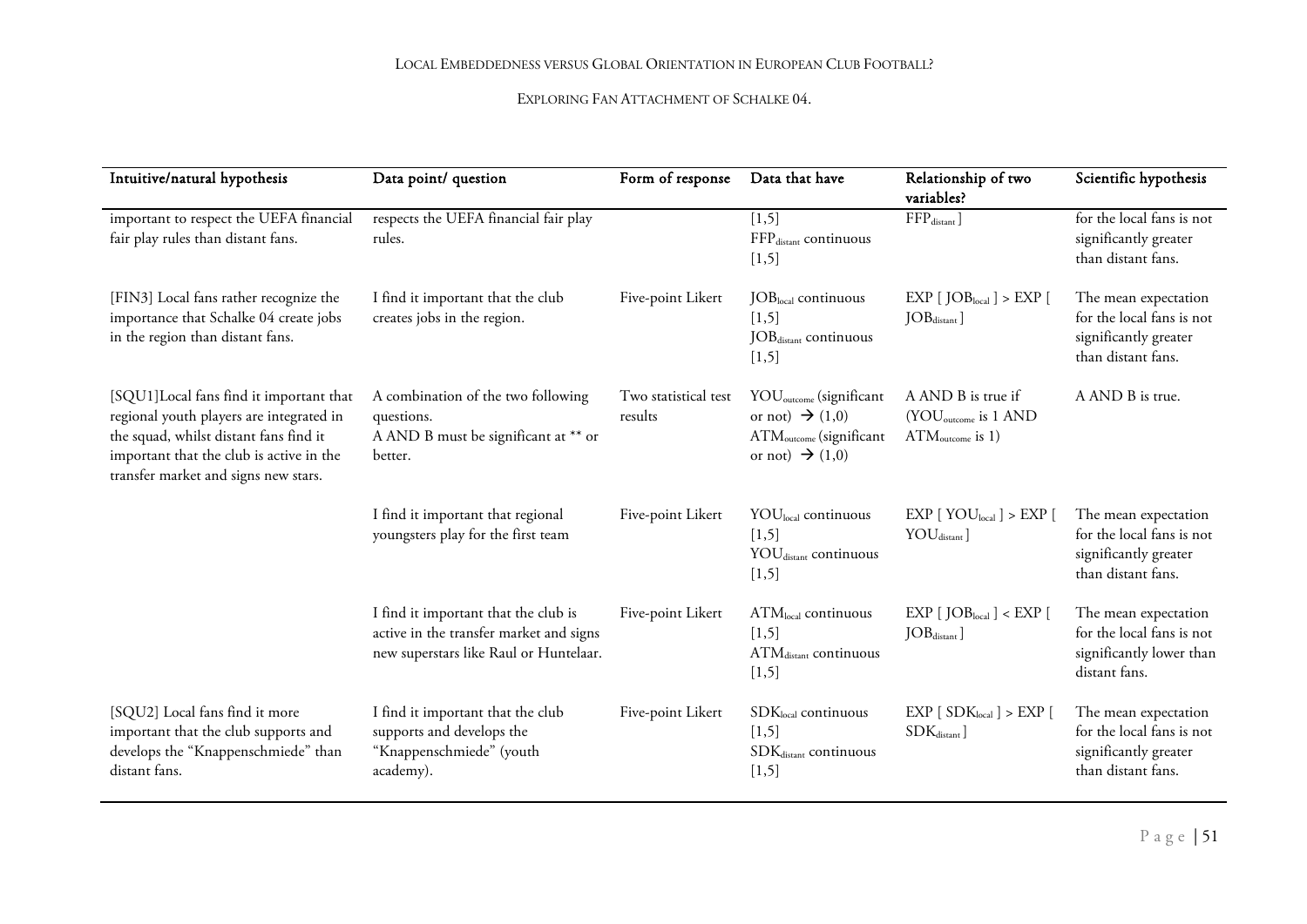| Intuitive/natural hypothesis                                                                                                                                                                   | Data point/ question                                                                                                   | Form of response                | Data that have                                                                                                                           | Relationship of two<br>variables?                                                | Scientific hypothesis                                                                            |
|------------------------------------------------------------------------------------------------------------------------------------------------------------------------------------------------|------------------------------------------------------------------------------------------------------------------------|---------------------------------|------------------------------------------------------------------------------------------------------------------------------------------|----------------------------------------------------------------------------------|--------------------------------------------------------------------------------------------------|
| [STA1] Local fans find it more<br>important that the location of the<br>Schalke stadia will always remain in<br>Gelsenkirchen than distant fans.                                               | I find it important that the stadium of Five-point Likert<br>Schalke will always remain in<br>Gelsenkirchen.           |                                 | $LSTlocal$ continuous<br>[1,5]<br>$LSTdistant$ continuous<br>[1,5]                                                                       | $\text{EXP}$ [ $\text{LST}_{\text{local}}$ ] $> \text{EXP}$ [<br>$LSTdistance$ ] | The mean expectation<br>for the local fans is not<br>significantly greater<br>than distant fans  |
| [STA2] Local fans prefer an exciting and<br>possible edgy atmosphere in the Veltins-<br>Arena, while distant fans prefer a safe<br>and unthreatening atmosphere in all<br>parts of the ground. | A combination of the two following<br>questions.<br>A AND B must be significant at ** or<br>better.                    | Two statistical test<br>results | SUT <sub>outcome</sub> (significant<br>or not) $\rightarrow$ (1,0)<br>EXT <sub>outcome</sub> (significant<br>or not) $\rightarrow$ (1,0) | A AND B is true if<br>(SUT <sub>outcome</sub> is 1 AND<br>$EXT_{outcome}$ is 1)  | A AND B is true.                                                                                 |
|                                                                                                                                                                                                | I find it important that the stadium<br>has a safe, unhostile, unthreatening<br>atmosphere in all parts of the ground. | Five-point Likert               | $SUTlocal$ continuous<br>[1,5]<br>$SUTdistance$ continuous<br>[1,5]                                                                      | EXP [ SUT <sub>local</sub> ] < EXP [<br>SUT <sub>distance</sub>                  | The mean expectation<br>for the distant fans is<br>not significantly greater<br>than local fans. |
|                                                                                                                                                                                                | I find it important that the stadium<br>has an exciting, tense and challenging<br>atmosphere.                          | Five-point Likert               | EXT <sub>local</sub> continuous<br>$[1,5]$<br>$EXT_{\text{distant}}$ continuous<br>[1,5]                                                 | $EXP [EXT_{local}] > EXP [$<br>$EXT_{\text{distant}}$ ]                          | The mean expectation<br>for the distant fans is<br>not significantly lower<br>than local fans    |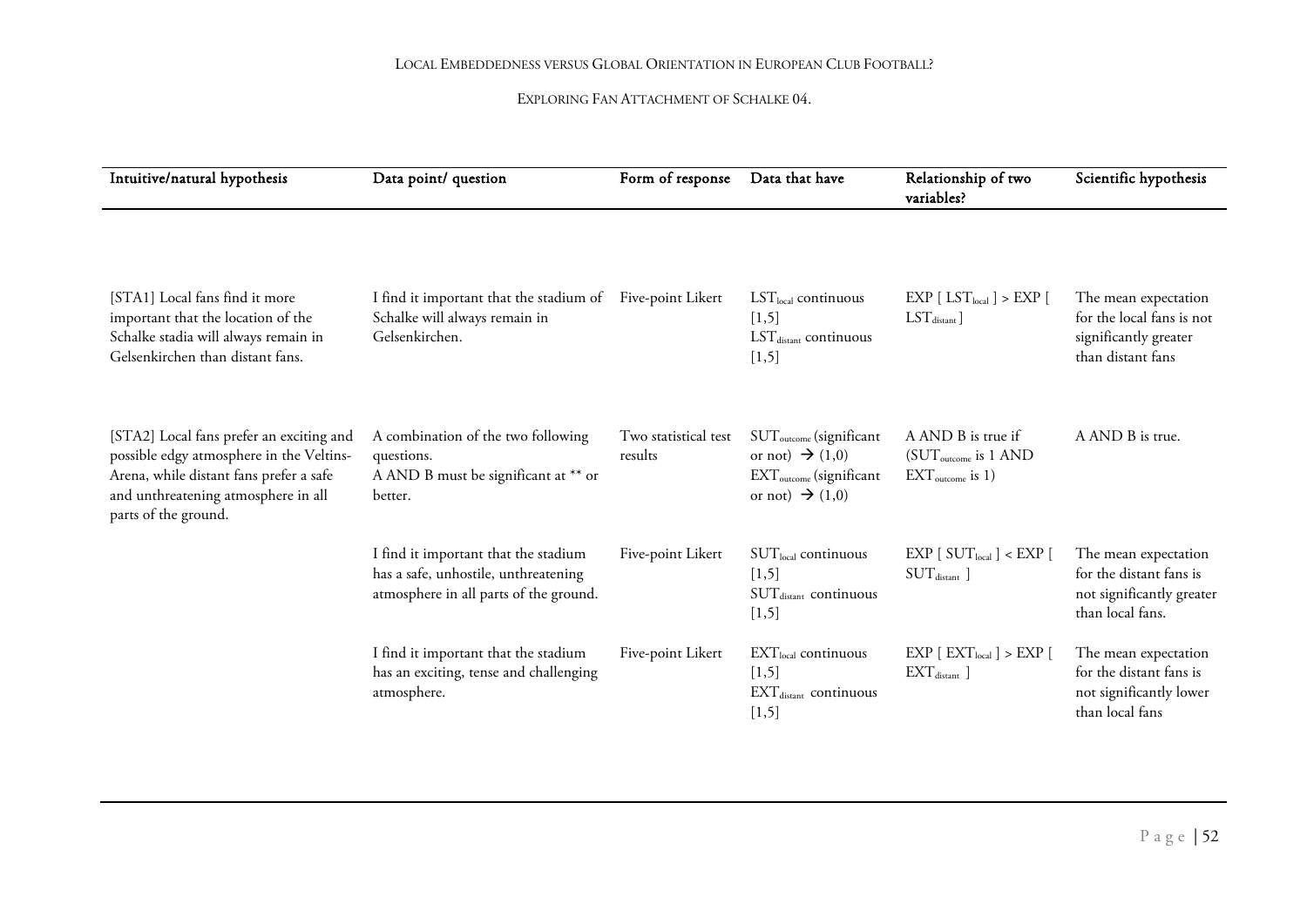| Intuitive/natural hypothesis                                                                                                                                                                                                                                                                                                | Data point/ question                                                                                | Form of response                | Data that have                                                                                                                           | Relationship of two<br>variables?                                               | Scientific hypothesis                                                                            |  |
|-----------------------------------------------------------------------------------------------------------------------------------------------------------------------------------------------------------------------------------------------------------------------------------------------------------------------------|-----------------------------------------------------------------------------------------------------|---------------------------------|------------------------------------------------------------------------------------------------------------------------------------------|---------------------------------------------------------------------------------|--------------------------------------------------------------------------------------------------|--|
|                                                                                                                                                                                                                                                                                                                             |                                                                                                     |                                 |                                                                                                                                          |                                                                                 |                                                                                                  |  |
| [TM1] Local fans find it more<br>important that they can afford to buy<br>tickets to see the Schalke games in the<br>Veltins-Arena as opposed to distant fans<br>who find it more important that they<br>can afford a subscription to watch live<br>games or that can watch highlights of<br>Schalke games on the internet. | A combination of the two following<br>questions.<br>A AND B must be significant at ** or<br>better. | Two statistical test<br>results | BTI <sub>outcome</sub> (significant<br>or not) $\rightarrow$ (1,0)<br>SUB <sub>outcome</sub> (significant<br>or not) $\rightarrow$ (1,0) | A AND B is true if<br>(BTI <sub>outcome</sub> is 1 AND<br>$SUB_{outcome}$ is 1) | A AND B is true.                                                                                 |  |
|                                                                                                                                                                                                                                                                                                                             | I find it important that I can afford to<br>buy a ticket to see the games.                          | Five-point Likert               | $BTIlocal$ continuous<br>[1,5]<br>BTI <sub>distant</sub> continuous<br>[1,5]                                                             | EXP [ BTI <sub>local</sub> ] > EXP [<br>$BTI_{\text{distant}}$                  | The mean expectation<br>for the distant fans is<br>not significantly lower<br>than local fans.   |  |
|                                                                                                                                                                                                                                                                                                                             | I find it important that I can afford a<br>subscription to watch live games.                        | Five-point Likert               | SUBlocal continuous<br>[1,5]<br>SUBdistant continuous<br>[1,5]                                                                           | EXP [SUB <sub>local</sub> ] < EXP [<br>$SUB_{distance}$ ]                       | The mean expectation<br>for the distant fans is<br>not significantly greater<br>than local fans. |  |
| [MIS1] Local fans find it more<br>important to adhere that Schalke is<br>rooted at the Schalker Markt than<br>distant fans do.                                                                                                                                                                                              | I find it important to adhere that the<br>club is rooted at the "Schalker Markt"                    | Five-point Likert               | RSM <sub>local</sub> continuous<br>[1,5]<br>RSM <sub>distant</sub> continuous<br>$[1,5]$                                                 | EXP [ RSM <sub>local</sub> ] > EXP [<br>$\text{RSM}_\text{distant}$ ]           | The mean expectation<br>for the local fans is not<br>significantly greater<br>than distant fans. |  |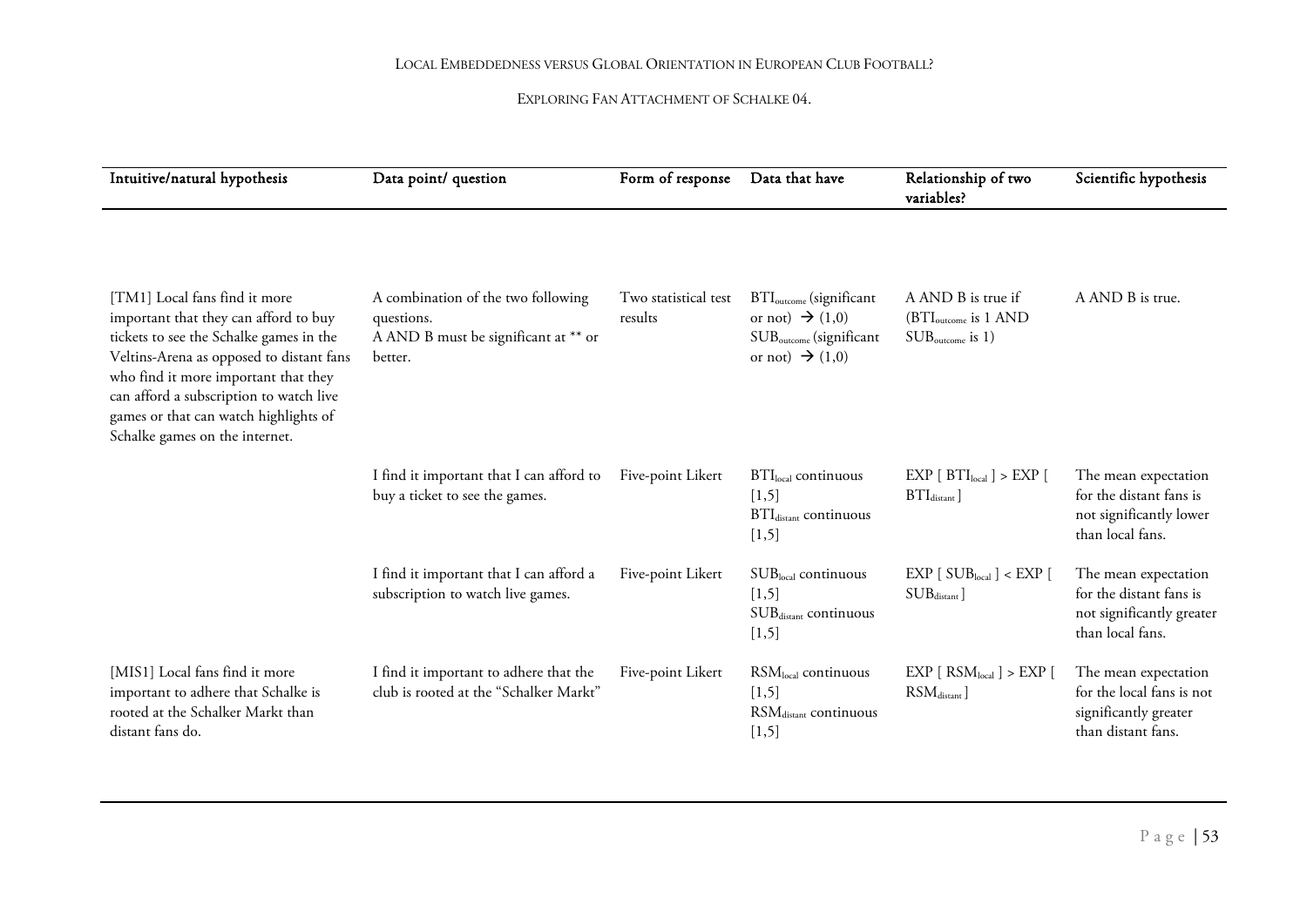| Intuitive/natural hypothesis                                                                                                                                                                                                                                        | Data point/ question                                                                                              |                   | Form of response<br>Data that have<br>variables?                             |                                                                 | Scientific hypothesis                                                                            |
|---------------------------------------------------------------------------------------------------------------------------------------------------------------------------------------------------------------------------------------------------------------------|-------------------------------------------------------------------------------------------------------------------|-------------------|------------------------------------------------------------------------------|-----------------------------------------------------------------|--------------------------------------------------------------------------------------------------|
| [MIS2] Local fans recognize the<br>importance to be informed about<br>Gelsenkirchen's "coal and steel past",<br>while distant fans do not have this<br>attachment to the region and do not<br>recognize the necessity to be informed<br>about Gelsenkirchen's past. | I find it important that I am informed<br>about Gelsenkirchen's past (Coal and<br>steel).                         | Five-point Likert | $IGPlocal$ continuous<br>[1,5]<br>IGP <sub>distant</sub> continuous<br>[1,5] | EXP [IGP <sub>local</sub> ] > EXP [<br>$IGP_{\text{distant}}$ ] | The mean expectation<br>for the local fans is not<br>significantly greater<br>than distant fans. |
| [MIS3] Compared to distant fans, local<br>fans find it more important to adhere<br>that the club is and will remain based in<br>Gelsenkirchen.                                                                                                                      | I find it important that the club's<br>domicile shall always remain in<br>Gelsenkirchen.                          | Five-point Likert | $CDGlocal$ continuous<br>[1,5]<br>$CDGdistant$ continuous<br>[1,5]           | EXP [CDG <sub>local</sub> ] > EXP [<br>CDG <sub>distance</sub>  | The mean expectation<br>for the local fans is not<br>significantly greater<br>than distant fans. |
| [MIS4] Local fans find it important to<br>adhere that the club is inextricably<br>linked with Gelsenkirchen, while distant<br>fans do not see the necessity.                                                                                                        | I find it important to adhere that the<br>club is inextricably linked with<br>Gelsenkirchen and the "Kohlenpott". | Five-point Likert | $CLGlocal$ continuous<br>[1,5]<br>CLG <sub>distant</sub> continuous<br>[1,5] | EXP [ CLG <sub>local</sub> ] > EXP [<br>$CLGdistance$ ]         | The mean expectation<br>for the local fans is not<br>significantly greater<br>than distant fans. |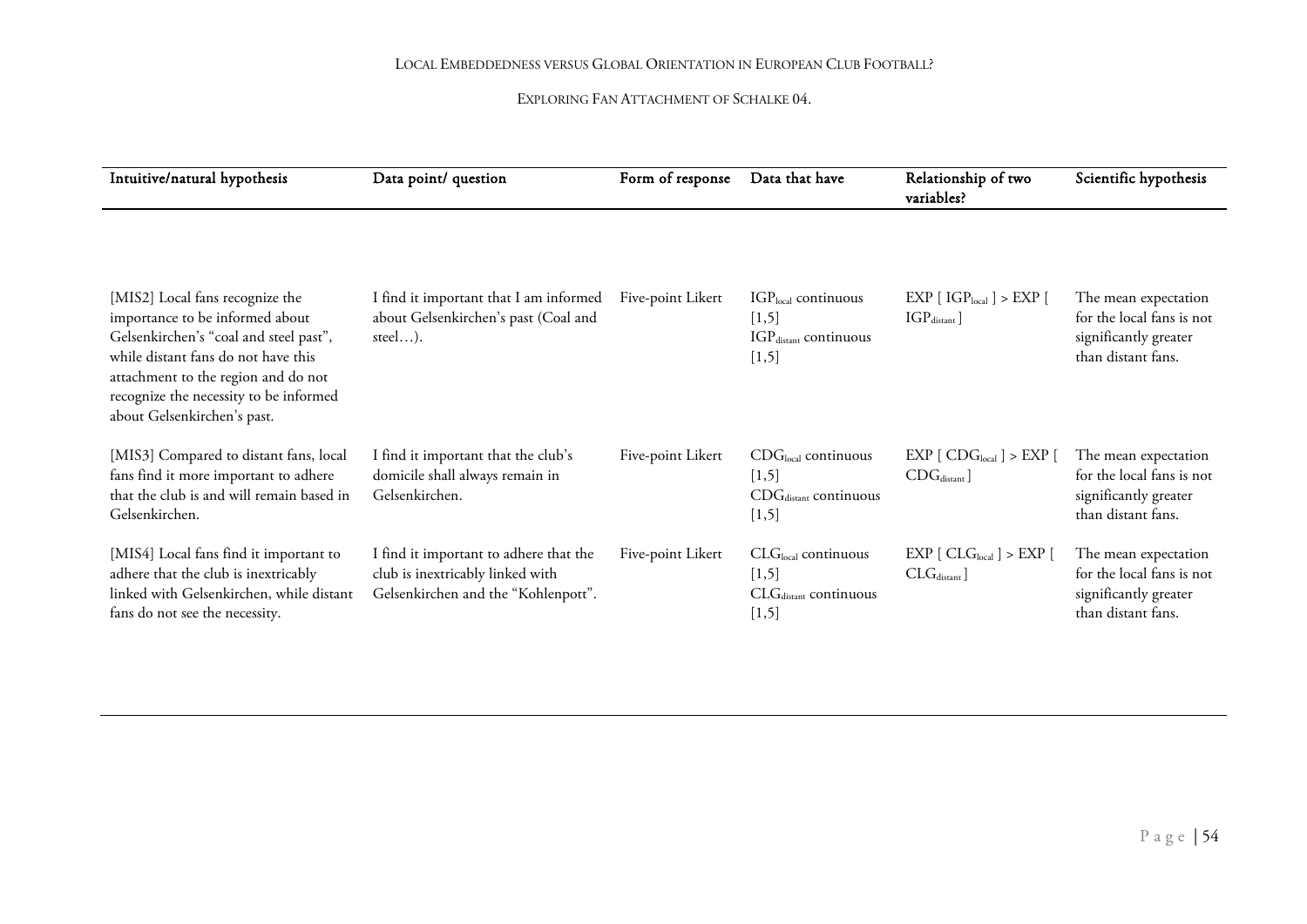### 10.4 APPENDIX 4. TESTING THE HYPOTHESES

<span id="page-55-0"></span>

| #                                                                                                                                                               | Scientific hypothesis                                                                                   | Mean local fans<br>(postcode 45) | Mean<br>distant fans | Mann<br>Whitney U | Significant at | Inference drawn                                                                                                                              |
|-----------------------------------------------------------------------------------------------------------------------------------------------------------------|---------------------------------------------------------------------------------------------------------|----------------------------------|----------------------|-------------------|----------------|----------------------------------------------------------------------------------------------------------------------------------------------|
| (SPO1) Beating Borussia Dortmund<br>in the "Revierderby" is more<br>important for local fans than it is for<br>distant fans.                                    | The mean expectation<br>for the local fans is<br>not signifantly greater<br>than distant fans.          | 4.63                             | 4.71                 | 10370,0           |                | There is no significant difference in the<br>attitudes of local and distant fans<br>towards a victory over the BVB.                          |
| [SPO2] Finishing above Borussia<br>Dortmund is more important to<br>local fans, whilst finishing above<br>Bayern Muenchen is more<br>important to distant fans. | A AND B is true.                                                                                        |                                  |                      |                   |                | There is no significant difference in the<br>attitudes of local and distant fans<br>towards finishing above the FCB and<br>the BVB.          |
|                                                                                                                                                                 | The mean expectation<br>for the distant fans is<br>not significantly lower<br>than the local fans.      | 4.35                             | 4.39                 | 9743,5            |                |                                                                                                                                              |
|                                                                                                                                                                 | The mean expectation<br>for the distant fans is<br>not significantly<br>greater than the local<br>fans. | 3.61                             | 3.48                 | 9468.5            |                |                                                                                                                                              |
| [SPO3] Distant fans find it more<br>important to beat European top<br>teams than local fans.                                                                    | The mean expectation<br>for the distant fans is<br>not significantly<br>greater than local fans.        | 4.05                             | 4.09                 | 10336,5           |                | There is no significant difference in the<br>attitudes of local and distant fans<br>towards the importance of beating<br>European top teams. |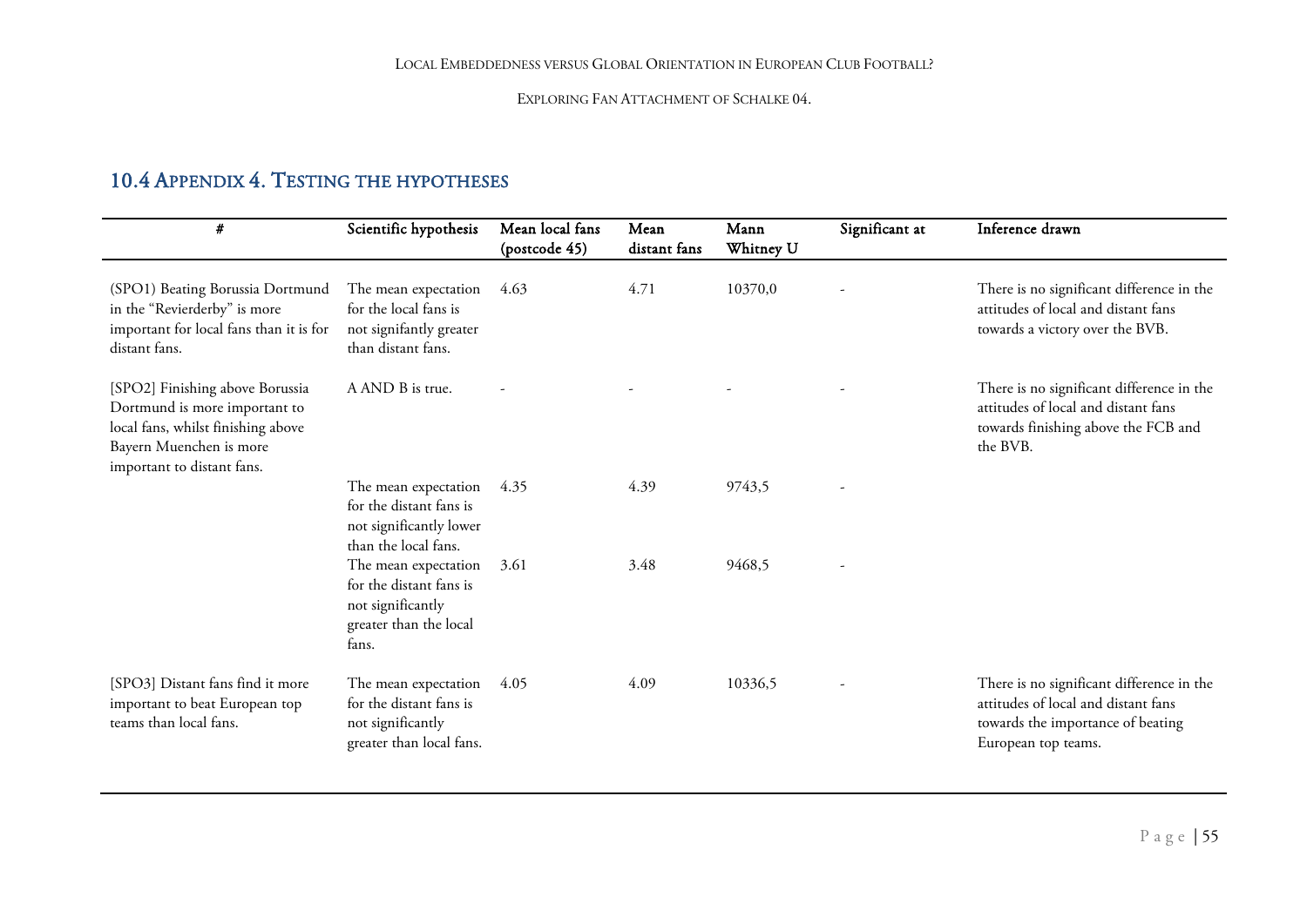| #                                                                                                                                     | Scientific hypothesis                                                                               | Mean local fans<br>(postcode 45) | Mean<br>distant fans | Mann<br>Whitney U | Significant at | Inference drawn                                                                                                                                                     |
|---------------------------------------------------------------------------------------------------------------------------------------|-----------------------------------------------------------------------------------------------------|----------------------------------|----------------------|-------------------|----------------|---------------------------------------------------------------------------------------------------------------------------------------------------------------------|
| [BR1] Among local fans, selling the<br>club's name is no option, while<br>distant fans are more open to that<br>business.             | The mean expectation<br>for the local fans is<br>not significantly<br>greater than distant<br>fans. | 4.60                             | 4.73                 | 9983,5            |                | There is no significant difference in the<br>attitudes of local and distant fans<br>towards the option of selling the club's<br>name.                               |
| [BR2]Local fans prefer an<br>indigenous local sponsor, while<br>distant fans find it important that<br>the sponsor is globally known. | The mean expectation<br>for the local fans is<br>not significantly lower<br>than distant fans.      | 2.88                             | 3.07                 | 9262,0            |                | There is no significant difference in the<br>attitudes of local and distant fans<br>towards the importance of having a<br>globally known sponsor.                   |
| [BR4] Local fans find it more<br>important that Gazprom is engaging<br>in projects in the region than distant<br>fans.                | The mean expectation<br>for the local fans is<br>not significantly<br>greater than distant<br>fans. | 4.03                             | 4.11                 | 10058,5           |                | There is no significant difference in the<br>attitudes of local and distant fans<br>towards the importance hat Gazprom is<br>engaging in projects in Gelsenkirchen. |
| [FIN1] The club's financial<br>soundness is more important to<br>local fans than it is to distant fans.                               | The mean expectation<br>for the local fans is<br>not significantly<br>greater than distant<br>fans. | 4.35                             | 4.45                 | 9353,0            |                | There is no significant difference in the<br>attitudes of local and distant fans<br>towards the importance that the club is<br>financially sound.                   |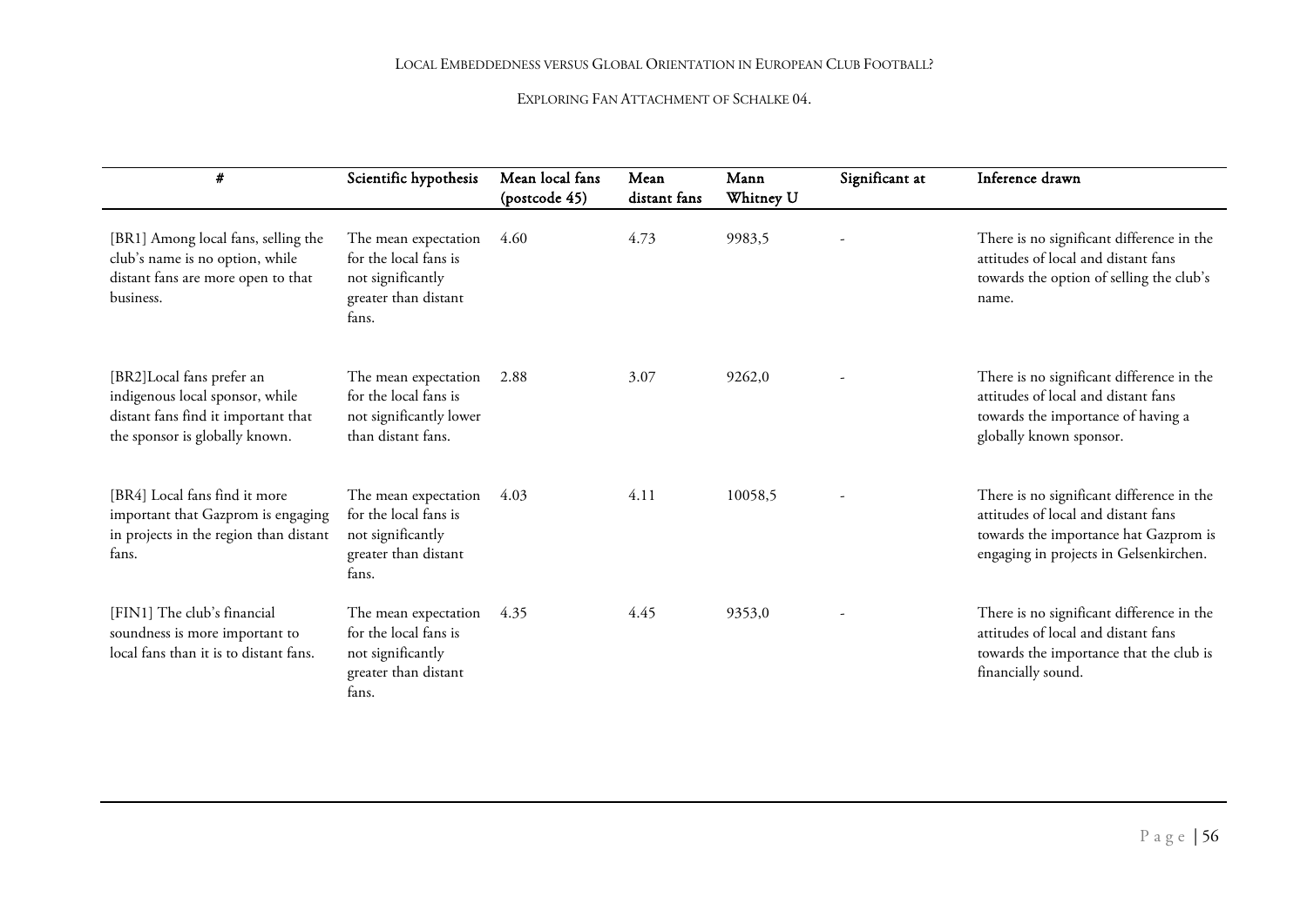| $\#$                                                                                                                                                                                                                  | Scientific hypothesis                                                                               | Mean local fans<br>(postcode 45) | Mean<br>distant fans | Mann<br>Whitney U | Significant at | Inference drawn                                                                                                                                                                                                |
|-----------------------------------------------------------------------------------------------------------------------------------------------------------------------------------------------------------------------|-----------------------------------------------------------------------------------------------------|----------------------------------|----------------------|-------------------|----------------|----------------------------------------------------------------------------------------------------------------------------------------------------------------------------------------------------------------|
| [FIN2] Local fans find it more<br>important to respect the UEFA<br>financial fair play rules than distant<br>fans.                                                                                                    | The mean expectation<br>for the local fans is<br>not significantly<br>greater than distant<br>fans. | 4.31                             | 4.27                 | 8650,0            | $\ast$         | Local fans find it more important to<br>respect the UEFA financial fair play<br>rules than distant fans.                                                                                                       |
| [FIN3] Local fans rather recognize<br>the importance that Schalke 04<br>create jobs in the region than distant<br>fans.                                                                                               | The mean expectation<br>for the local fans is<br>not significantly<br>greater than distant<br>fans. | 4.46                             | 4.20                 | 8381,0            |                | Local Fans find it more important that<br>Schalke create jobs in the region than<br>distant fans.                                                                                                              |
| [SQU1] Local fans find it important<br>that regional youth players are<br>integrated in the squad, whilst<br>distant fans find it important that<br>the club is active in the transfer<br>market and signs new stars. | A AND B is true.                                                                                    |                                  |                      |                   |                | There is no significant difference in the<br>attitudes of local and distant fans<br>towards the importance that regional<br>youngsters play for Schalke and that the<br>club is active in the transfer market. |
|                                                                                                                                                                                                                       | The mean expectation<br>for the local fans is<br>not significantly<br>greater than distant<br>fans. | 4.63                             | 4.54                 | 9560,0            |                |                                                                                                                                                                                                                |
|                                                                                                                                                                                                                       | The mean expectation<br>for the local fans is<br>not significantly lower<br>than distant fans.      | 3.70                             | 3.70                 | 10416,0           |                |                                                                                                                                                                                                                |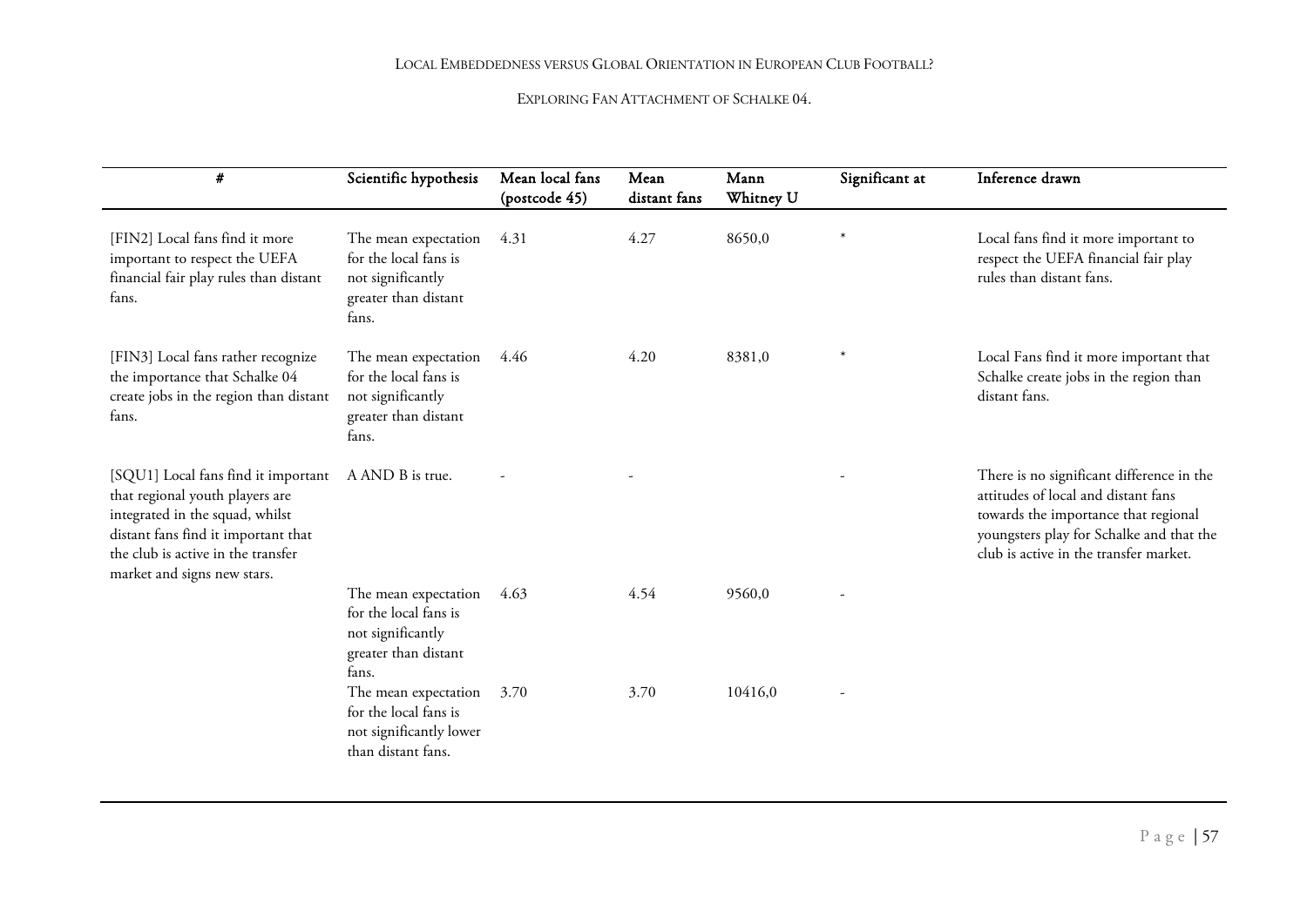| #                                                                                                                                                                                                | Scientific hypothesis                                                                               | Mean local fans<br>(postcode 45) | Mean<br>distant fans | Mann<br>Whitney U | Significant at | Inference drawn                                                                                                                                                                                                                                                                                                                 |
|--------------------------------------------------------------------------------------------------------------------------------------------------------------------------------------------------|-----------------------------------------------------------------------------------------------------|----------------------------------|----------------------|-------------------|----------------|---------------------------------------------------------------------------------------------------------------------------------------------------------------------------------------------------------------------------------------------------------------------------------------------------------------------------------|
| [SQU2] Local fans find it more<br>important that the club supports<br>and develops the<br>"Knappenschmiede" than distant<br>fans.                                                                | The mean expectation<br>for the local fans is<br>not significantly<br>greater than distant<br>fans. | 4.60                             | 4.55                 | 9986,0            |                | There is no significant difference in the<br>attitudes of local and distant fans<br>towards the importance of developing<br>the "Knappenschmiede".                                                                                                                                                                              |
| [STA1] Local fans find it more<br>important that the location of the<br>Schalke stadia will always remain in<br>Gelsenkirchen than distant fans.                                                 | The mean expectation<br>for the local fans is<br>not significantly<br>greater than distant<br>fans  | 4.92                             | 4.91                 | 10417,5           |                | There is no significant difference in the<br>attitudes of local and distant fans<br>towards the importance that the stadia<br>of Schalke 04 will always be in<br>Gelsenkirchen.                                                                                                                                                 |
| [STA2] Local fans prefer an exciting<br>and possible edgy atmosphere in the<br>Veltins-Arena, while distant fans<br>prefer a safe and unthreatening<br>atmosphere in all parts of the<br>ground. | A AND B is true.                                                                                    |                                  |                      |                   |                | A and B is not true. However, there is<br>statistical evidence that local fans find it<br>more important that the Veltins-Arena<br>has a tense and challenging atmosphere.<br>Such evidence cannot be found for<br>distant fans to find it more important<br>that the Veltins-Arena has a safe and<br>unthreatening atmosphere. |
|                                                                                                                                                                                                  | The mean expectation<br>for the distant fans is<br>not significantly lower<br>than local fans       | 4.60                             | 4.28                 | 8802,0            |                |                                                                                                                                                                                                                                                                                                                                 |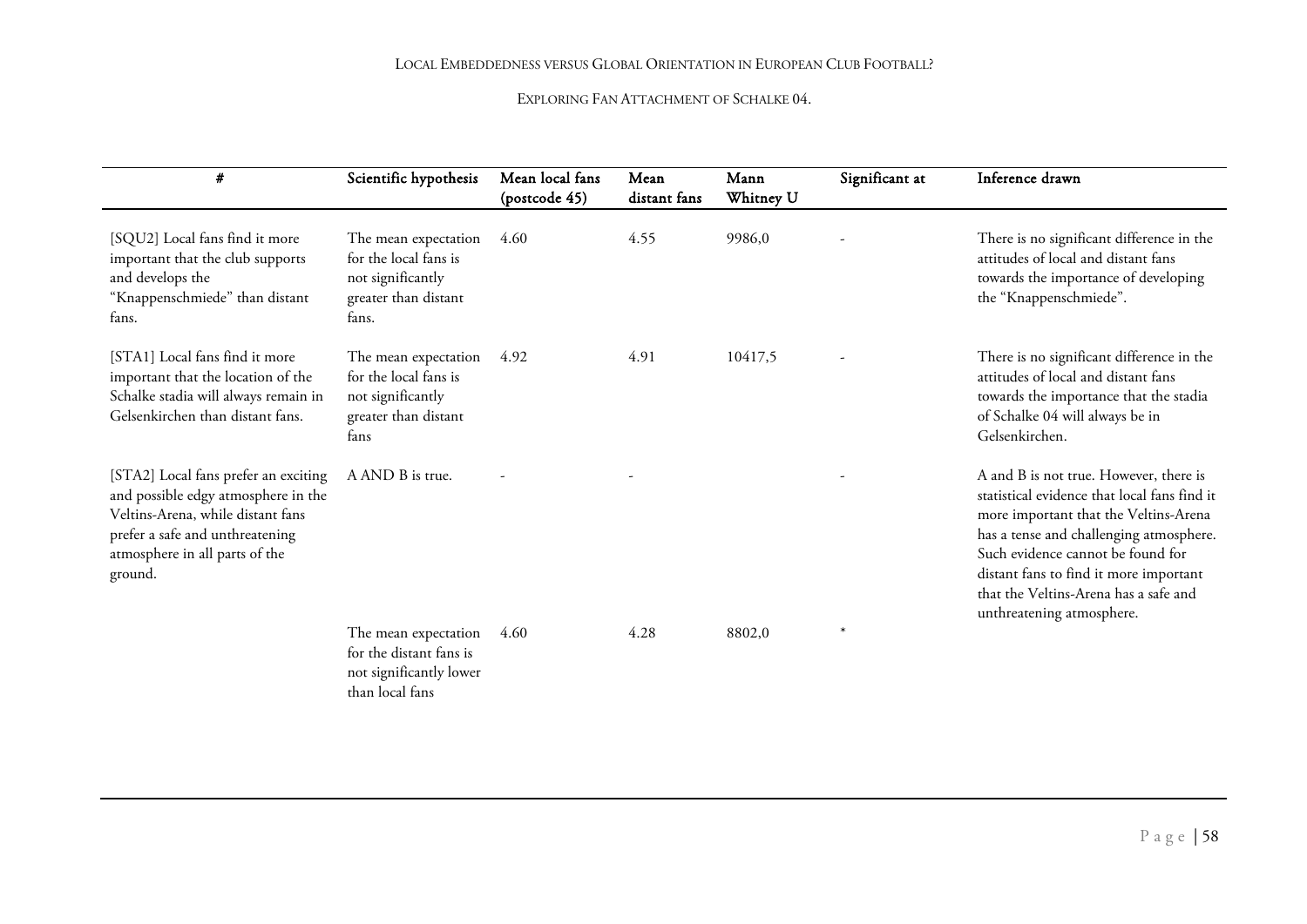| #                                                                                                                                                                                                                                                          | Scientific hypothesis                                                                               | Mean local fans<br>(postcode 45) | Mean<br>distant fans | Mann<br>Whitney U | Significant at | Inference drawn                                                                                                                                                                                                                                                                                                                                                        |
|------------------------------------------------------------------------------------------------------------------------------------------------------------------------------------------------------------------------------------------------------------|-----------------------------------------------------------------------------------------------------|----------------------------------|----------------------|-------------------|----------------|------------------------------------------------------------------------------------------------------------------------------------------------------------------------------------------------------------------------------------------------------------------------------------------------------------------------------------------------------------------------|
|                                                                                                                                                                                                                                                            | The mean expectation<br>for the distant fans is<br>not significantly<br>greater than local fans.    | 4.28                             | 4.36                 | 9904,5            |                |                                                                                                                                                                                                                                                                                                                                                                        |
| [TM1] Local fans find it more<br>important that they can afford to<br>buy tickets to see the Schalke games<br>in the Veltins-Arena as opposed to<br>distant fans who find it more<br>important that they can afford a<br>subscription to watch live games. | A AND B is true.                                                                                    |                                  |                      |                   |                | There is no significant difference in the<br>attitudes of local and distant fans<br>towards the importance of being able to<br>afford to buy buy tickets to see Schalke<br>games live and there is no significant<br>difference in the attitudes of local and<br>distant fans towards the importance of<br>being able to afford a subscription to<br>watch live games. |
|                                                                                                                                                                                                                                                            | The mean expectation<br>for the distant fans is<br>not significantly lower<br>than local fans.      | 4.77                             | 4.75                 | 10423,0           |                |                                                                                                                                                                                                                                                                                                                                                                        |
|                                                                                                                                                                                                                                                            | The mean expectation<br>for the distant fans is<br>not significantly<br>greater than local fans.    | 3.58                             | 3.54                 | 9831,5            |                |                                                                                                                                                                                                                                                                                                                                                                        |
| [MIS1] Local fans find it more<br>important to adhere that Schalke are<br>rooted at the Schalker Markt than<br>distant fans do.                                                                                                                            | The mean expectation<br>for the local fans is<br>not significantly<br>greater than distant<br>fans. | 4.73                             | 4.67                 | 9921,5            |                | There is no significant difference in the<br>attitudes of local and distant fans<br>towards the importance of adhering<br>that Schalke are rooted at the Schalker<br>Markt.                                                                                                                                                                                            |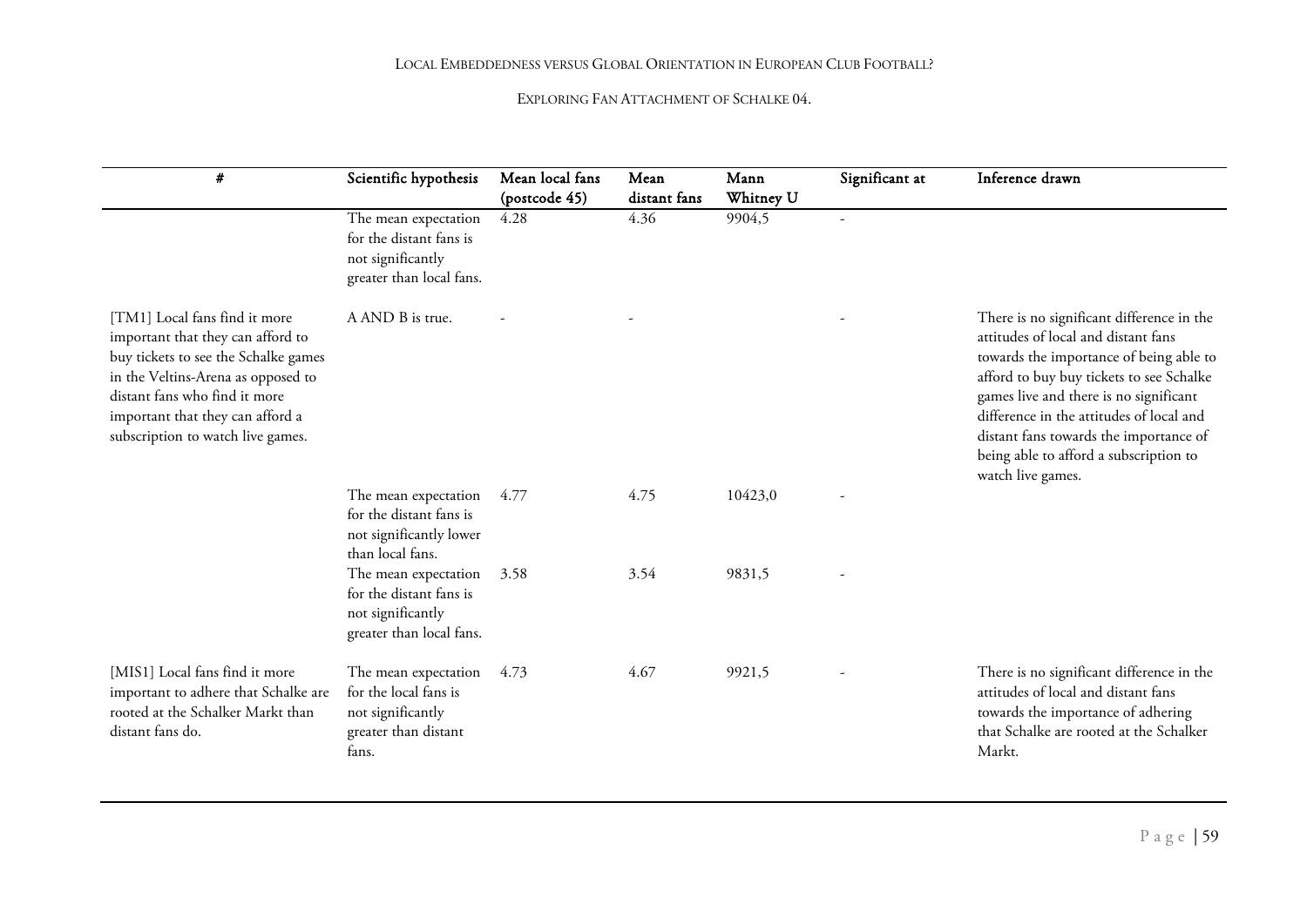| #                                                                                                                                                                                                                                                                      | Scientific hypothesis                                                                               | Mean local fans<br>(postcode 45) | Mean<br>distant fans | Mann<br>Whitney U | Significant at | Inference drawn                                                                                                                                                                          |
|------------------------------------------------------------------------------------------------------------------------------------------------------------------------------------------------------------------------------------------------------------------------|-----------------------------------------------------------------------------------------------------|----------------------------------|----------------------|-------------------|----------------|------------------------------------------------------------------------------------------------------------------------------------------------------------------------------------------|
| [MIS2] Local fans recognize the<br>importance to be informed about<br>Gelsenkirchen's "coal and steel<br>past", while distant fans do not have<br>this attachment to the region and do<br>not recognize the necessity to be<br>informed about Gelsenkirchen's<br>past. | The mean expectation<br>for the local fans is<br>not significantly<br>greater than distant<br>fans. | 3.95                             | 3.84                 | 9342,0            |                | There is no significant difference in the<br>attitudes of local and distant fans<br>towards the importance of being<br>informed about Gelsenkirchen's past.                              |
| [MIS3] Compared to distant fans,<br>local fans find it more important to<br>adhere that the club is and will<br>remain based in Gelsenkirchen.                                                                                                                         | The mean expectation<br>for the local fans is<br>not significantly<br>greater than distant<br>fans. | 4.88                             | 4.82                 | 9764,5            |                | There is no significant difference in the<br>attitudes of local and distant fans<br>towards the importance of adhering<br>that Schalke are and will always be<br>based in Gelsenkirchen. |
| [MIS4] Local fans find it important<br>to adhere that the club is<br>inextricably linked to<br>Gelsenkirchen, while distant fans do<br>not see the necessity.                                                                                                          | The mean expectation<br>for the local fans is<br>not significantly<br>greater than distant<br>fans  | 4.78                             | 4.63                 | 9204,5            |                | Local fans find it more important to<br>adhere that Schalke is inextricably<br>linked to Gelsenkirchen.                                                                                  |

\*\*\*- p<.001

\*\*- p<.01

\*- p<.05